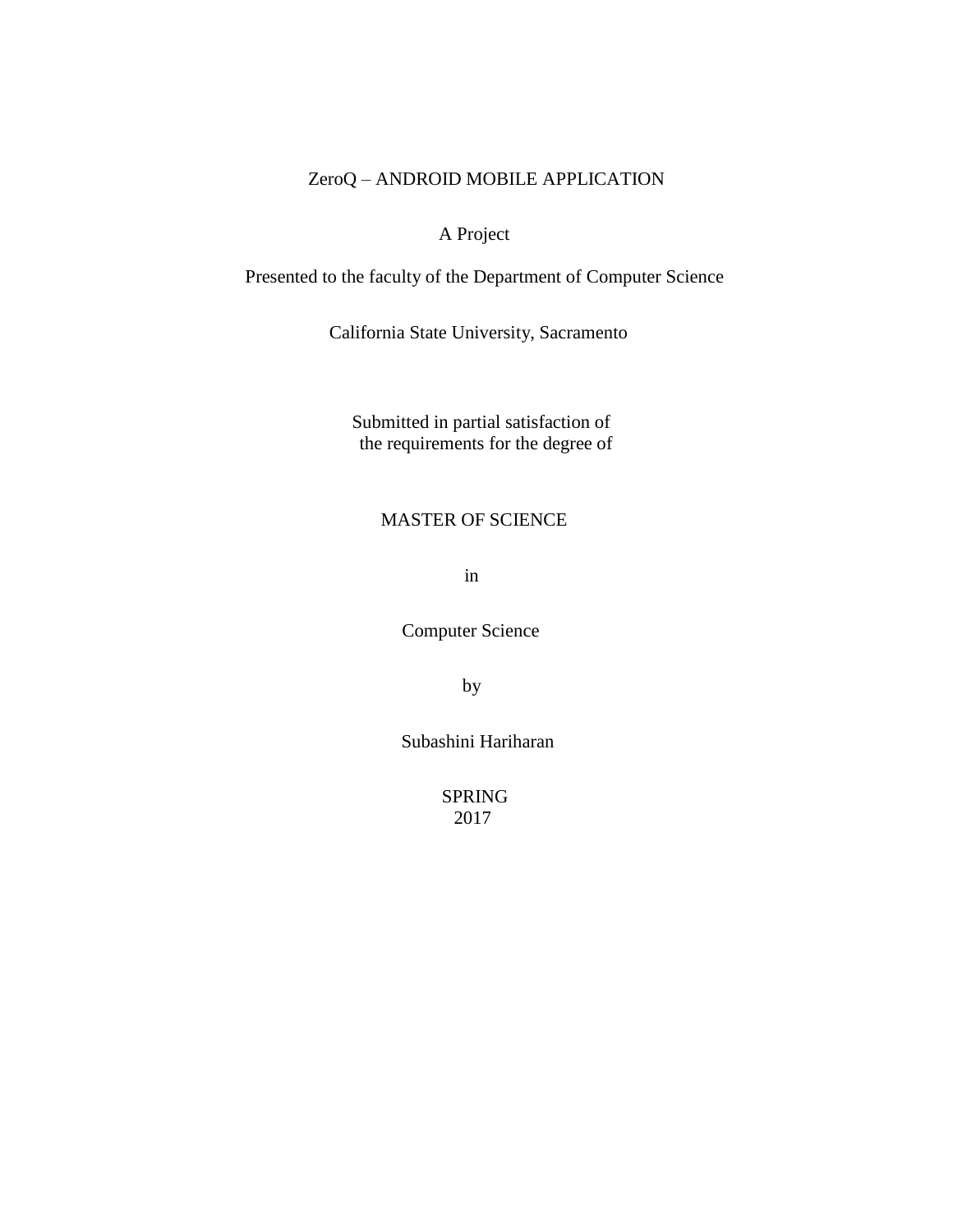© 2017

Subashini Hariharan

ALL RIGHTS RESERVED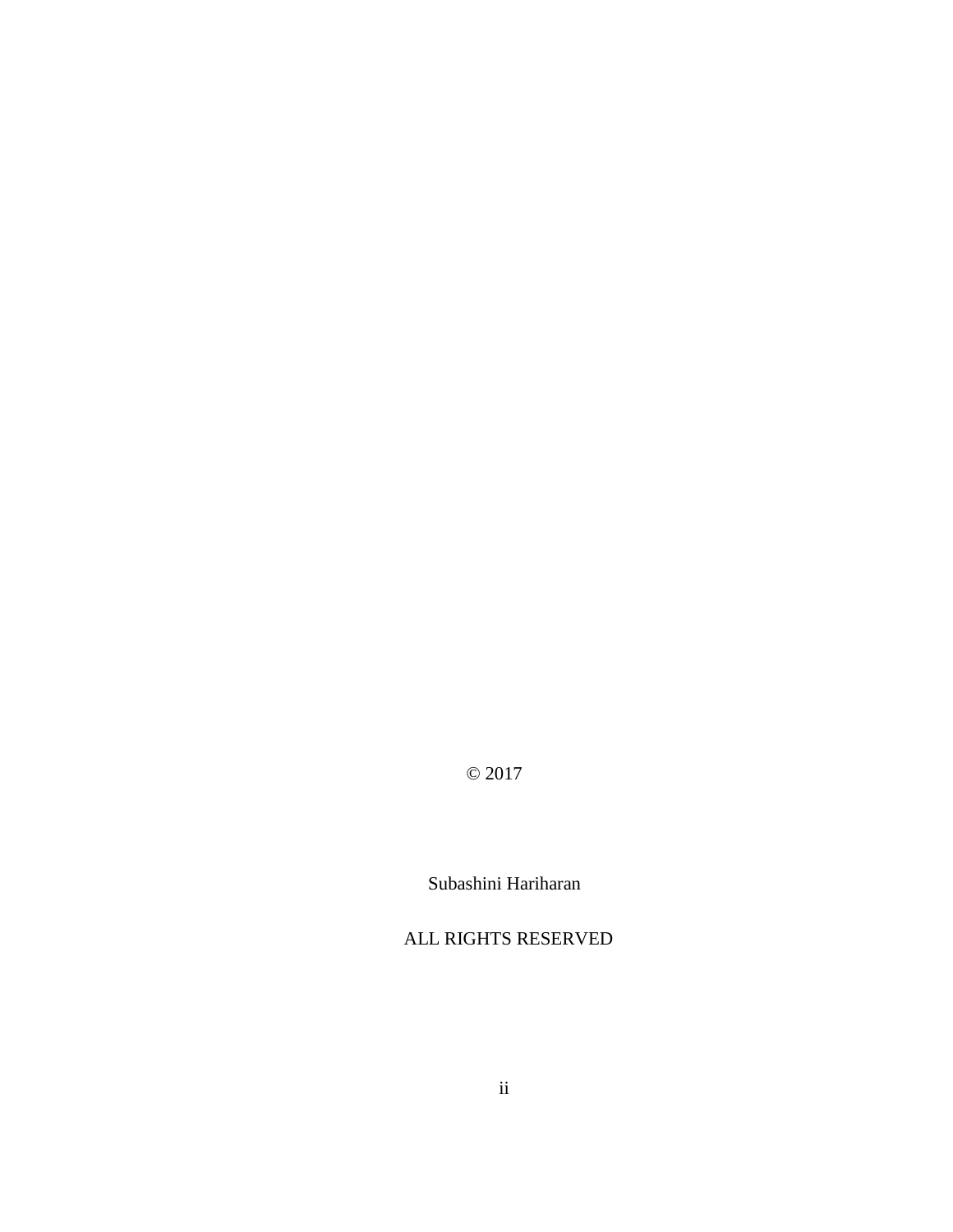# ZeroQ – ANDROID MOBILE APPLICATION

A Project

by

Subashini Hariharan

Approved by:

\_\_\_\_\_\_\_\_\_\_\_\_\_\_\_\_\_\_\_\_\_\_\_\_\_\_\_\_\_\_\_\_\_\_, Committee Chair

Dr .V. Scott Gordon

\_\_\_\_\_\_\_\_\_\_\_\_\_\_\_\_\_\_\_\_\_\_\_\_\_\_\_\_

\_\_\_\_\_\_\_\_\_\_\_\_\_\_\_\_\_\_\_\_\_\_\_\_\_\_\_\_\_\_\_\_\_\_, Second Reader

Ben White

Date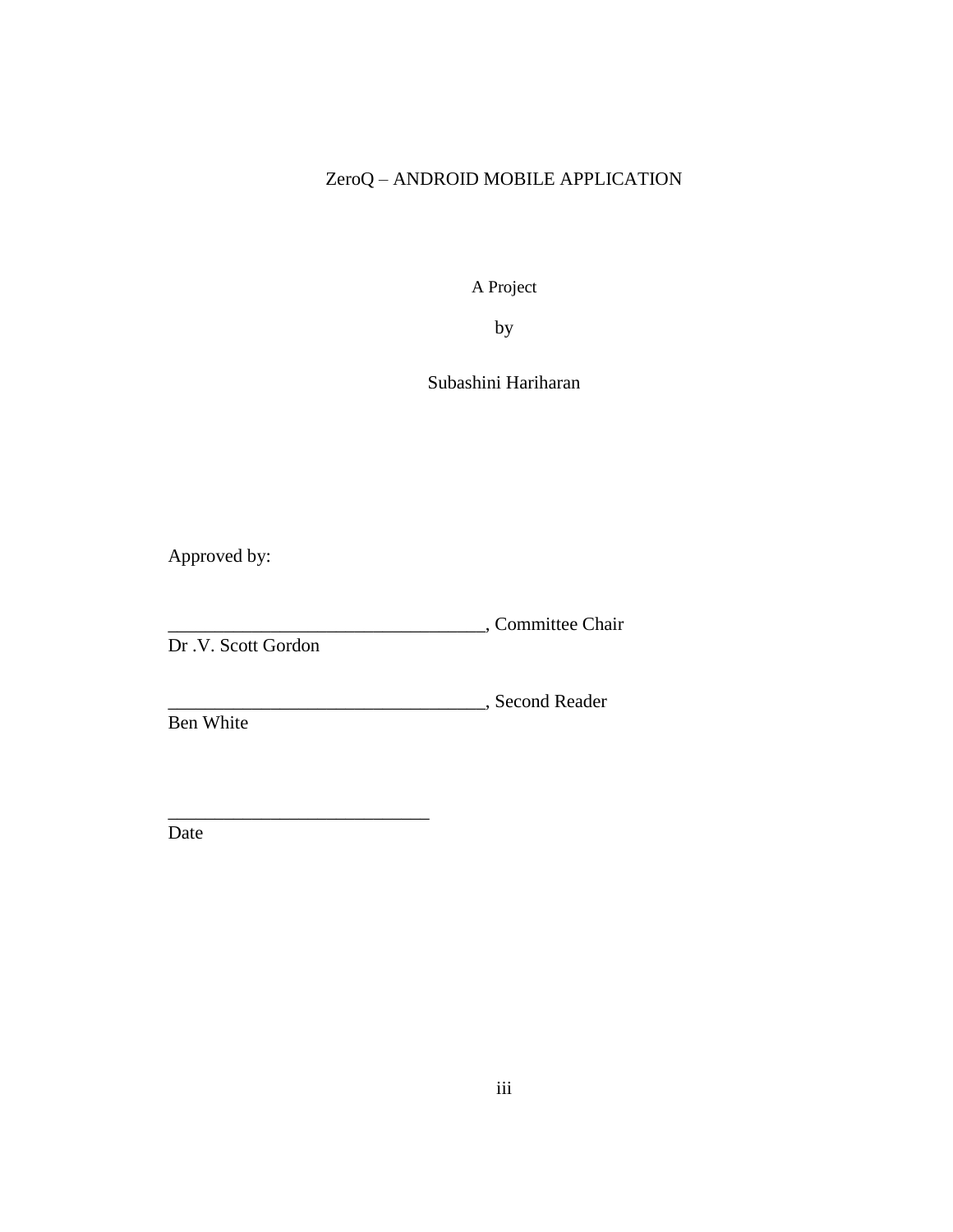# Student: Subashini Hariharan

I certify that this student has met the requirements for format contained in the University format manual, and that this project is suitable for shelving in the Library and credit is to be awarded for the project.

, Graduate Coordinator \_\_\_\_\_\_\_\_\_\_\_\_\_\_\_\_\_\_\_\_\_

Dr. Jinsong Ouyang Date

Department of Computer Science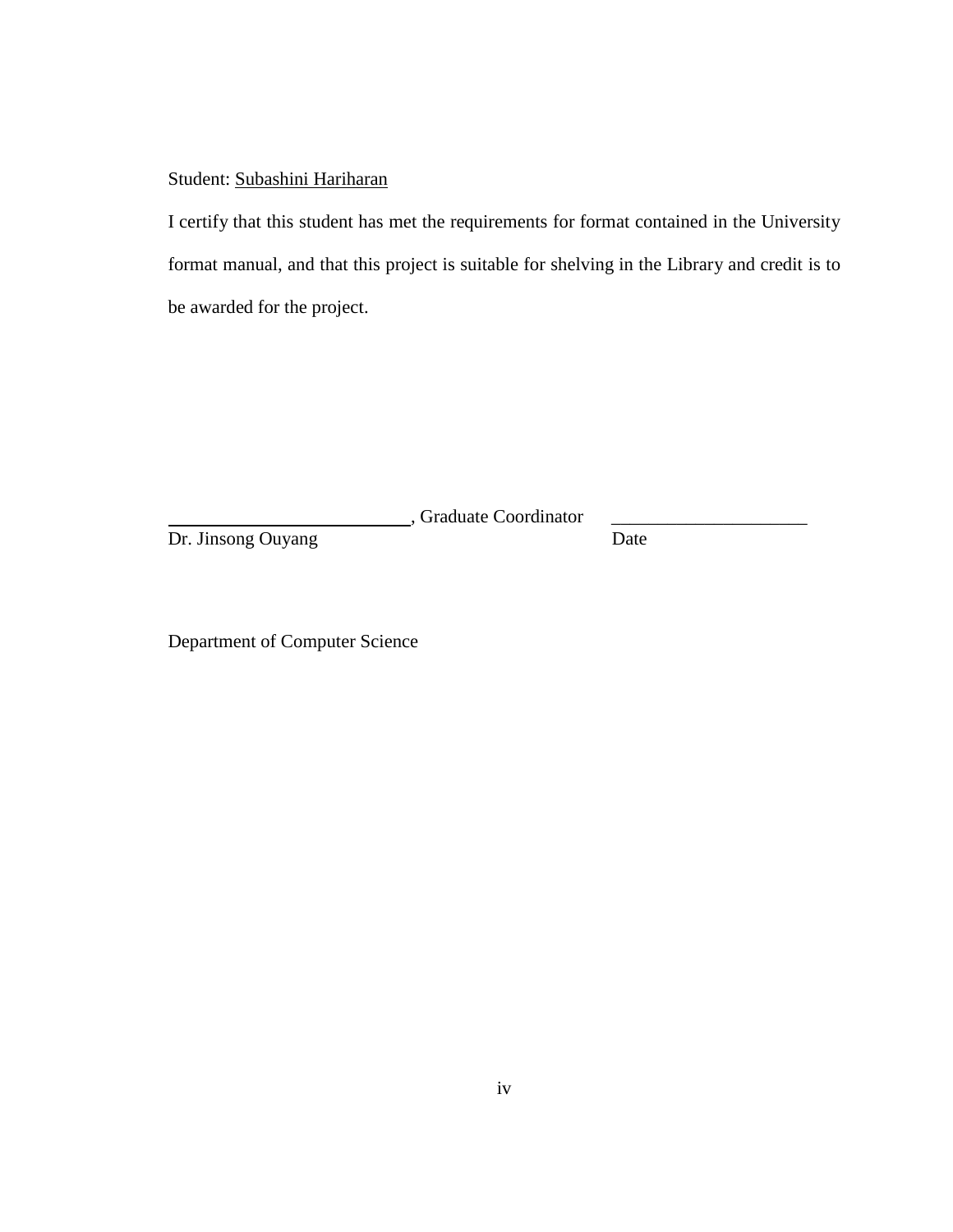## Abstract

of

## ZeroQ- ANDROID MOBILE APPLICATION

by

#### Subashini Hariharan

People shop on both weekdays and weekends, but most people find free time during the weekends to get groceries, household items. Studies show that around 40 million people shop on the weekends in the USA. The difficult part of the shopping after spending a lot of time in buying things is waiting in a long queue for billing the items.

With attractive deals, coupons and discount offers, people tend to go shopping very often and that is increasing day by day, especially on weekends. Though people do online shopping, the need for traditional shopping has not been reduced. Although there exist applications to help people know their wait time and where they stand in their long queue, there is no application to help people completely avoid standing in a queue to get their items billed and to help them in finding things quickly inside of a big store.

In this project, the ZeroQ Android application helps people avoid having to stand in a long queue by: (1) allowing them to scan (the barcode) on the items they want as they are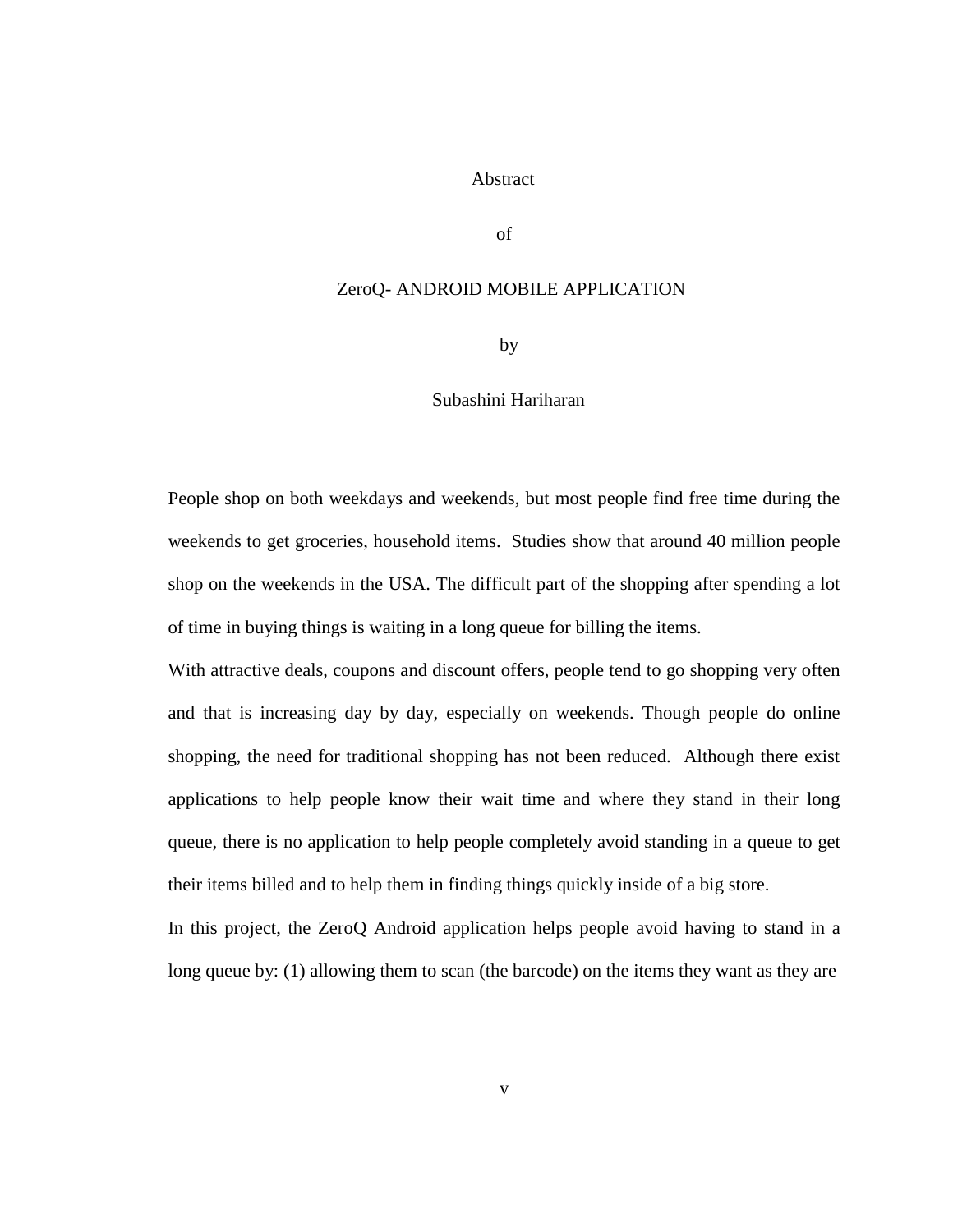putting them into their (physical) shopping cart, (2) confirm which scanned items they wish to purchase, (3) confirm the purchase and pay their bill using PayPal (or cancel purchase/payment), and (4) generate a receipt for the purchased items. Once the payment is made, a confirmation mail is sent to the customer with an e-bill. This e-bill is later verified by the person in the store as they leave. Later, the e-bill will be saved in the cloud for future reference and can be retrieved later. As it is quite easy to misplace paper bills, organizing them in this way has advantages. ZeroQ also adds the expenses we spend for shopping every time and tracks them in a visualized manner by generating charts. Moreover, a product search feature will be available to know quickly whether a particular item or product is in stock or not.

, Committee Chair

Dr. V. Scott Gordon

\_\_\_\_\_\_\_\_\_\_\_\_\_\_\_\_\_\_\_\_\_\_\_\_\_\_\_\_

Date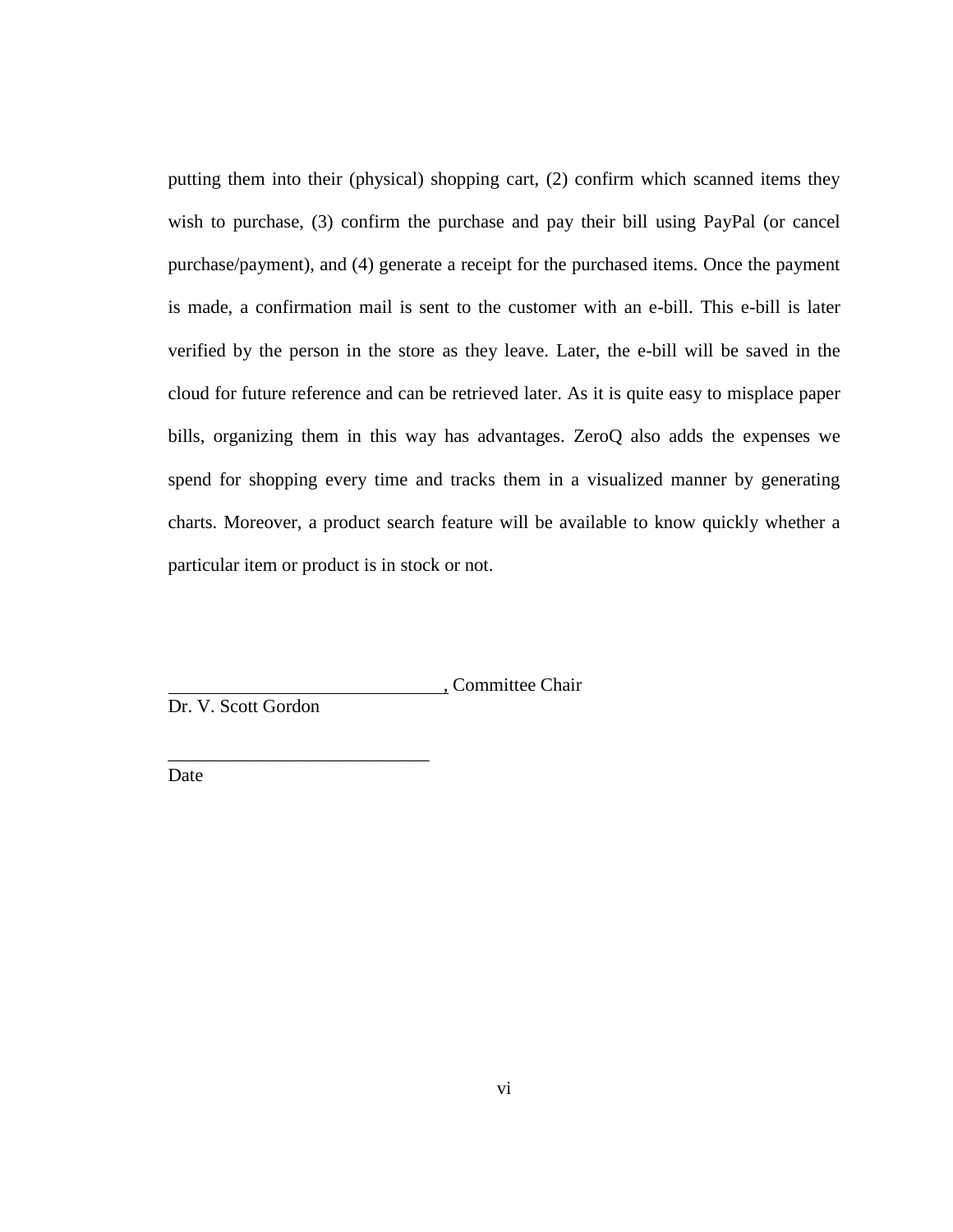#### ACKNOWLEDGEMENTS

It is with my immense gratitude that I acknowledge the support and help of my Professor, Dr. Scott Gordon, who has always encouraged me into this research. Without his continuous guidance and persistent help, this project would not have been a success for me. I want to thank Ben White for his contribution in completion of this project. I am grateful to the California State University, Sacramento and the department of Computer Science without which this project would have not been an achievement. I also thank my family and friends, for their endless love and support throughout my life.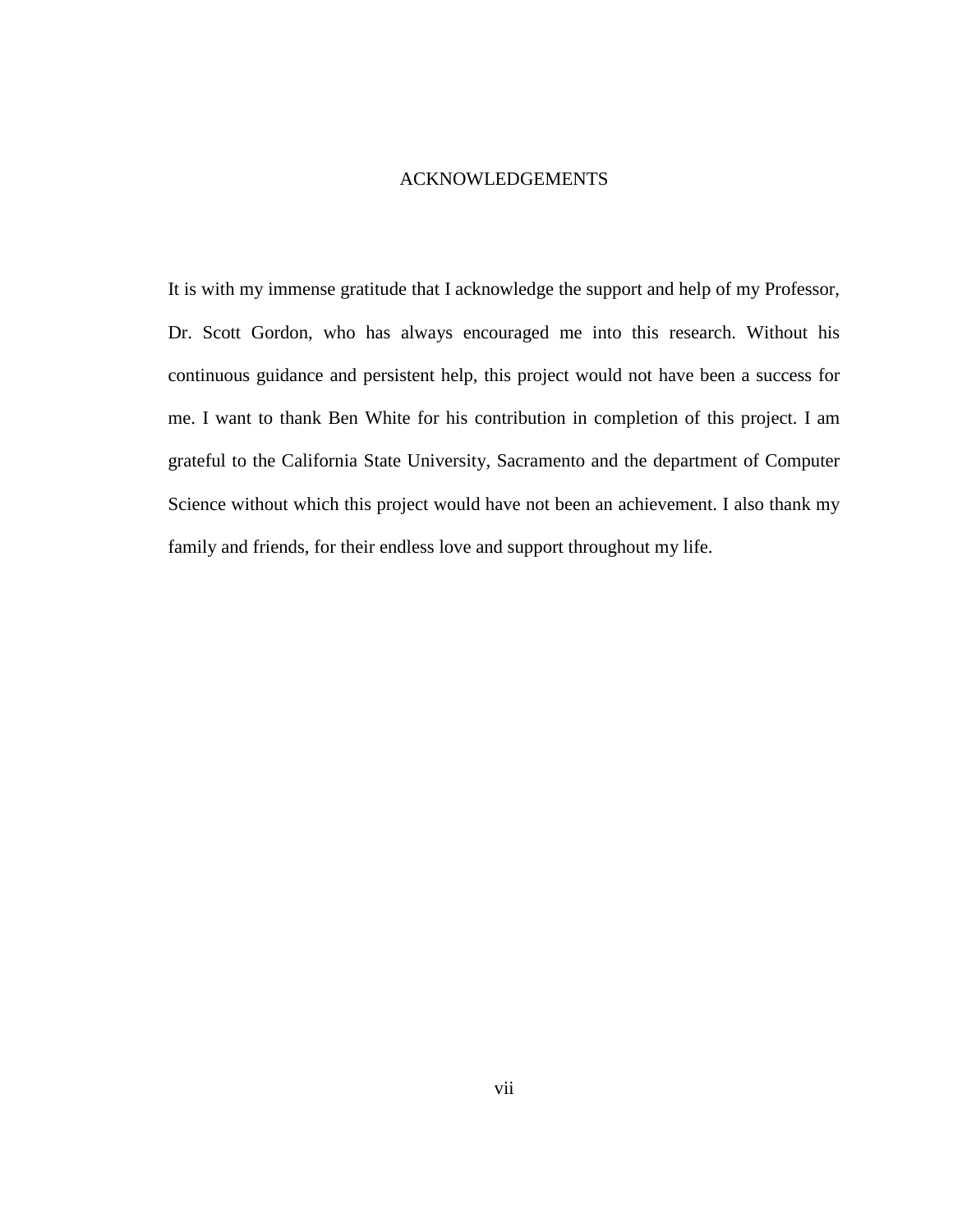# TABLE OF CONTENTS

| Chapter                                               |
|-------------------------------------------------------|
|                                                       |
|                                                       |
|                                                       |
|                                                       |
| 2. REQUIREMENTS ANALYSIS AND SYSTEM SPECIFICATIONS  4 |
|                                                       |
|                                                       |
|                                                       |
|                                                       |
|                                                       |
|                                                       |
|                                                       |
|                                                       |
|                                                       |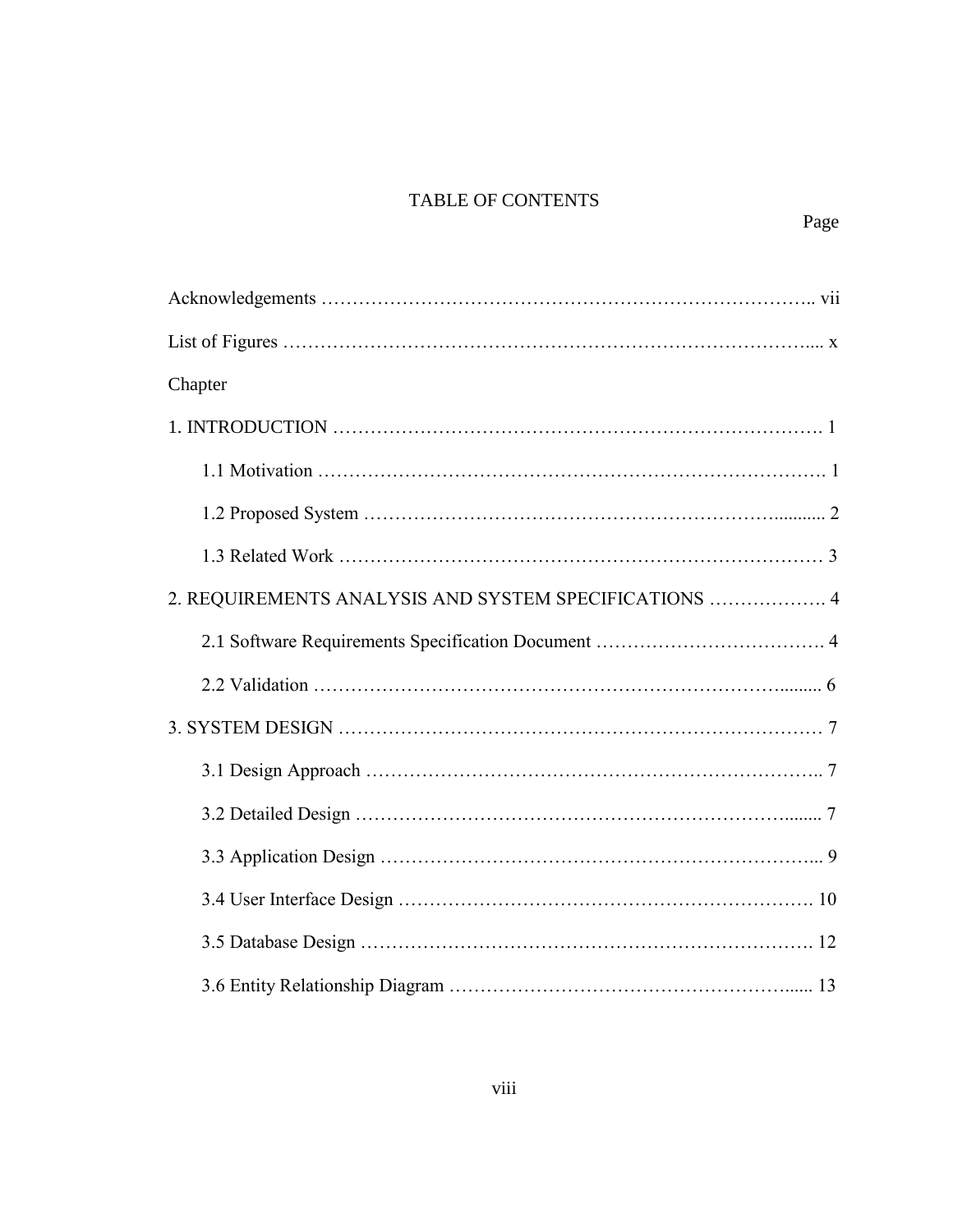| 4. IMPLEMENTATION, TESTING AND MAINTENANCE  19                             |  |
|----------------------------------------------------------------------------|--|
| 4.1 Introduction to Programming Languages, IDE's, Tools & Technologies  19 |  |
|                                                                            |  |
|                                                                            |  |
|                                                                            |  |
|                                                                            |  |
|                                                                            |  |
|                                                                            |  |
|                                                                            |  |
|                                                                            |  |
|                                                                            |  |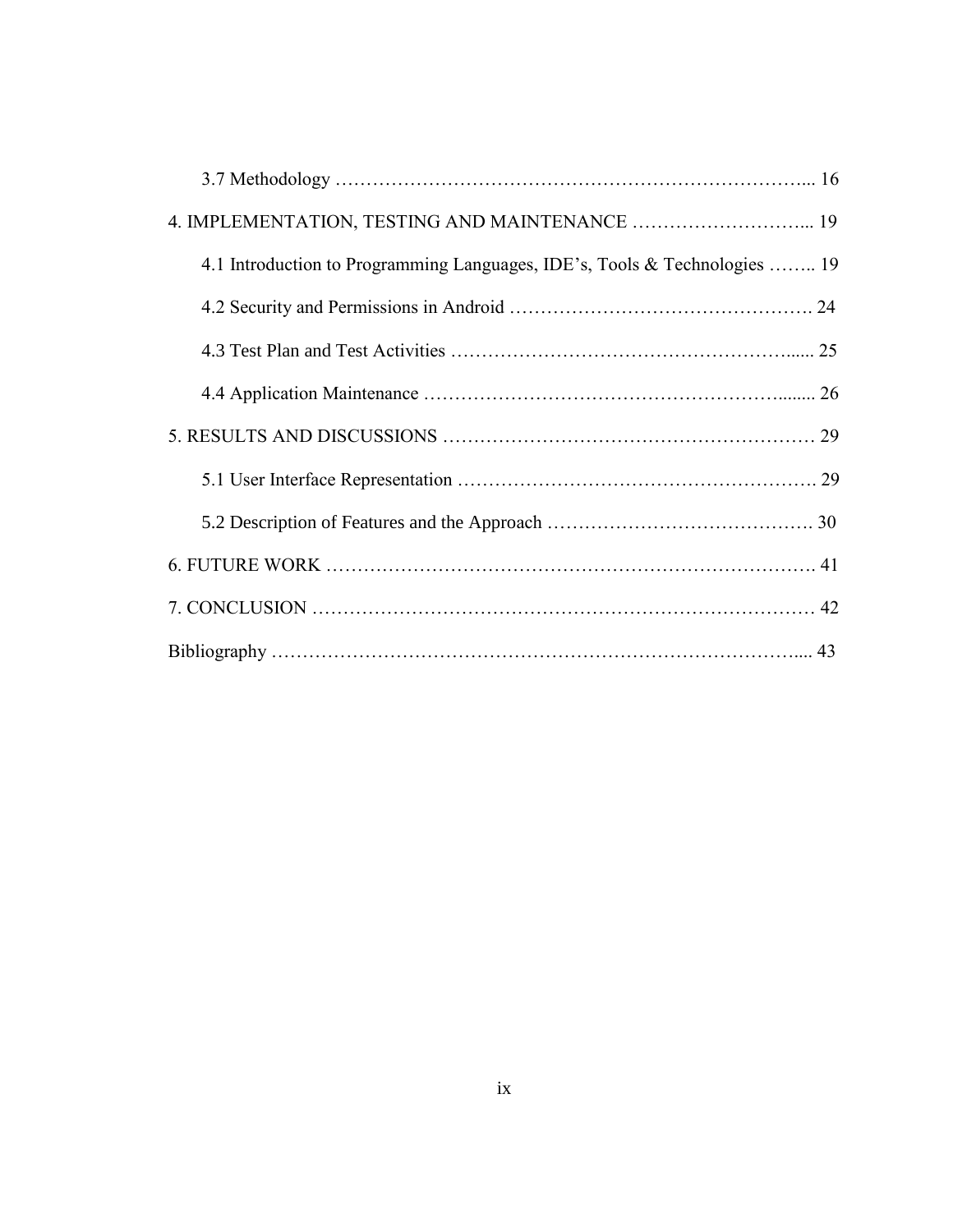# List of Figures

| Figures | Page |
|---------|------|
|         |      |
|         |      |
|         |      |
|         |      |
|         |      |
|         |      |
|         |      |
|         |      |
|         |      |
|         |      |
|         |      |
|         |      |
|         |      |
|         |      |
|         |      |
|         |      |
|         |      |
|         |      |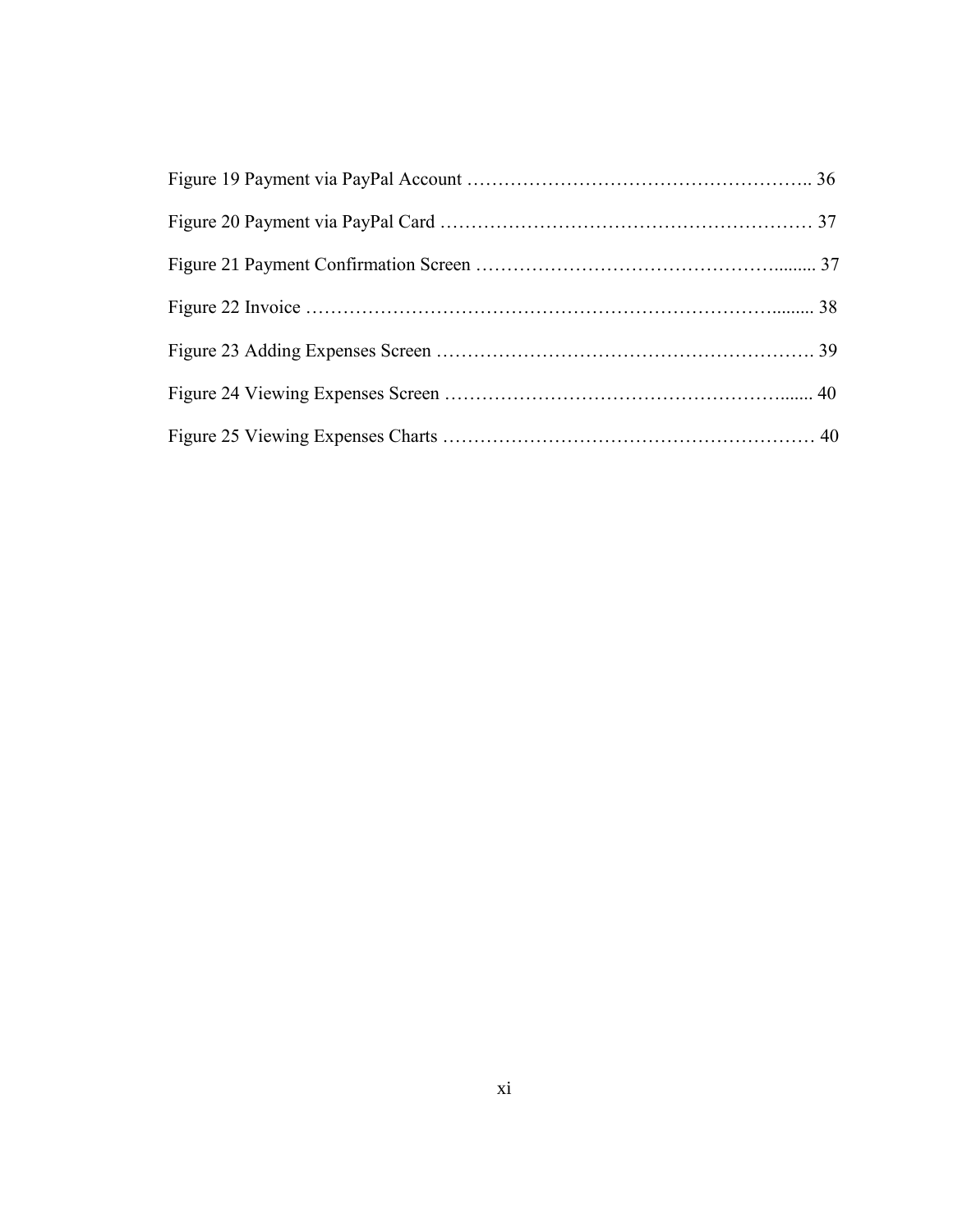# 1. INTRODUCTION

# 1.1 Motivation

People do shopping on both weekdays and weekends, but most people find free time during the weekends to get groceries, household items. Studies [1] show that around 40 million people are shopping on the weekends in the USA. The most inconvenient part of the shopping after spending a lot of time in buying things is waiting in a long line to checkout for billing the items. With attractive deals, coupons and discount offers, people tend to go shopping very often and that is increasing day by day, especially on weekends. Though people do shop online, the need for traditional shopping has not been reduced. During holiday seasons we can see a substantial number of people inside the store, searching for items and their availability, information and later waiting in a long line to check out after their shopping. Currently, there exists many applications like LINE HERE, atQ, QLess, to help people know their wait time and where they stand in their long queue, Walmart for finding reviews about the item, Wallet – Budget tracker for separately uploading their bills to cloud and checking whether the item is available online (in online shopping). Although, these applications help people in diverse ways, still we need to spend a lot of time for shopping, organizing bills and tracking the purchases.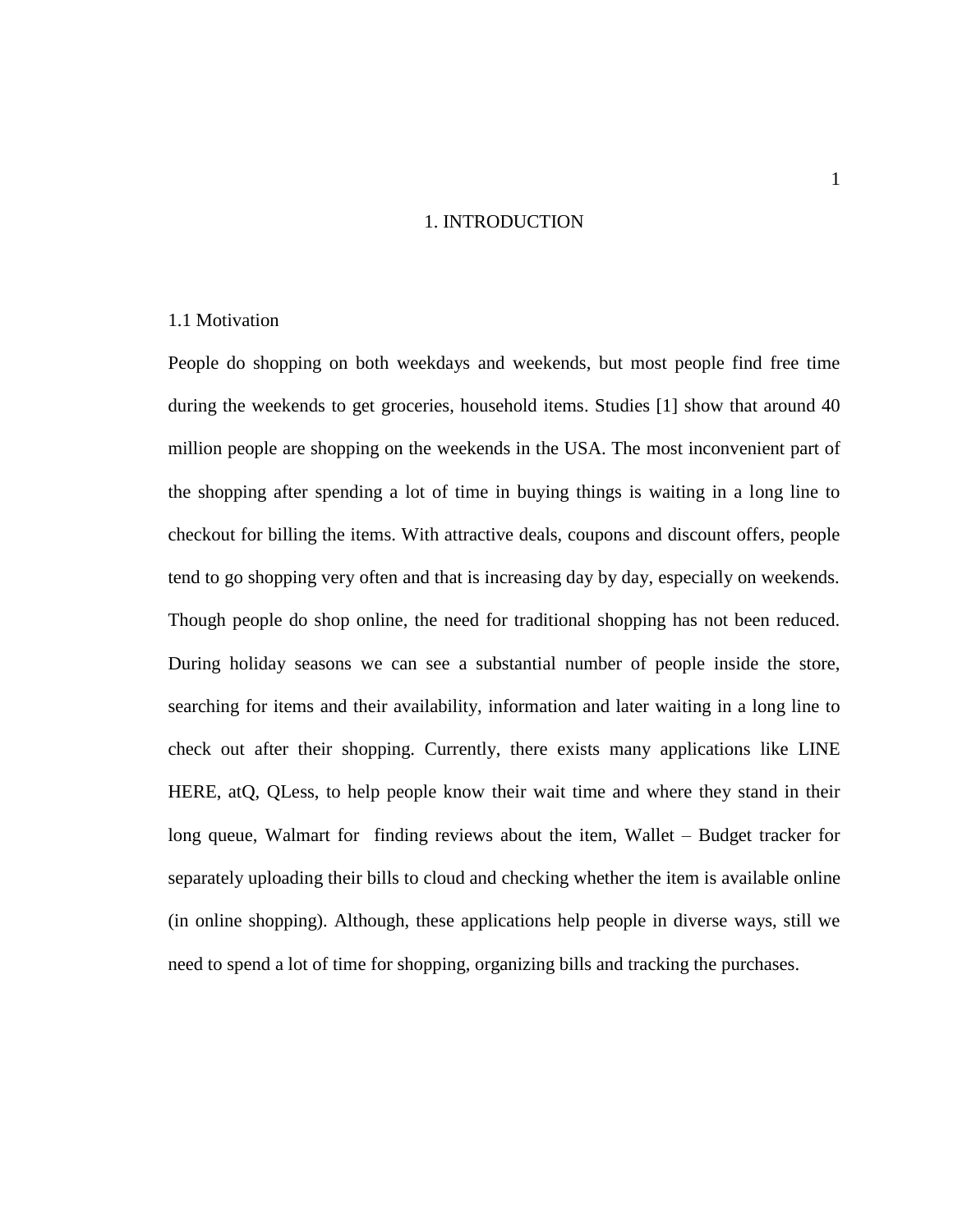## 1.2 Proposed System

The Proposed solution is an Android Mobile Application, "ZeroQ" which tries to avoid the above-mentioned limitations by avoiding people to stand in a long checkout line, sharing the generated invoice directly to cloud, helping them in finding things quickly inside of a big store, tracking purchases and limiting expenses. Why a Mobile Application? A Mobile Application is a set of software which is designed and developed in such a way that it can run on any mobile device, smart phone or tablet. ZeroQ is an Android mobile application which runs on an Android platform with Internet support. In this project, the ZeroQ Android application helps people avoid having to stand in a long queue by: (1) allowing them to scan (the barcode) on the items they want as they are putting them into their (physical) shopping cart, (2) confirm which scanned items they wish to purchase, (3) confirm the purchase and pay their bill using PayPal (or cancel purchase/payment), and (4) generate a receipt for the purchased items. Once the payment is made, a confirmation email is sent to the customer with an e-bill. This e-bill is later verified by the person in the store as they leave. Later, the e-bill will be saved in the cloud for future reference. As it is quite easy to misplace paper bills, organizing them in this way has advantages. ZeroQ also adds and tracks shopping expenses in a visualized manner by generating charts. Moreover, a product search feature will be available to know quickly whether an item/product is available in that store or if it is out of stock.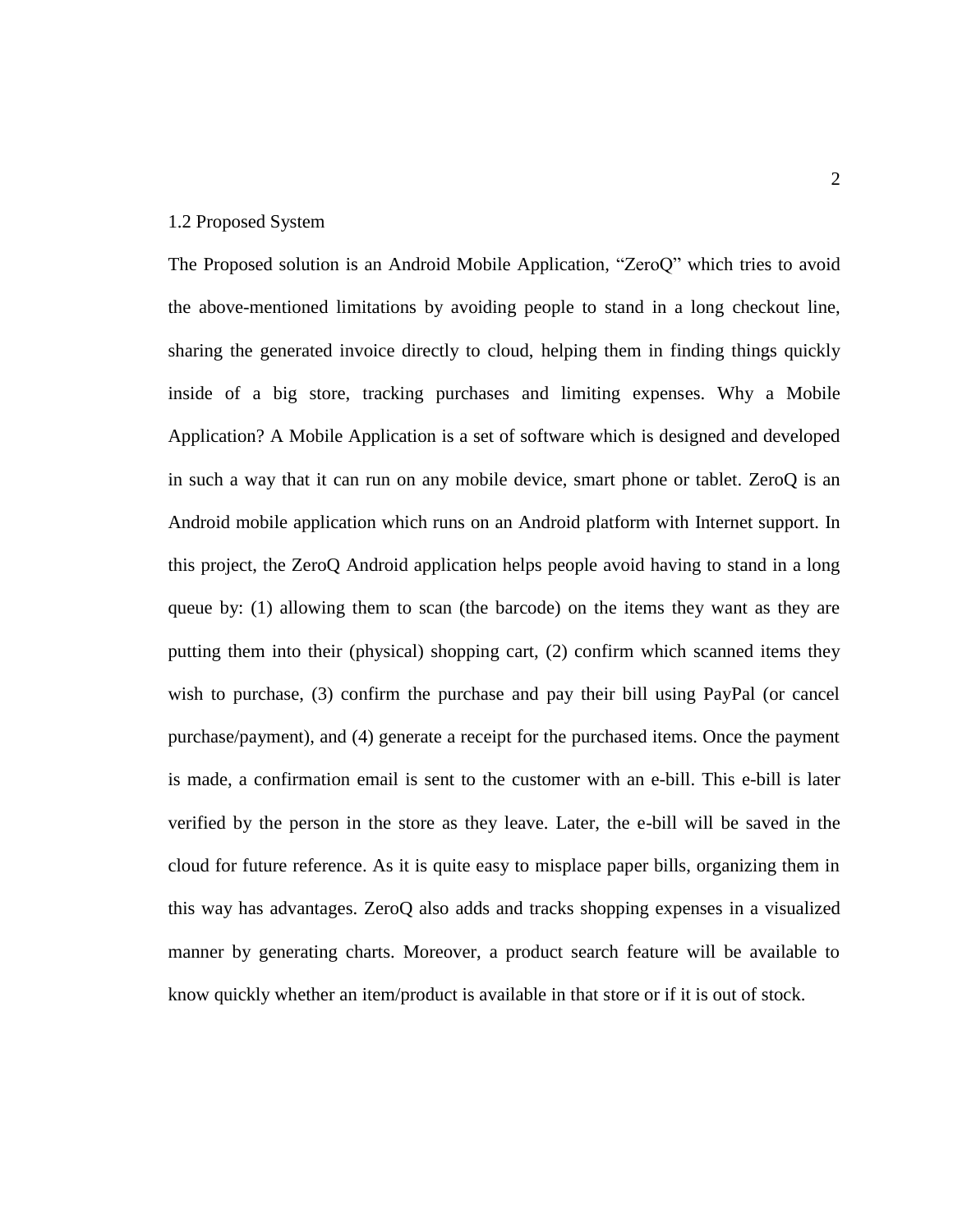# 1.3 Related Work

Currently, there exist many applications which are similar to "ZeroQ" but not exactly what it does. Android applications like at Q, QLess, LINE HERE help us to know our waiting time in a checkout line after shopping. However, we should still wait for making payment. This feature is fulfilled by "ZeroQ" and helps people in saving their time. Also, there are applications like Barcode Scanner, QR & Barcode Scanner which are helpful in scanning the barcode that is present on any item. It simply scans the barcode number and the same is displayed on the screen but not any information or details about the item when we scan it. But, "ZeroQ" provides complete information or details about the items when we scan the barcode on it, which is one of the challenging features of the project. We also came across many applications like Walmart, Costco for online shopping which helps us to know whether any item is available i.e in stock or not, but there are no mobile applications which provides information about item availability when we do traditional shopping. "ZeroQ" helps us in achieving this functionality too. Moreover, invoices are generated by it after we shop as similar to online shopping applications. Although we have Wallet- Budget tracker, expenses tracker applications for tracking purchases, they are of a separate application and not integrated with a complete shopping application beginning from searching items, checking out, payment and tracking the expenses that are spent each time.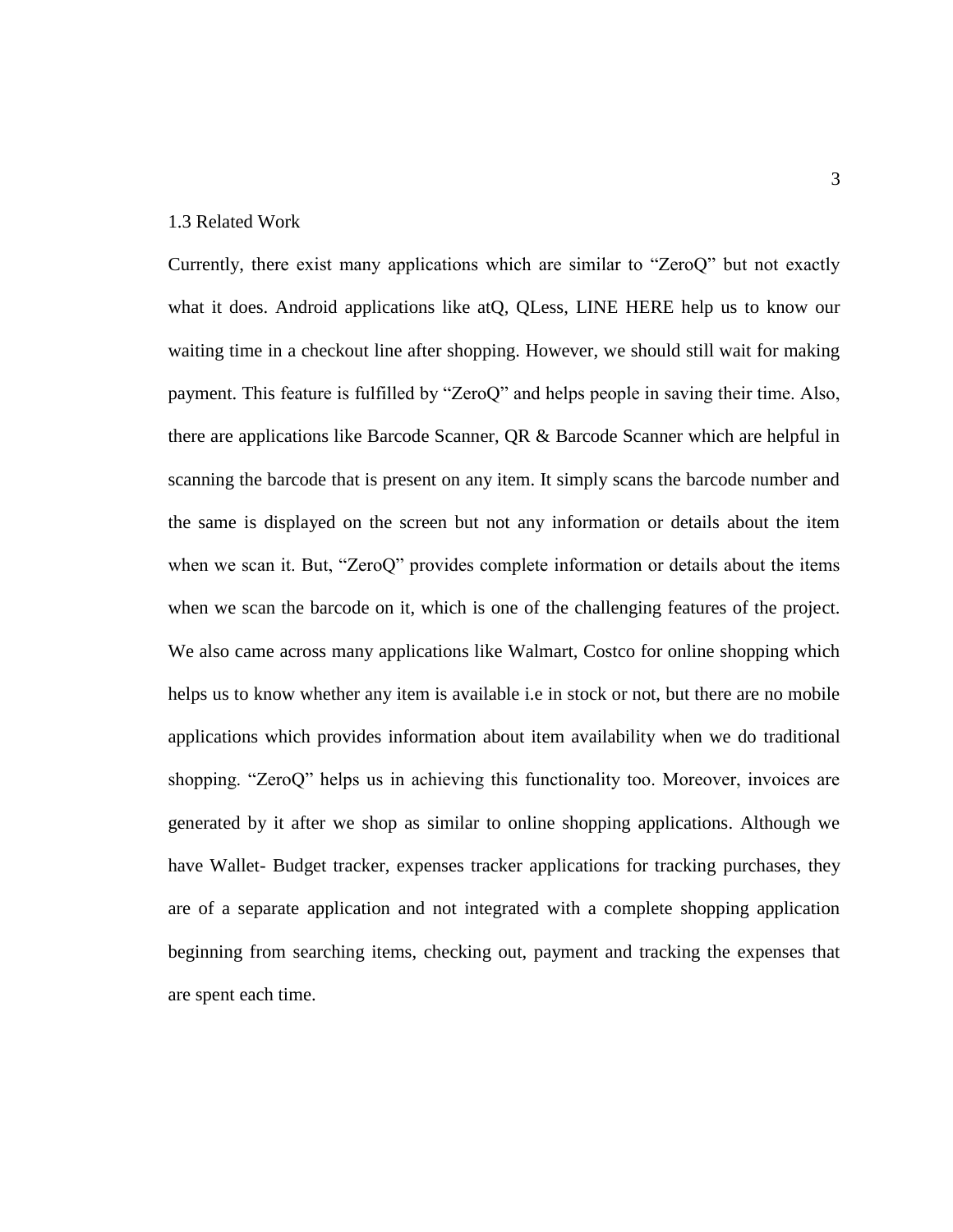# 2. REQUIREMENTS ANALSYSIS AND SYSTEM SPECIFICATIONS

# 2.1 Software Requirements Specification Document

# 2.1.1 Data Requirements

The set of data that is involved in any project is defined using data requirements. For this project, the main data required is the login information to register the application and the item's information. Without this information the application cannot process the transaction.

# 2.1.2 Functional Requirements

Functional requirements are properties that must exist in the final system. For any mobile application, we need to download the application from the play store. The application could be either free or paid depending upon the store or merchant. To use the application, the user needs to register and login to the application after installing by providing login information. Once, he or she logins into the application, they can use all the features.

2.1.3 Performance Requirements

Response time, scalability, platform dependencies, tolerance are the performance requirements that should be considered when developing any system. The application or system should be able to respond quickly when the user interacts with the application. The application should be developed in such a way that it should be scalable enough to accept new features when we want to expand the application complexity. The application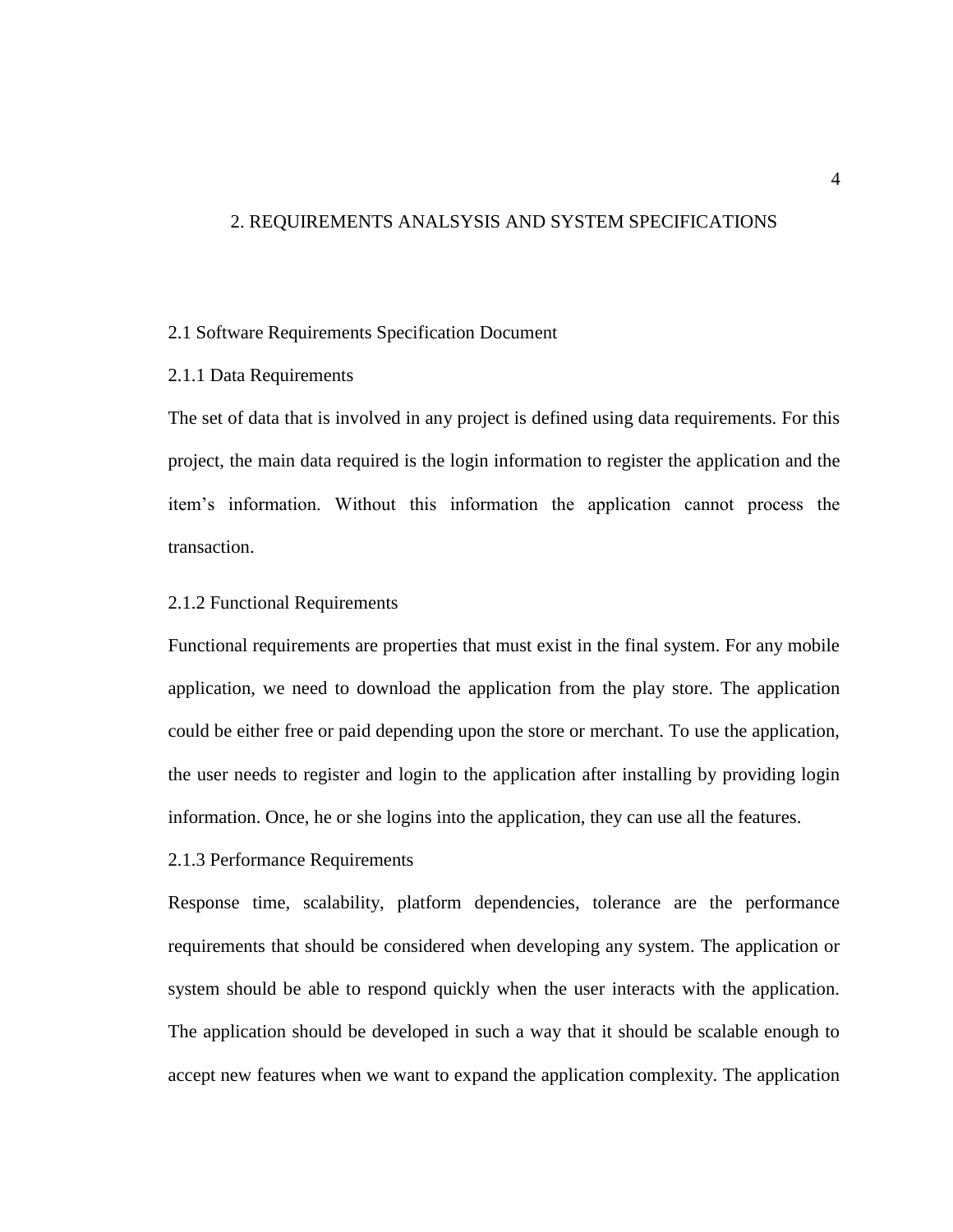should run in all the specified software and hardware requirements from the design phase of the project. Also, the tolerance rate (fault tolerance) of the application should be at a higher level in case of network issues, connectivity issues, and when the application crashes or stops. It should be able to deliver the information about any of those issues to the user when the system is no longer able to provide results when the user wants.

# 2.1.4 System Requirements

The application should be installed into a device, system or any machine in such a way that it should have basic requirements like supporting software and hardware of the device, accessing in-built software, say camera for mobile device, internet permissions, and potential security issues such as virus or any malware detection.

# 2.1.5 Testing and Maintainability Requirements

The application should be able to meet all the possible good and bad test cases under a test environment. Application should be developed in such a way that it does not have any issues or crashes when the user is using the application. It should be able to extend itself when we expand the code or implement any new functions to the existing application.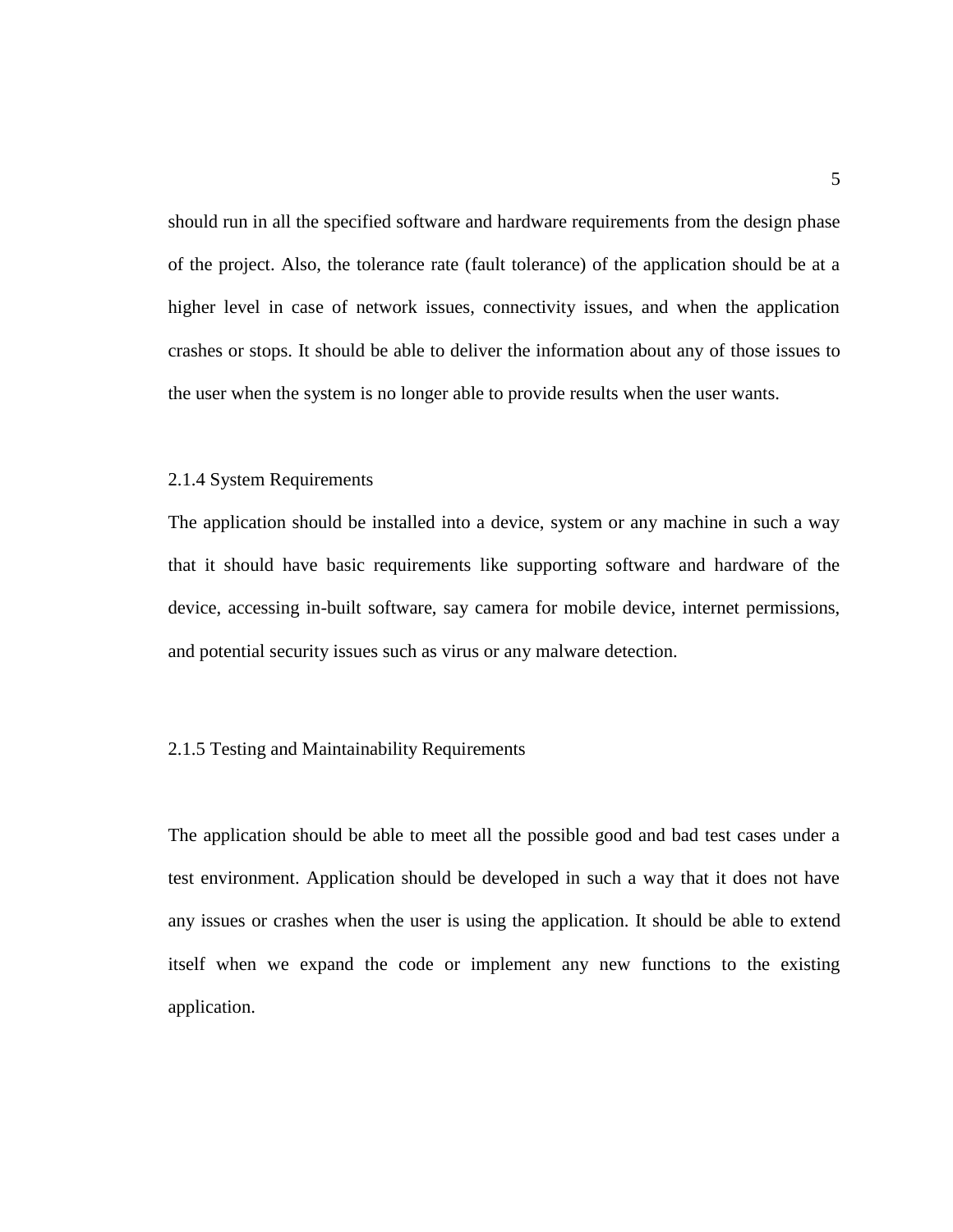# 2.2 Validation

Validating any application is an important criterion before releasing the application to the users. If there is no validation, the information entered by users may be redundant, formatted inappropriately and cannot be maintained. For example, we can validate mobile number in a way that it should use only digits and letters. Suppose, if the validation is not done, there are chances for the user to enter a wrong phone number and save it. In case of any emergency issues, the authorized person cannot contact the respective person. Similarly, validations for all the fields that are used to save information in any application are highly necessary. In this application, I have done several validations in the Login Page and Home Page.

In the Login Page, I have validated all the login information that is required for the user to sign up for the first time. Fields like username, email, password, mobile number are validated appropriately by displaying error messages. The username should not contain any digits, password should be minimum of six letters, the email should be a valid address and if the email id is already registered, an error message is shown saying that email id exists. The mobile number should contain only digits, when scanning the item, scan operation should be done properly to fetch the barcode number, if not a message is shown. When searching the item using any name, it should not contain any digits in the search field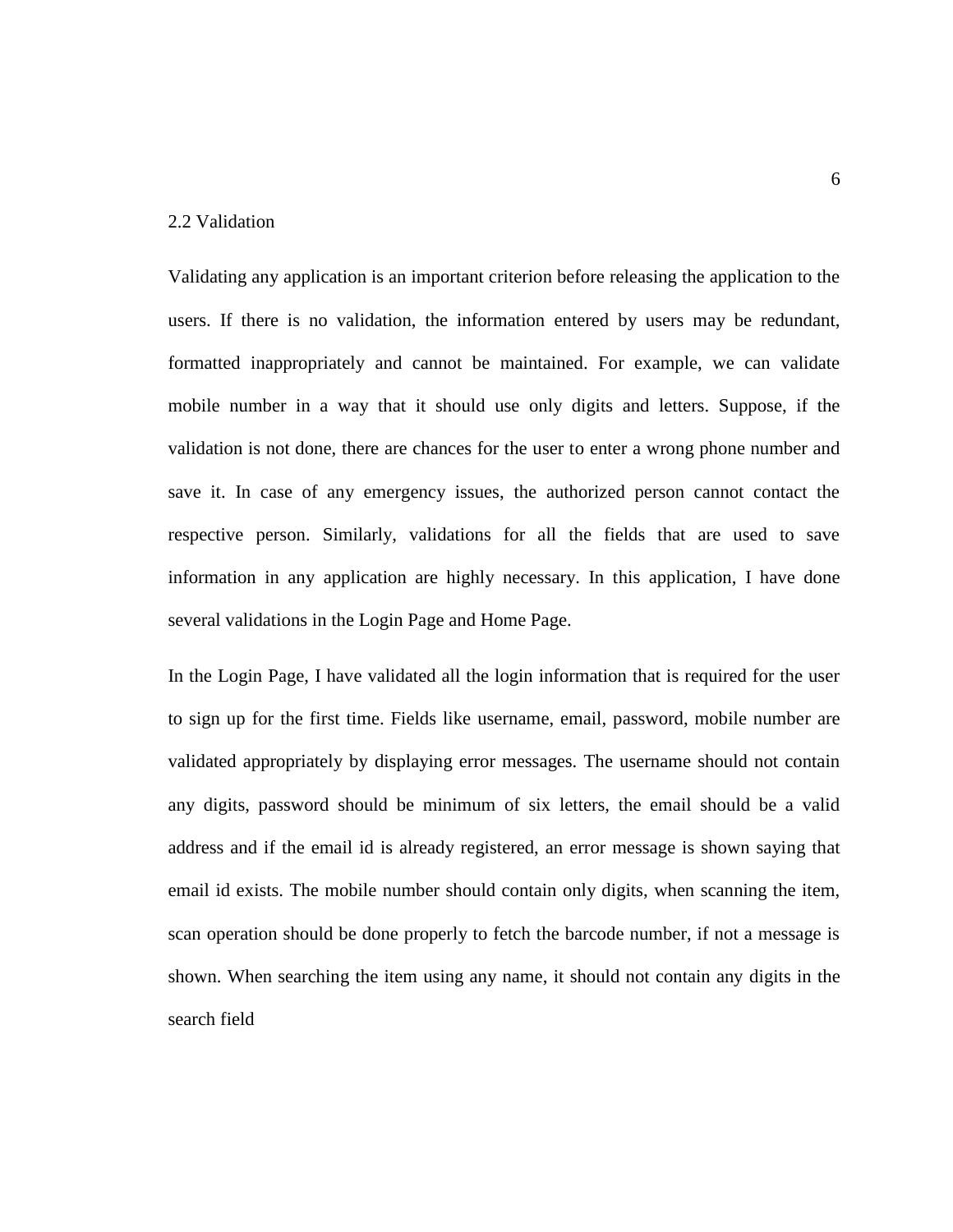# 3. SYSTEM DESIGN

# 3.1. Design Approach

This project is based on the functional design approach, which helps in understanding the design of the project in a simpler way by explaining its flow, use cases, and implementation more like a modular approach. For example, there are different modules in this project which have separate functionality and, other sub functionalities/modules. All the modules are designed, implemented and integrated together to make a flawless working application.

3.2 Detailed Design

The detailed design including modules and sub modules of the application is as follows:

1. User Registration:

If the user wants to use the ZeroQ, they must download the application from the play store, install and register it by providing login information. Once, they registers the registered information is stored on the server and can be validated, checking the valid credentials for the next time he logins with the application.

# 2. Instant Search:

The instant search helps in finding whether the item is available in the store or not. This could help the users save time by searching for the item which is out of stock.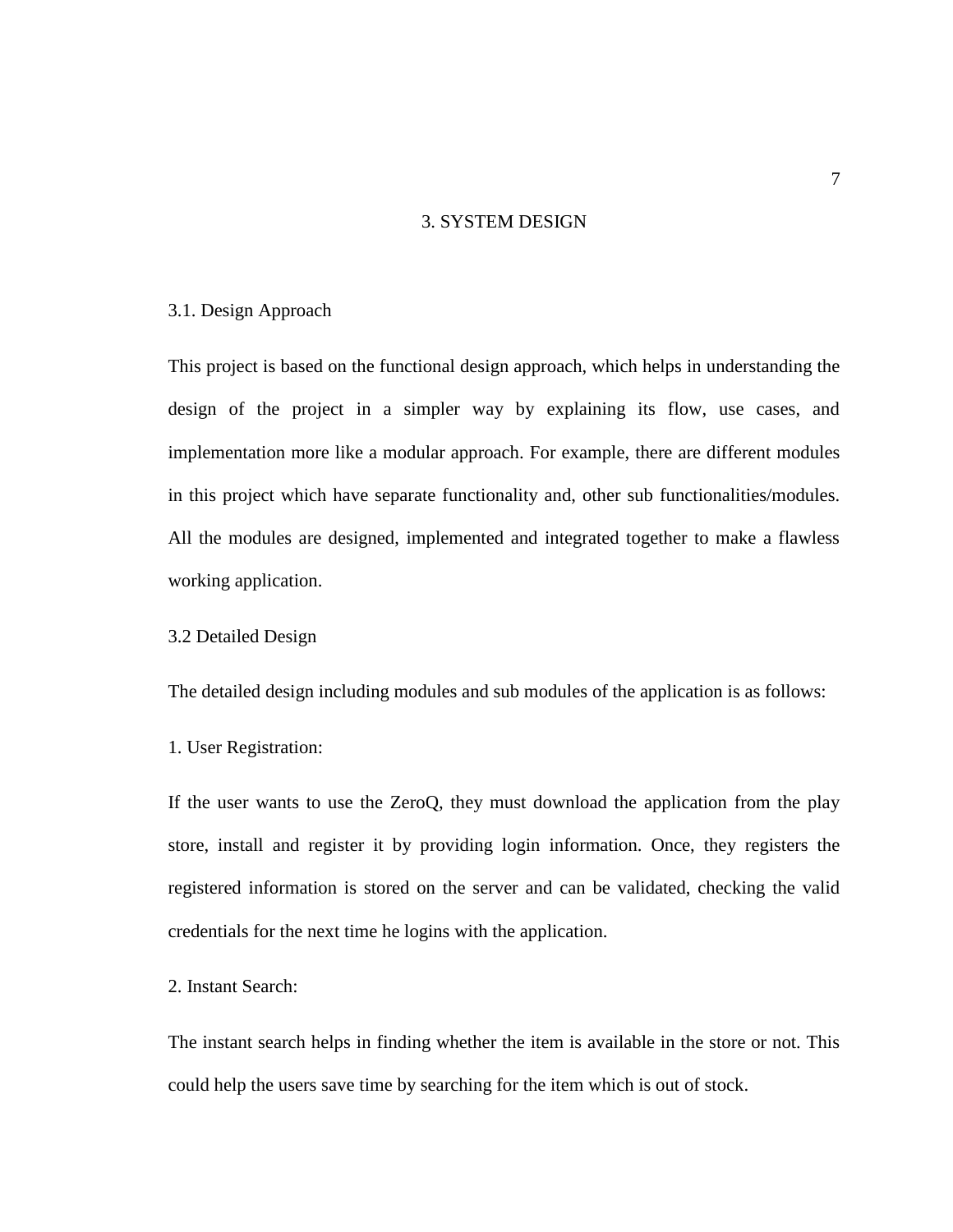# 3. Scan the Item:

This feature helps people by allowing them to scan the barcode that is available on the item. Once the user scans the item, they can see all the information about the item like barcode number, name, quantity, price, net price, and serial number. Users can scan any number of items they wish and keep adding to their physical shopping cart. Later, they can purchase any item they want by checking the items in the cart. Suppose if the stock is not available for any items, "stock not available" message is also shown.

#### 4. Checkout and Payment:

Checkout is made in an easy step to avoid hassle in this application. The user can just check in with the checkbox from the cart. Depending upon the quantity of the items, the payment is calculated along with the tax rate (Ex: 8%). If the user wishes to purchase, they can proceed by clicking the "PayNow" button or they can cancel the purchase at this stage and proceed and with shopping for other items or they can exit the application.

## 5. Invoice Generation and Uploading:

Once, the user confirms the purchase and pays the amount, the invoice is generated at the same time and we can share it instantly to cloud (share to drive, send email)

# 6. Tracking Purchase:

The application allows us to track purchases by adding the various expenses we spent and view them in the form of charts (pie chart) as for other charts like line graphs, bar graphs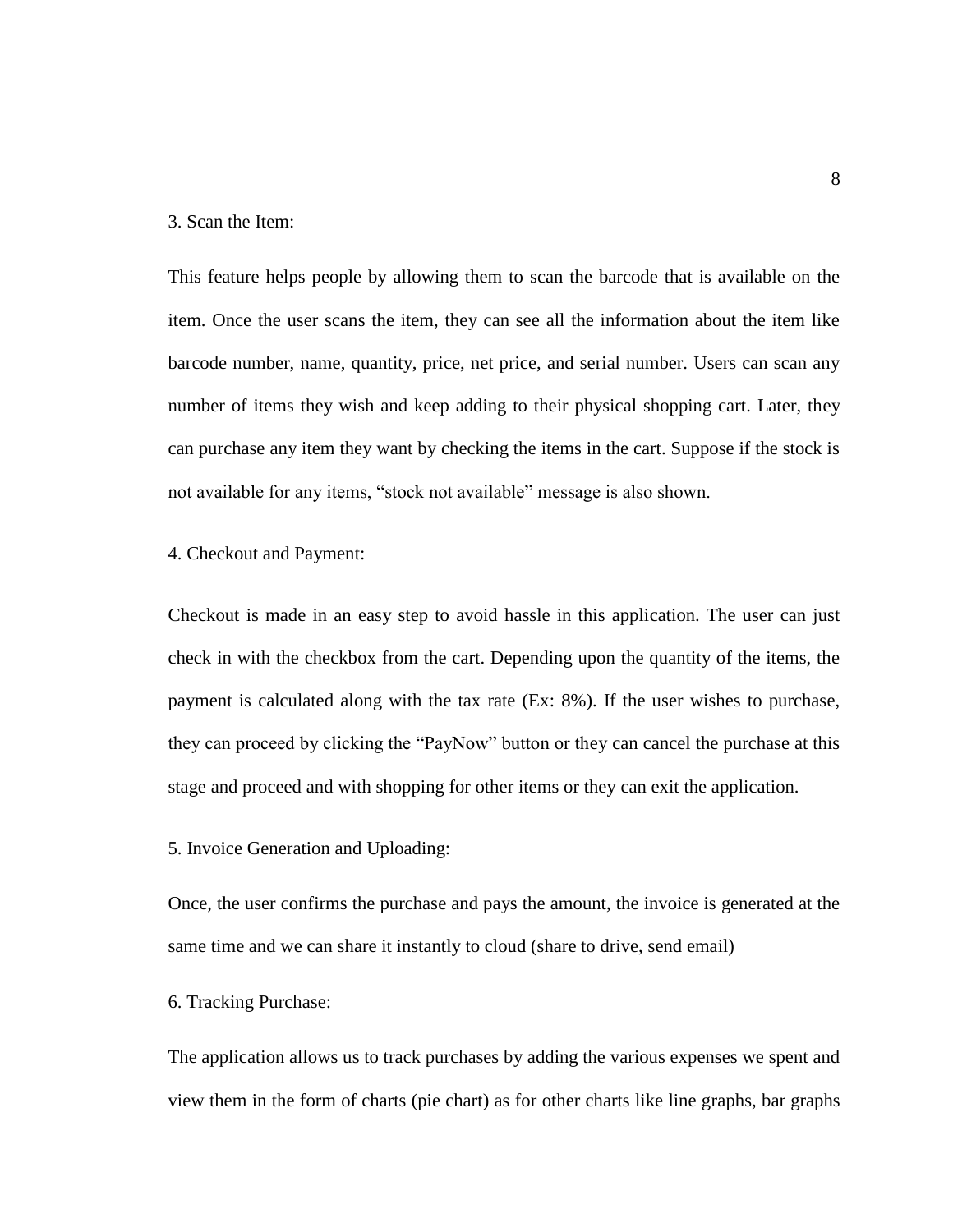we need a large dataset. Viewing expenses is interactive with different options like view by category, by and between dates, or view all.

# 3.3 Application Design

The main aim of the system design is to explain the scenario using use case diagrams. Use case diagrams clarify the flow of the application by deriving the use cases for all the functionalities in form of diagrams for the users.



Figure 1: Use Case Diagram for User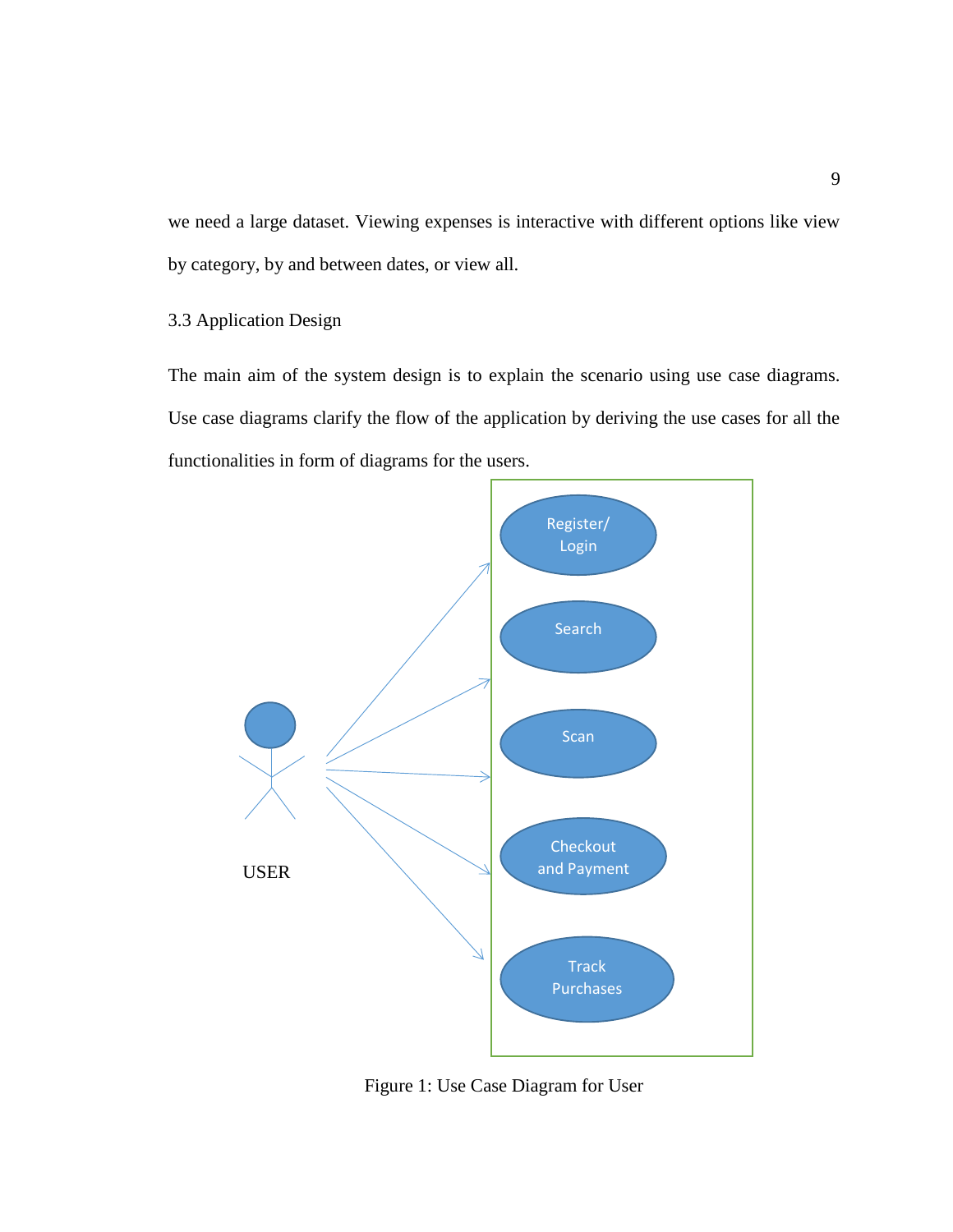

Figure 2: Use Case Diagram for Store Admin

# 3.4 User Interface Design

User Interface Design for any application should be very simple. We should have only a few clicks or navigation among the features when using the application to avoid hassle. In this application, there are two main screens, the Login and Home screens.

The login page is the first page which appears when the user uses the application. In that page, if he is a new user, he can sign up or if he is an existing user, he can login with the credentials.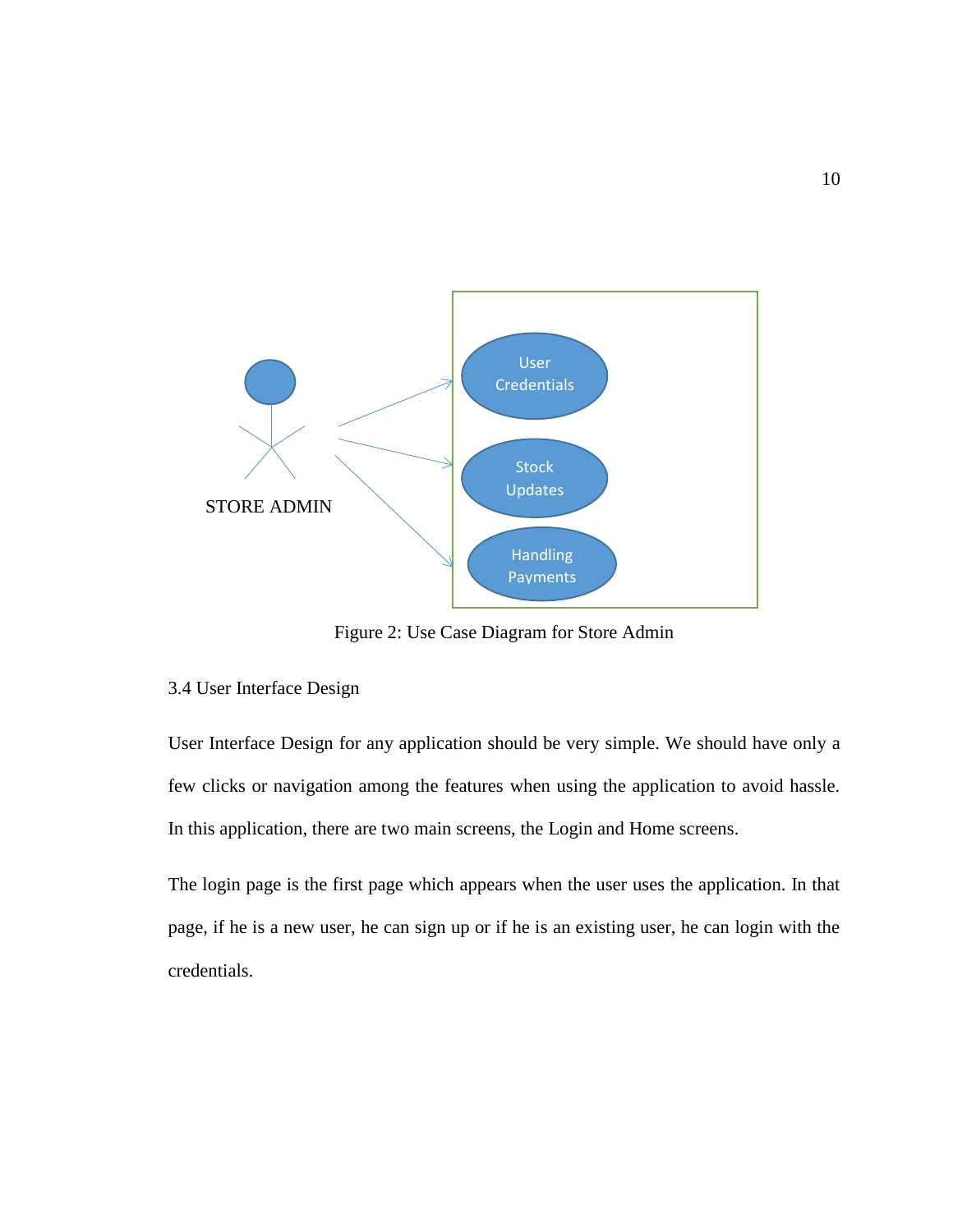The next screen is the homepage where the users can select features and use the app. The following image is the home screen. As seen from the image, this screen has all the key features.



Figure 3: Home Screen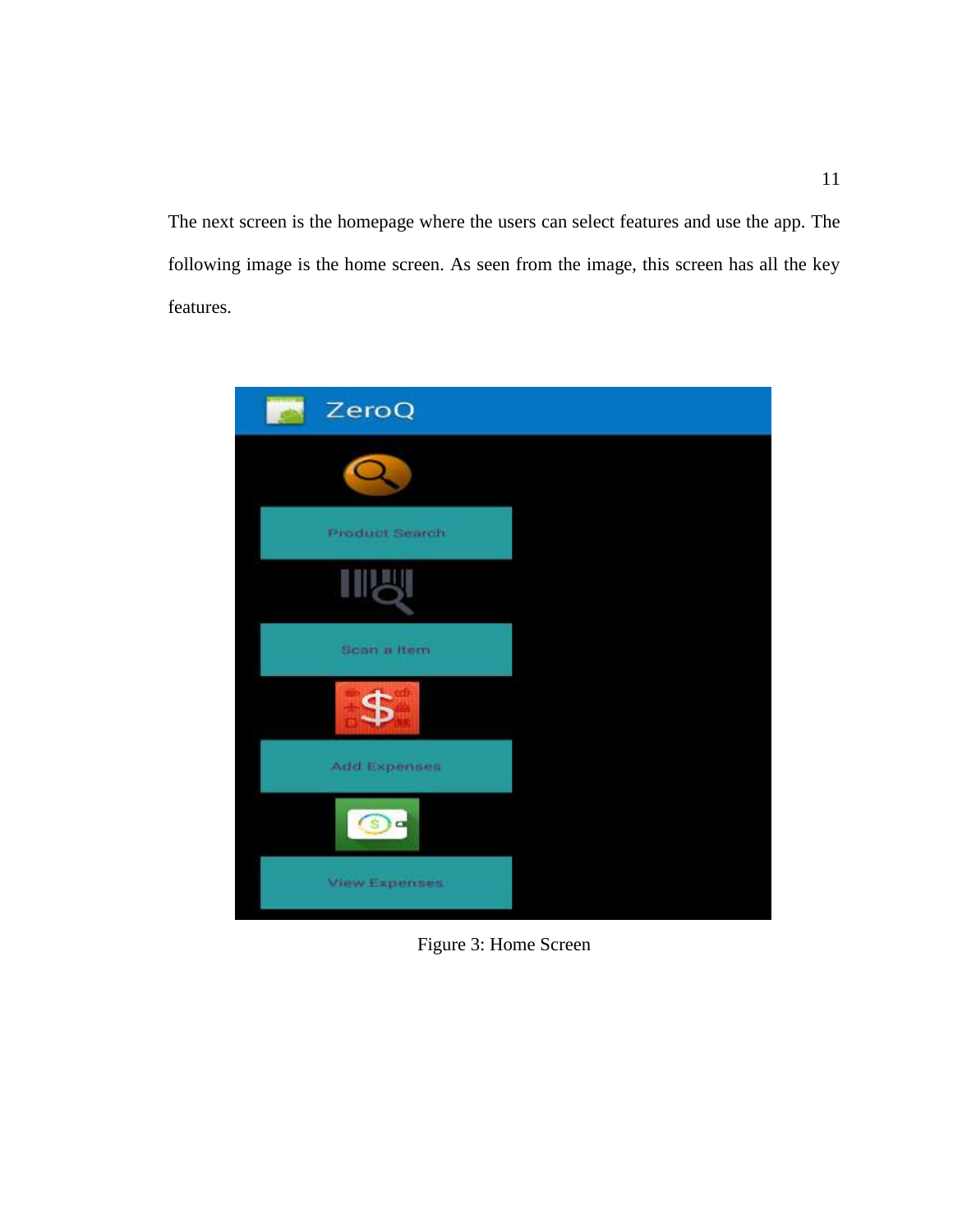## 3.5 Database Design

The database should be designed in such a way that it should be easy to access and manipulate. Database definition and database manipulation operations should be performed accordingly to add, delete, and update values. In this project, I have used a MySQL database which is an open source database, easy to install and use. The database server could be installed by providing user credentials such as username and password. The created database is hosted remotely and I am accessing the database using SOAP web services. Web services act as the interface between the Android application and the database. It acts as a service between two electronic devices and they are communicated via HTTP protocol (using, World Wide Web). As the Android application cannot connect directly with the database server, we are using Web Services. The information to be transferred or fetched could be in XML or JSON formats. In this project, when we scan the item, the information is sent via web services in JSON format and displayed to users from MySQL database (products.db). The following figure, explains how the process takes place.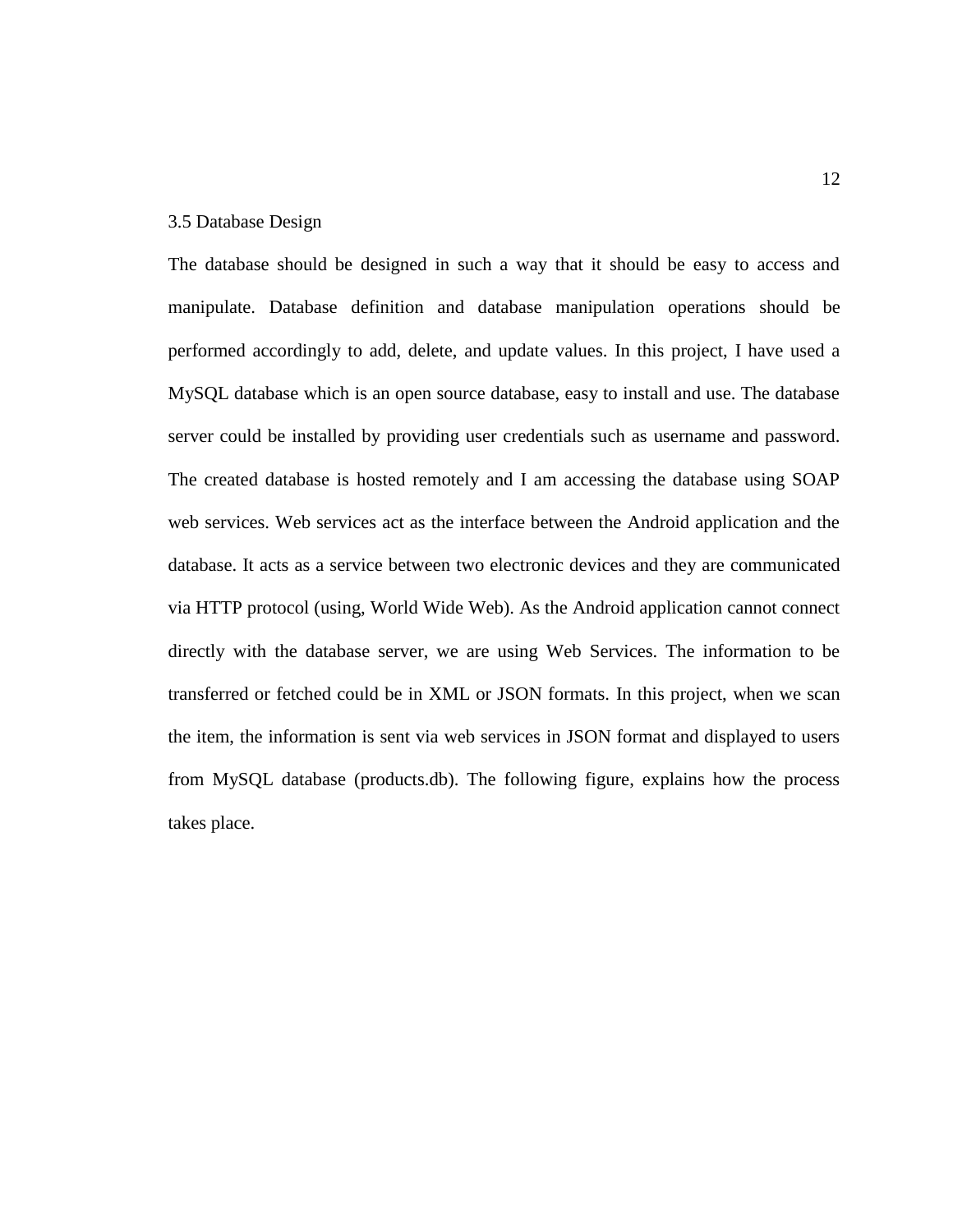

# Figure 4: Application Work Flow

# 3.6 Entity Relationship Diagram

There are three tables involved for this project under one database (products) which was created in MySQL. One table includes information about the items. When the user scans the item, information from this table (item\_details) is fetched through web services. There are seven attributes or fields for this table which includes item\_code, item\_name, price, quantity, net price, serial\_no, stock. Secondly, another table (user) has login and registration information about the users who sign up/sign in. It has five attributes including, user\_id, name, e mail, password, and phone number. The third table is for tracking purchases or expenses and it has five attributes namely, id, category, amount,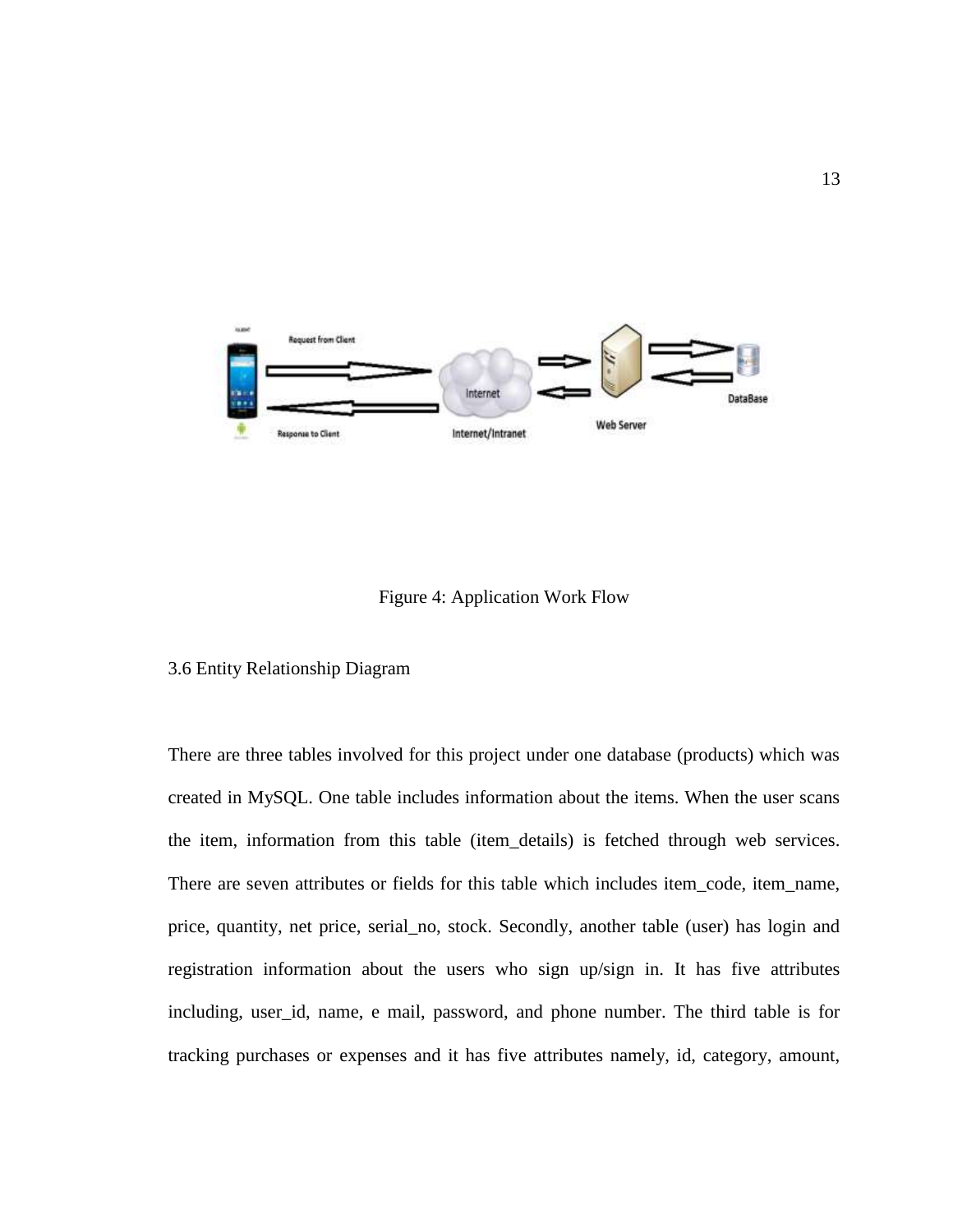date and notes. As the three tables do not depend upon each other as per the design, the entity relationship diagram is as follows:



Figure 5: ER Diagram for table Item\_Details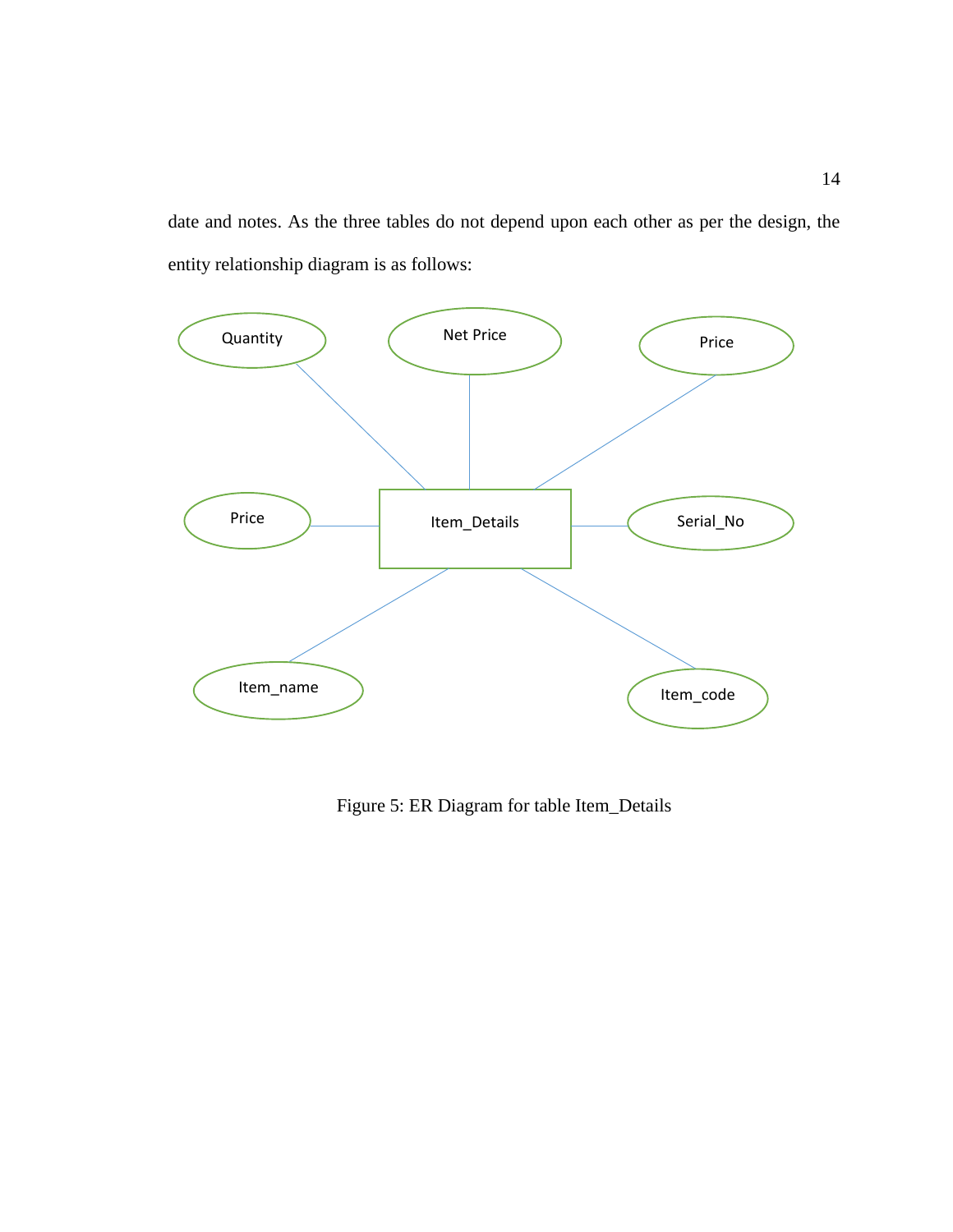

Figure 6: ER Diagram for table User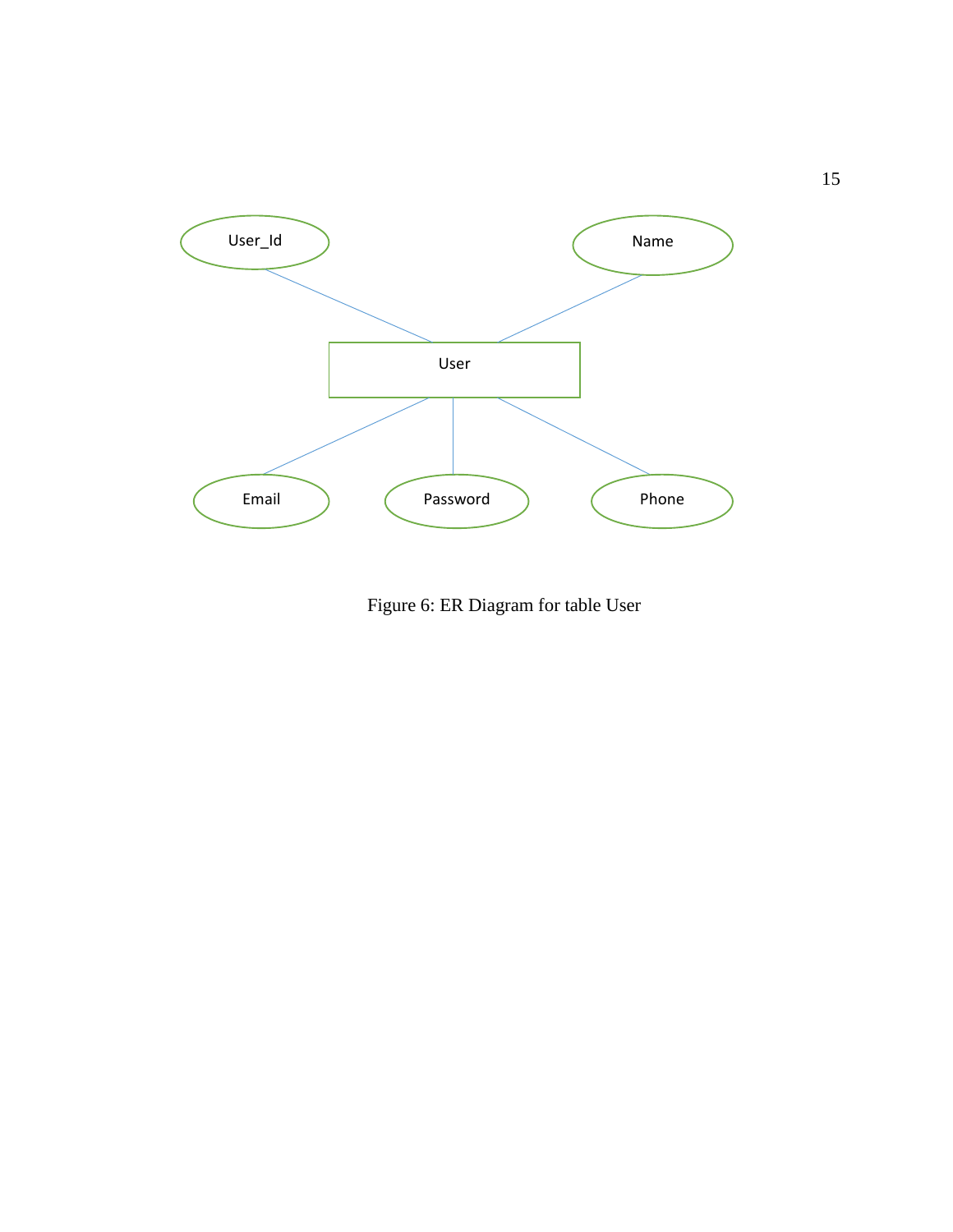

Figure 7: ER Diagram for table Expenses

# 3.7 Methodology

Agile Software Development Methodology [2] is widely used in many projects as it has many advantages. After gathering the project requirements, it is reviewed frequently in the form of small iterations and made into action by executing it. After completing tasks each iteration, it could be reviewed properly and moved to next iteration. The main advantage of this methodology is that we can change the requirements or design even in the middle of the project when the situation arises. Also, code maintenance is easier in contrast to Waterfall Approach. In Waterfall methodology, there is no flexibility in changing the requirements when we develop the project because we must understand the working flow of the project at least 80% even before the start of the project and work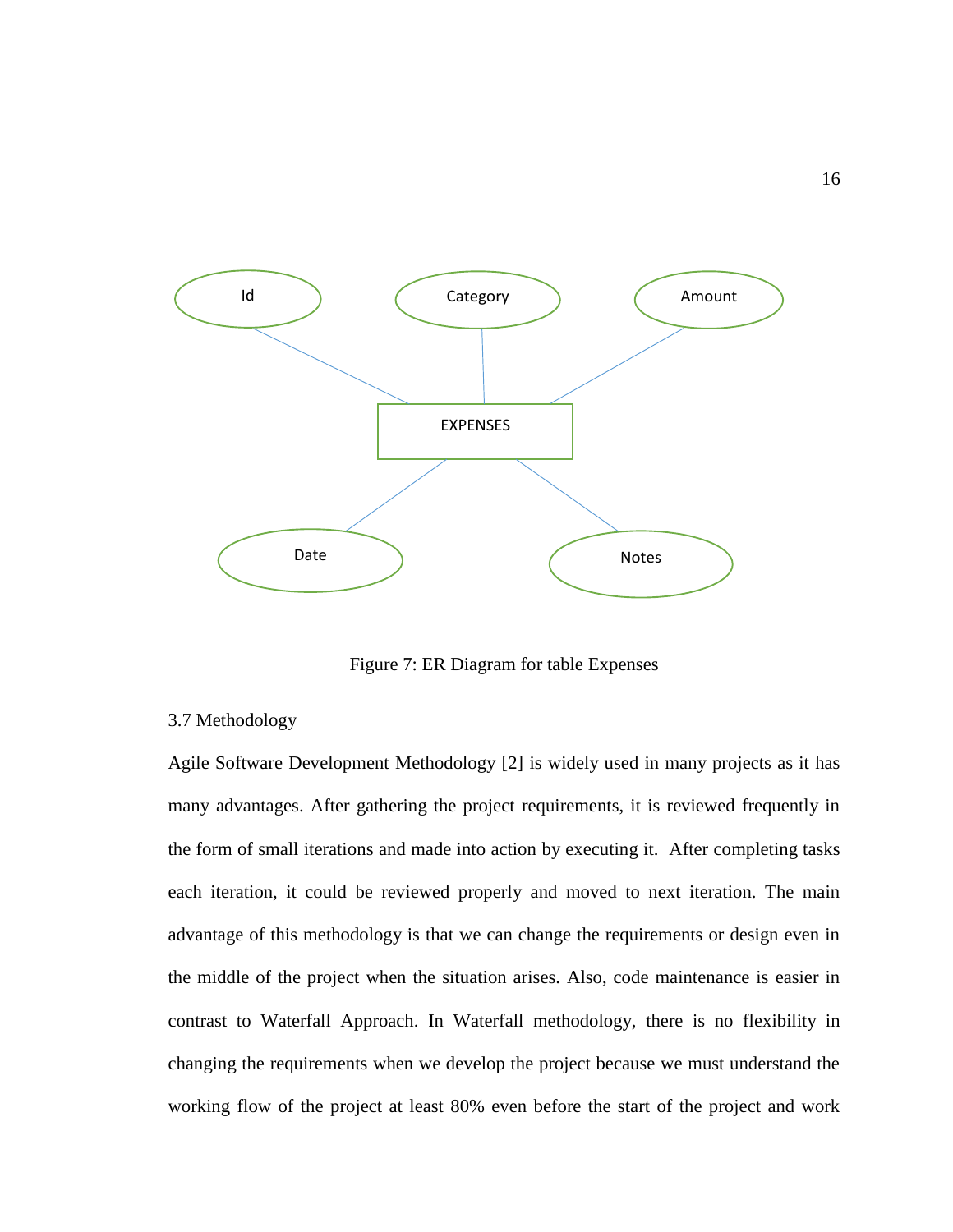according to that. Only if the design process is done, we can move to construction, testing, and support. Though this is not a team project, I have approached this project using agile methodology by applying its principles. To illustrate, for example: In one of the modules, "Scan an Item", before start developing it, I have analyzed the design requirements initially and planned to execute them in the form of short iterations which are called "Sprints". I tried to execute the planned tasks of the iterations accordingly, but I could not able to finish some of the tasks on that particular iteration and they are carried to next sprint and are called "Product Backlogs". Also, as mentioned, I have changed some of the requirements for the convenience of the user interface while developing the project which is the main advantage of this methodology. Hence, for these reasons, I had decided to follow the principles of agile methodology.



Figure 8: Waterfall Methodology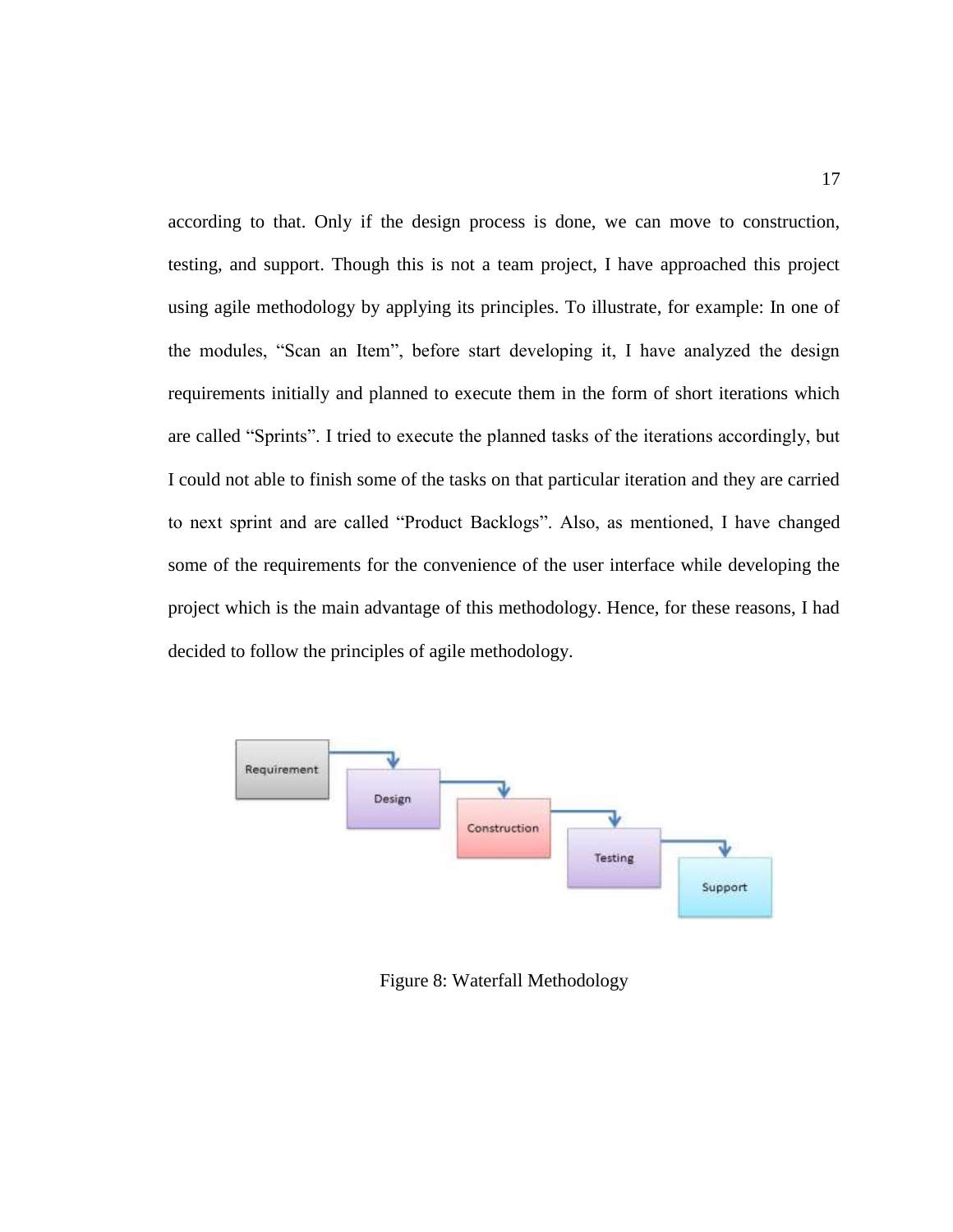

Figure 9: Agile Methodology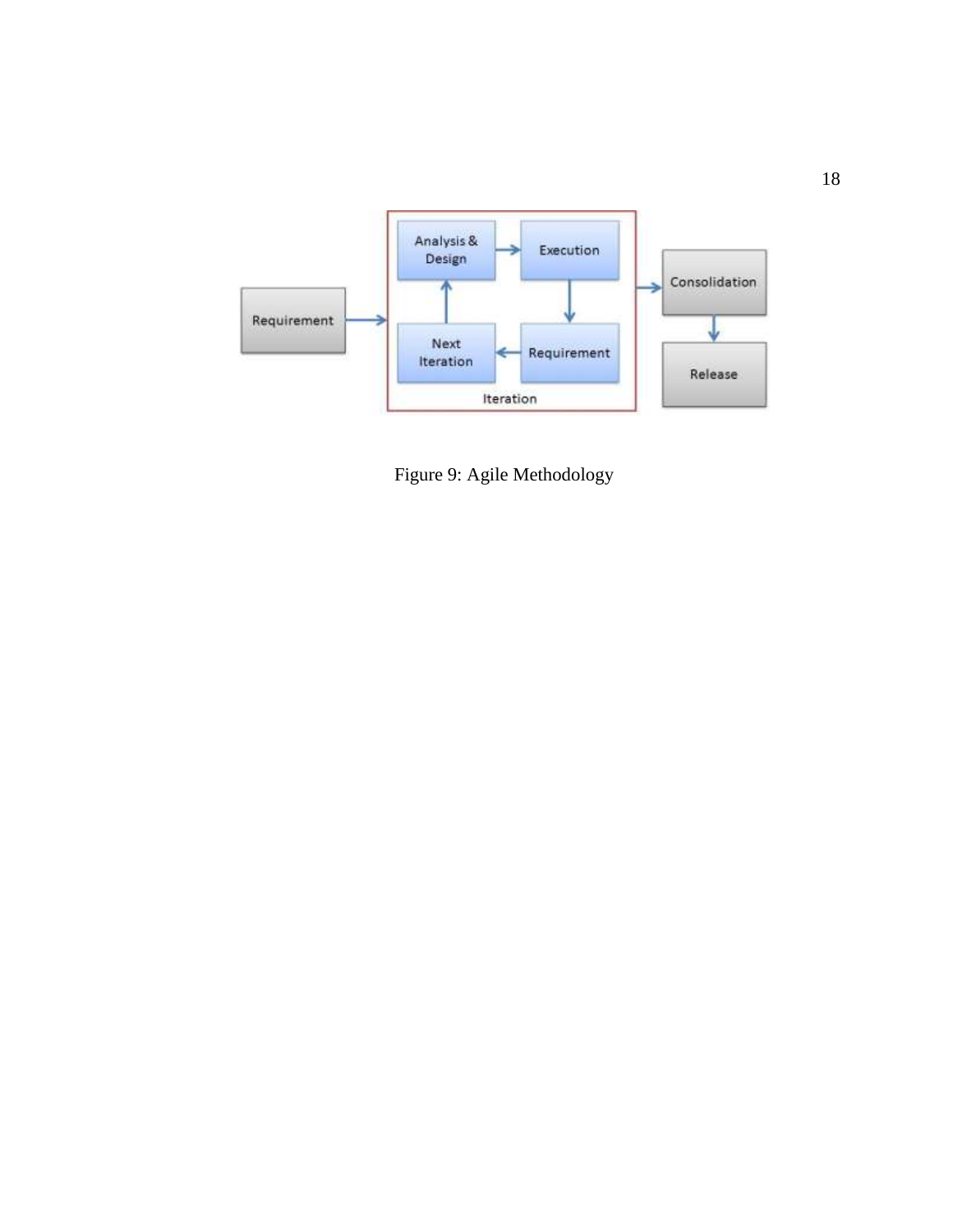## 4. IMPLEMENTATION, TESTING AND MAINTENANCE

4.1 Introduction to Programming Languages, IDE'S, Tools and Technologies used for this Implementation

#### 4.1.1 Java

As the project is developing an Android Application, the default programming language is Java. All Android applications are built using Java in Android Studio or Eclipse or both. Java is a popular and widely used language throughout the world. As mentioned in, [3] Java is one of the powerful programming languages like C, C++. developed by Sun Microsystems which has many powerful features as described below. After the development of C, C++, Java has come into evolution by addressing their drawbacks [4] . It is one of the open source projects [5] that could be easily installed in our machine. The language is also easy to learn, understand and implement. Java is used in various kinds of applications like Web, Desktop, Mobile, and Big Data. Many powerful features are supported by Java including various libraries, application services, graphics library for 2D/3D applications. The language is flexible enough to maintain code complexity, test, implementation, integration and support. Apart from these, there are other key features which make Java more special. It is object oriented programming language, one of the important hierarchies in the programming languages which is used to implement real time applications, it provides for code reusability, it has a platform independence feature including any virtual machines(Write Once Read Everywhere), as in no need to write the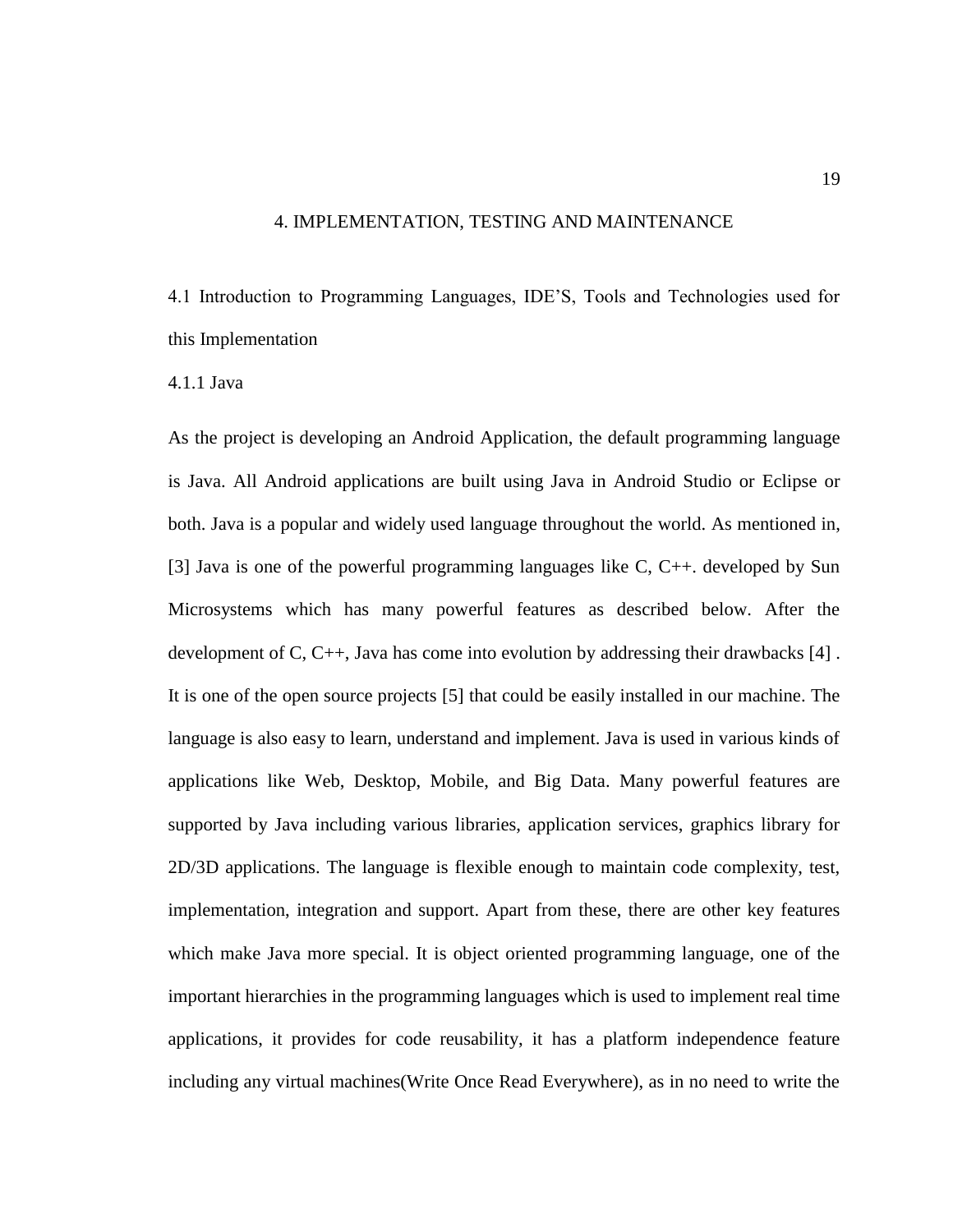code for different OS as the Java Compliers convert the java source files to bytecode and this could be interpreted by any machine and the actual code is compiled irrespective of any machine, OS. It is more secured as the compilers are designed efficiently to figure out any kind of errors.

4.1.2 IDE's, Tools and Technologies:

# *4.1.2.1 Android Studio*

Android Studio [6] is exclusively designed for developing Android applications. It consists of all Android SDK tools to design, develop, maintain, test, debug and publish our app. The IDE is designed very efficiently which makes the developer's job easy. It also supports the IntelliJ IDE, the main idea behind this IDE is that it automatically senses the variables, methods, classes, built-in functions or it could be anything else when we press the first letter of it. Say, suppose we declared few variables or methods that starts with an 'S', it automatically senses everything that starts with an 'S' and makes suggestions. It also supports Git as a version control system to maintain the app changes and push them into github. All java files, layout files (for design) are integrated into a single project easily. After the completion of project, the whole application could be put as an .APK (Android Package) file, in which we can run that APK file in any device and use the application.

Other main tools include Android SDK, ADB, and Gradle Build.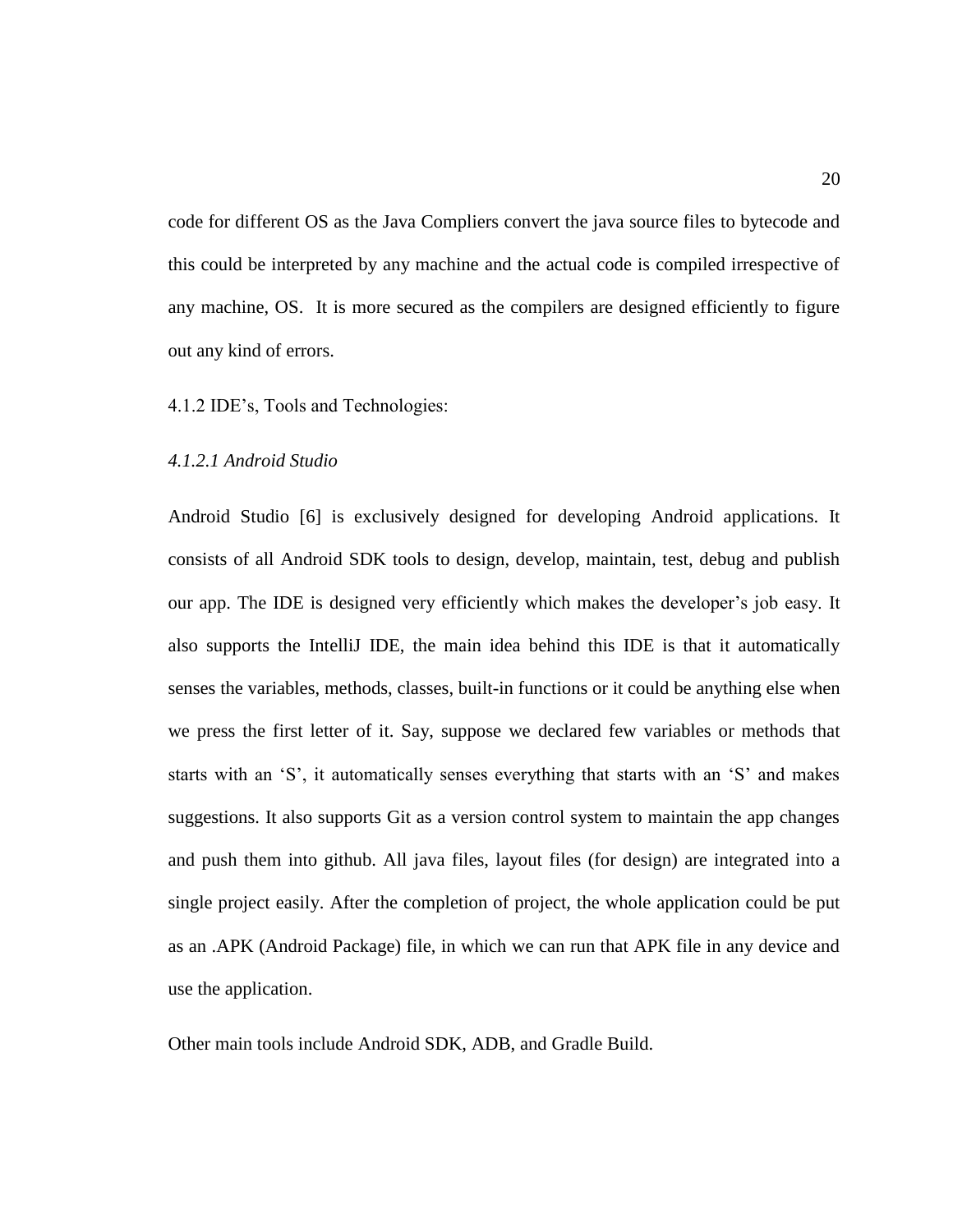# *4.1.2.2 Android Software Development Kit (SDK):*

One of the main tools used in developing android applications, as it packages many core features into one SDK and it can be used in the application easily. This helps us to avoid writing lot of code, and building applications faster.

# *4.1.2.3 Android Debug Bridge (ADB):*

Android SDK uses ADB tool as a connection device which allows us to connect the Android Devices or Emulator with the machine via USB. After developing or while developing applications, we can connect with the device to check how the application runs. Later, we can debug and run the applications.

# *4.1.2.4 Gradle Build:*

Gradle Scripts are the recent feature that is added to Android Studio. It is basically an automated build system which is used to automate the various phases involved in designing an application that includes design, development, test, debug, and publish. We need to configure the project and modules by mentioning all the supported jar files, SDK's, version name, level, compiled SDK version, build tools version. to ensure that the developed app is compatible with the testing device/emulator. Gradle is also similar to Ant and Maven which helps in maintaining java projects (repositories).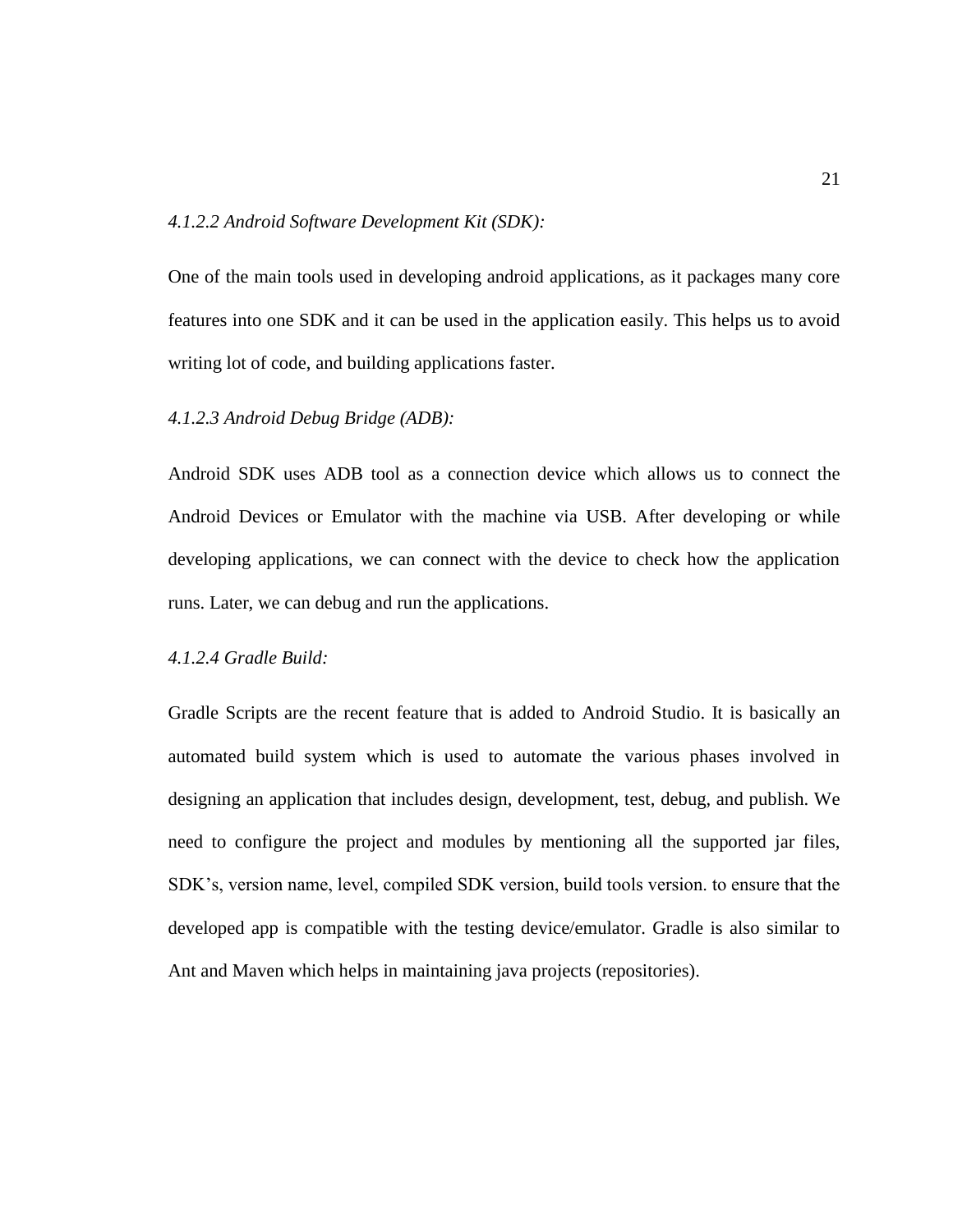## *4.1.2.5 Android Device Monitor:*

If we want to access all the hidden files that are generated when we run the application, we can use the monitor. We can select any project and explore the files that are related to that project. But, as they are hidden files, we need root permissions to access them. Suppose, if we run the app in device, we need to root the device and run commands in adb shell to get permissions.

# *4.1.2.6 SDK Manager:*

It is one of the main tools to maintain the updates of all the installed components required to run the project. It also notifies us when the project is not compatible with device or any other compatibility issues and to download any component that is required.

# *4.1.2.7 AVD Manager:*

It is used to create virtual devices of any desired API level to support higher level SDK's incase our device does not support. Using emulators to test the application is difficult as it might be little slower when compared to real device.

# *4.1.2.8 SQLite Database:*

Android also supports inbuilt database which is Android SQLite to develop any small applications and perform any CRUD (Create, Update, and Delete) operations. As it is not flexible enough to support substantial number of data, for complex applications we are using other external databases.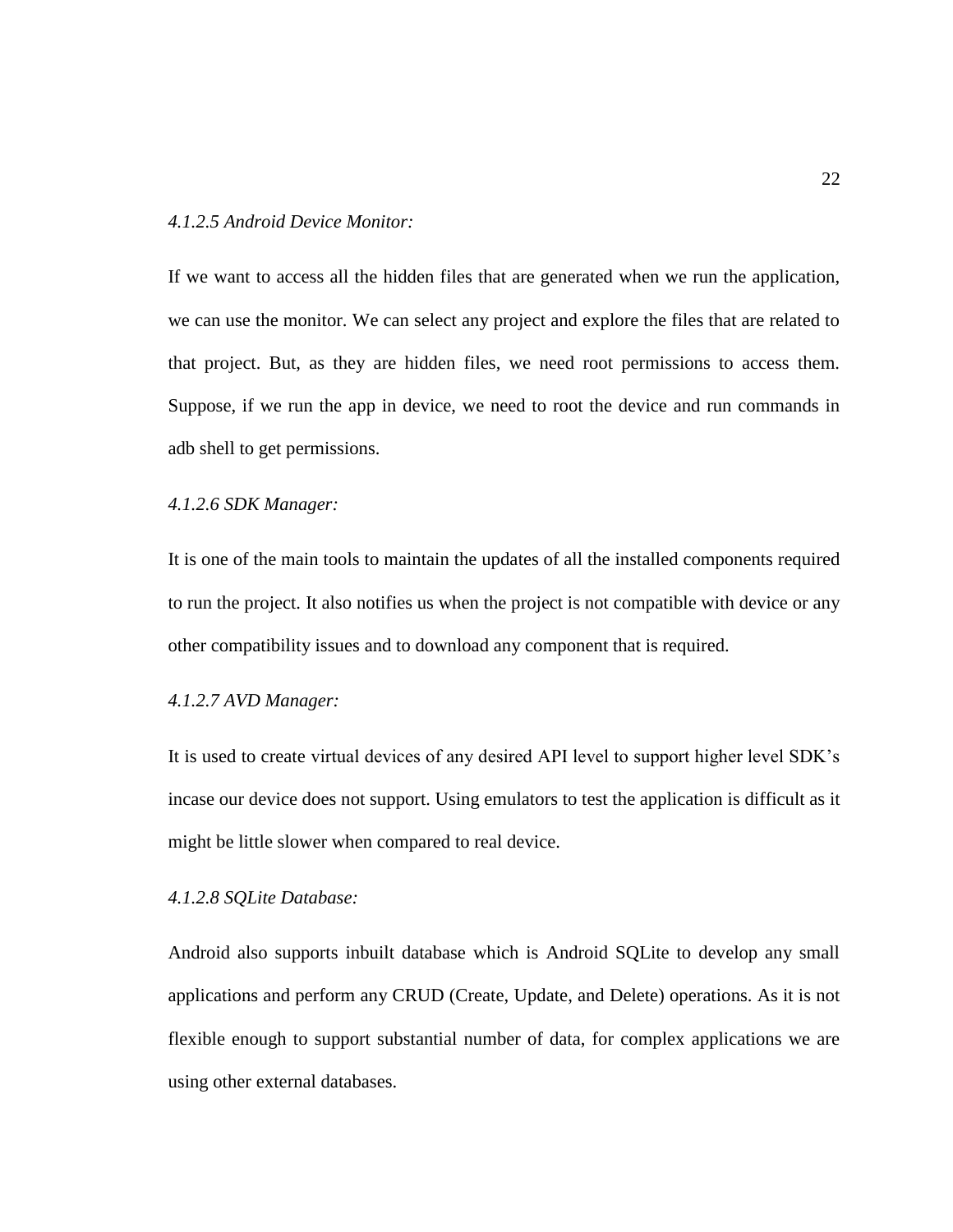#### 4.1.3 Eclipse IDE

Android applications could be developed in Eclipse IDE in which we can compile, run, debug and deploy using ADT (Android Development Tools). In this project, I have used Eclipse IDE to create Java SOAP Web Services for connecting the database and used Android Studio to develop the application.

# 4.1.4 MySQL Database

In this project, I have used MySQL database to store the data. This is one of the popular open source relational database management systems. We can perform all DDL, DML, DCL operations using this database. This also supports different programming language applications. The applications could connect the database using separate ways which includes PHP myadmin WAMP, LAMP, Web Services. To use this database, we should first download, install and configure the MySQL instance in our machine. While configuring, we should give access credentials which could be used further whenever you open the MySQL shell.

# 4.1.5 Apache Tomcat Server

It is one of the open source enterprise Java servlet containers which are widely used in many applications to maintain their database. The database is kept in this remote server and could be accessed whenever needed through MySQL shell.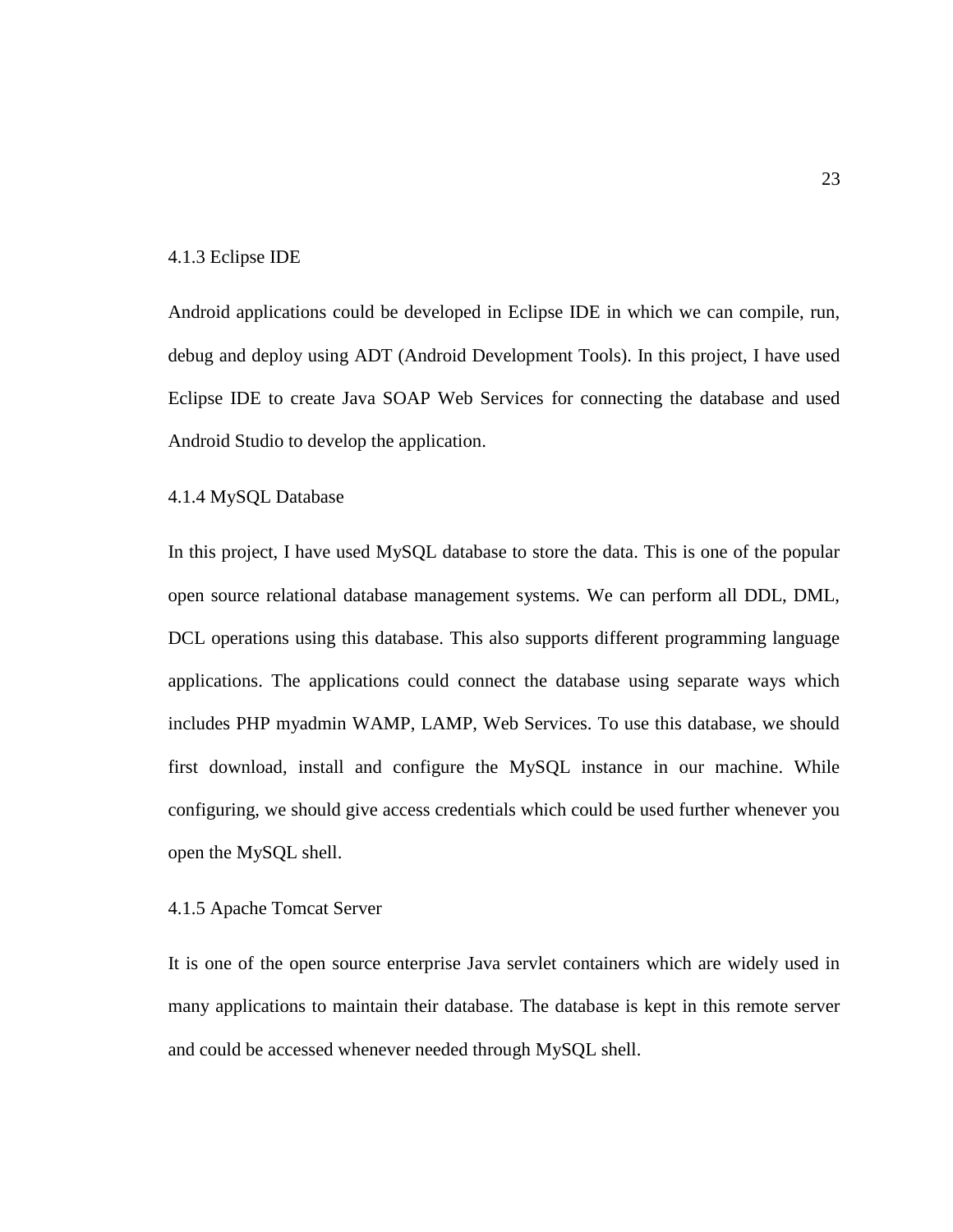## 4.1.6 Soap UI

I have used SOAP Web Services in this application to connect the application with database. SOAP Web Services are implemented by writing the service as a method and we should call this method in corresponding Android java files, the page where we want to call and display the details. The web service method could be tested in SOAP UI [7] by passing the parameters or fields in the database. The service method returns success if it returns the actual result and fails if it does not. In this way, we can test the service before calling it in Android Java source files. The UI is very interactive and easy to use.

## 4.2 Security and Permissions in Android

Security notions in Android are quite high. Whenever a new Android Application is created, a unique user and group ID. This makes the maintenance of the application in an easier way to avoid any security or privacy issues. As the application is created uniquely, it becomes private and no one can access other's applications.

Permissions are another important concept which is included in AndroidManifest.XML configuration file. This is required if the application wants to access the external features. For ex, if the application wants to access the Internet, Camera or it could be any feature, it requires permissions. It is included within the tags as it is an XML file. Permissions are automatically created for the basic applications at the time when we create the application. If the app uses higher level API or SDK we must explicitly mention the permissions inside uses-permissions tag to access the features or components.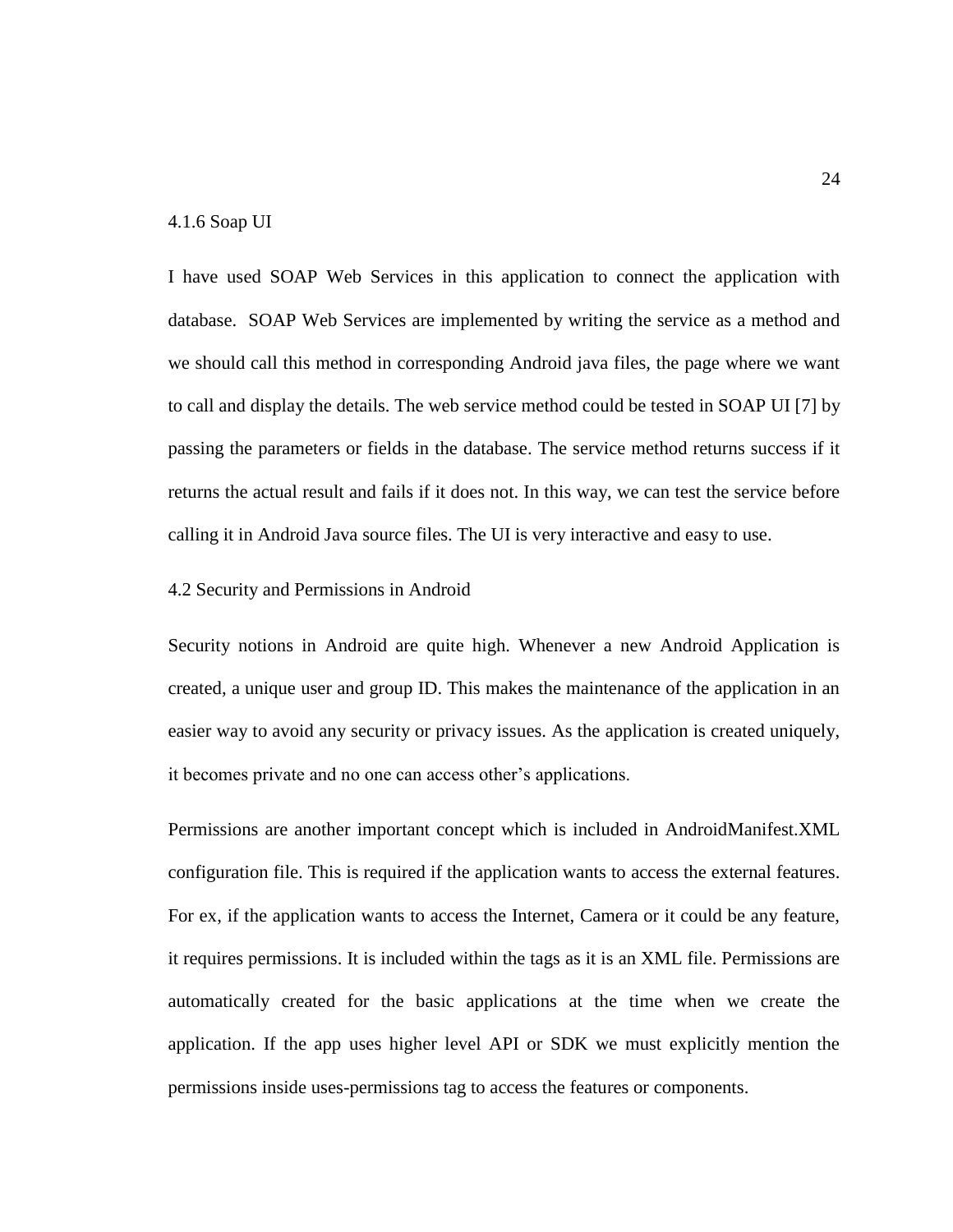# 4.3 Test Plan and Test Activities

Test plan is necessary for any project to plan the testing phase and decide the scope of the project. Test plan involves collecting design specifications about the project, wiring test cases, executing them manually or automatically using automated testing tools. Testing any application is highly important. Test plan is a method of documenting the test cases, specification plans and other basic level details about how the application works.

Test Activities for this project includes various testing like:

- Black Box testing: In this project, sample test cases are written and manual testing is done to check the functionality of the application.
- White Box testing: Once the application meets the user requirements and functionalities according to the test cases, its internal logic are completely tested to ensure that the application does not have any logical errors or issues.
- Unit Testing: I have tested all the modules of the application individually by running as a test program.
- Integration testing: After testing the modules individually, tested them by integrating all the sub modules, modules into one application.
- System Testing: It refers to checking whether the system in which the application is built meets the necessary requirements like software support. For example: In this project, I have checked whether the device in which the application developed is compatible with the software (Android Studio )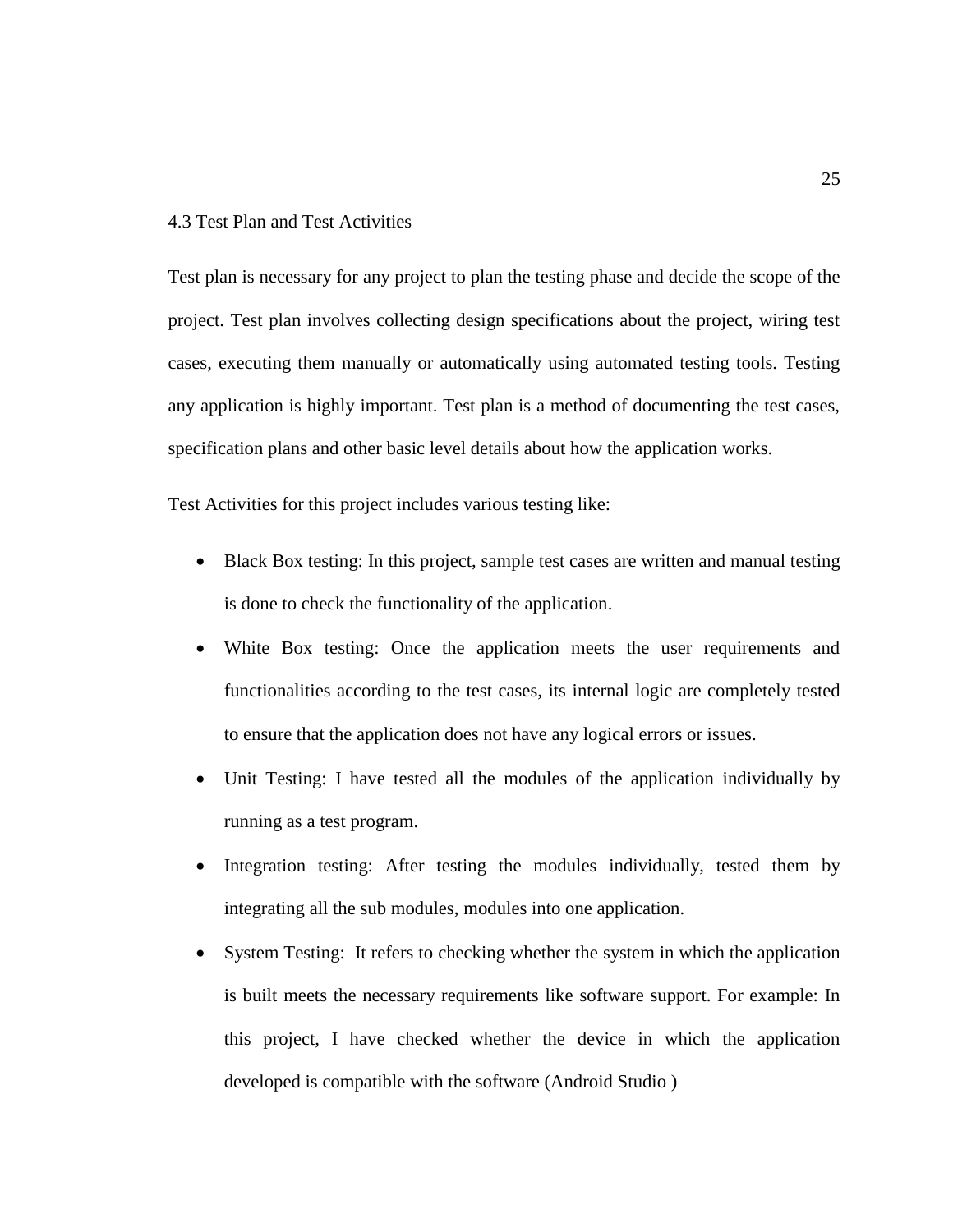- End to End Testing: Tested the complete environment of application by connecting the device with different machines, installing as an APK file, with the database and in local network.
- Usability Testing: Finally, usability testing is performed by testing the application's flow, UI design and how flexible and easy the application is easy to use.

#### 4.4 Application Maintenance

Apart from designing and developing the application, maintaining the application is one of the important characteristics. The developer/owner of the application should be concerned about the maintenance of the application by fixing the issues. The solution for fixing such type of issues when the application crashes by using any of the "Crash Reporting Service" that are available for mobile applications. I have used "Crashlytics" [8] reporting service in this application to track the issues when the user faces. Crashlytics is a lightweight reporting service for mobile applications including Android, iOS by providing respective SDKs. It also enables by analyzing the data in the form of reports which includes all the details about the number of issues faced, affected users because of the issues and finally indicating about the root cause of the crash by including the exact line in the source code of the application (error code) due to which the application might get crashed. The report analytic engine that is used by Crashlytics to perform real time crash reporting analysis is using "Fabric". Crashlytics is a part of Fabric platform, together they are acquired by Google. Crashlytics and Fabric SDK are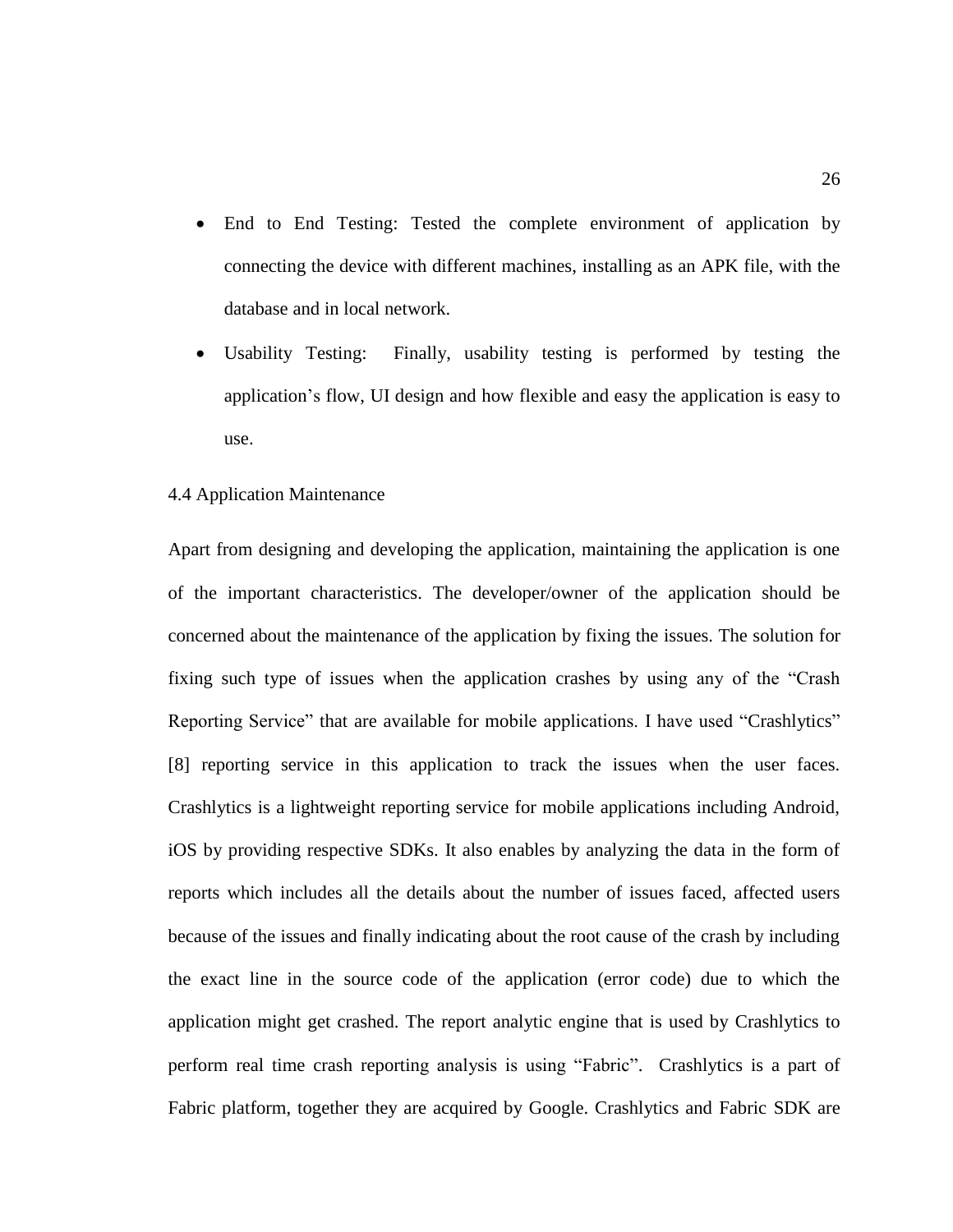added to the project and imported to make it work. To understand the process, when using the application, suppose if the user faces any issues related to network connectivity, database connectivity. the application could not be used further by them. The application developer/owner receives an email related to the issue at the same time when the user faces the crash. The developer could keep track of all such issues, fix them and release it as a latest version in the google playstore and hence a new software update is available to the users. He can view the crashes in the form of reports by accessing his Fabric dashboard. Applications like Yelp, Groupon, Walmart, Waze uses Crashlytics to maintain their application and fix crash issues. The following figure illustrates about how the report look like: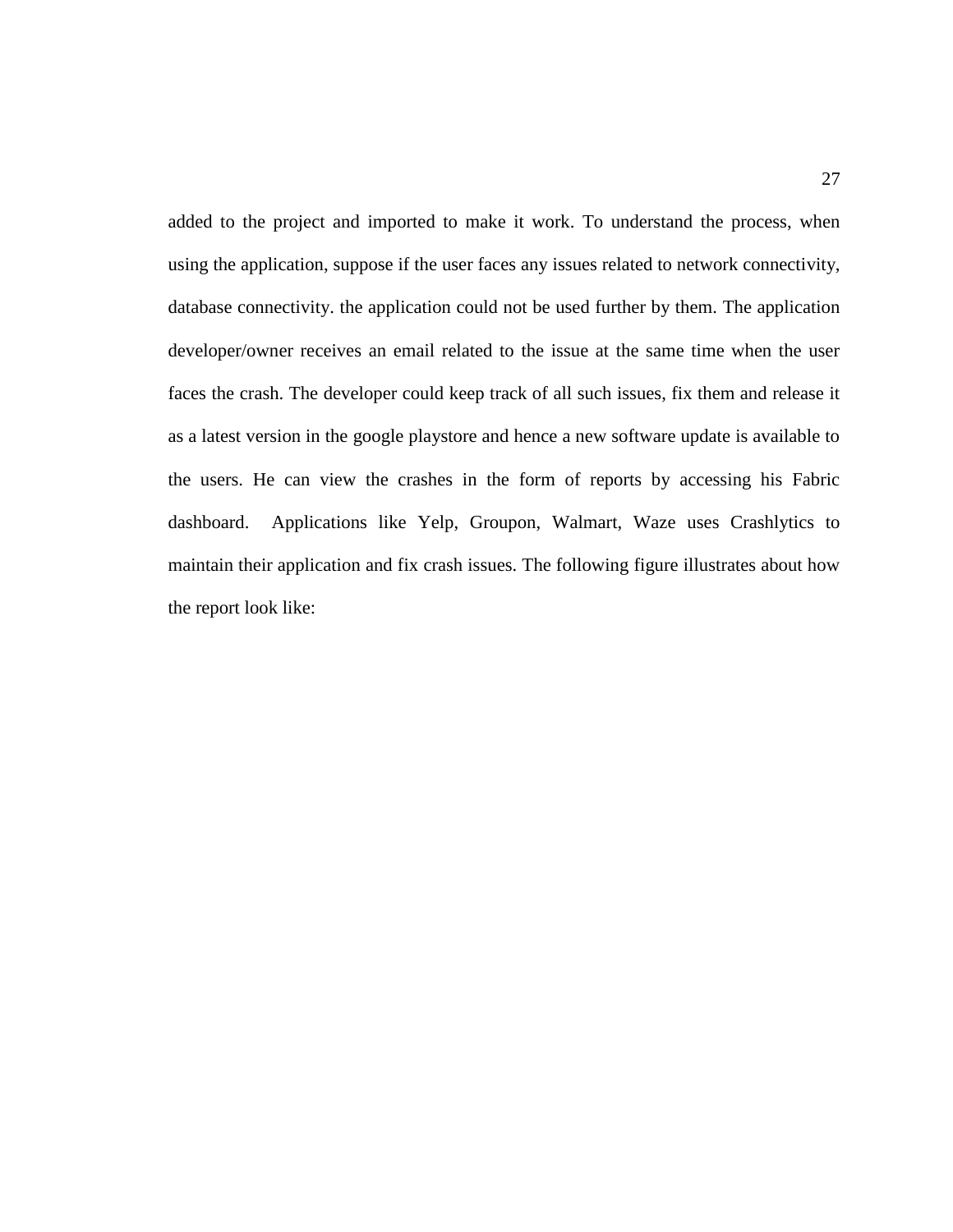

Figure 10: Crashlytics Report Engine

28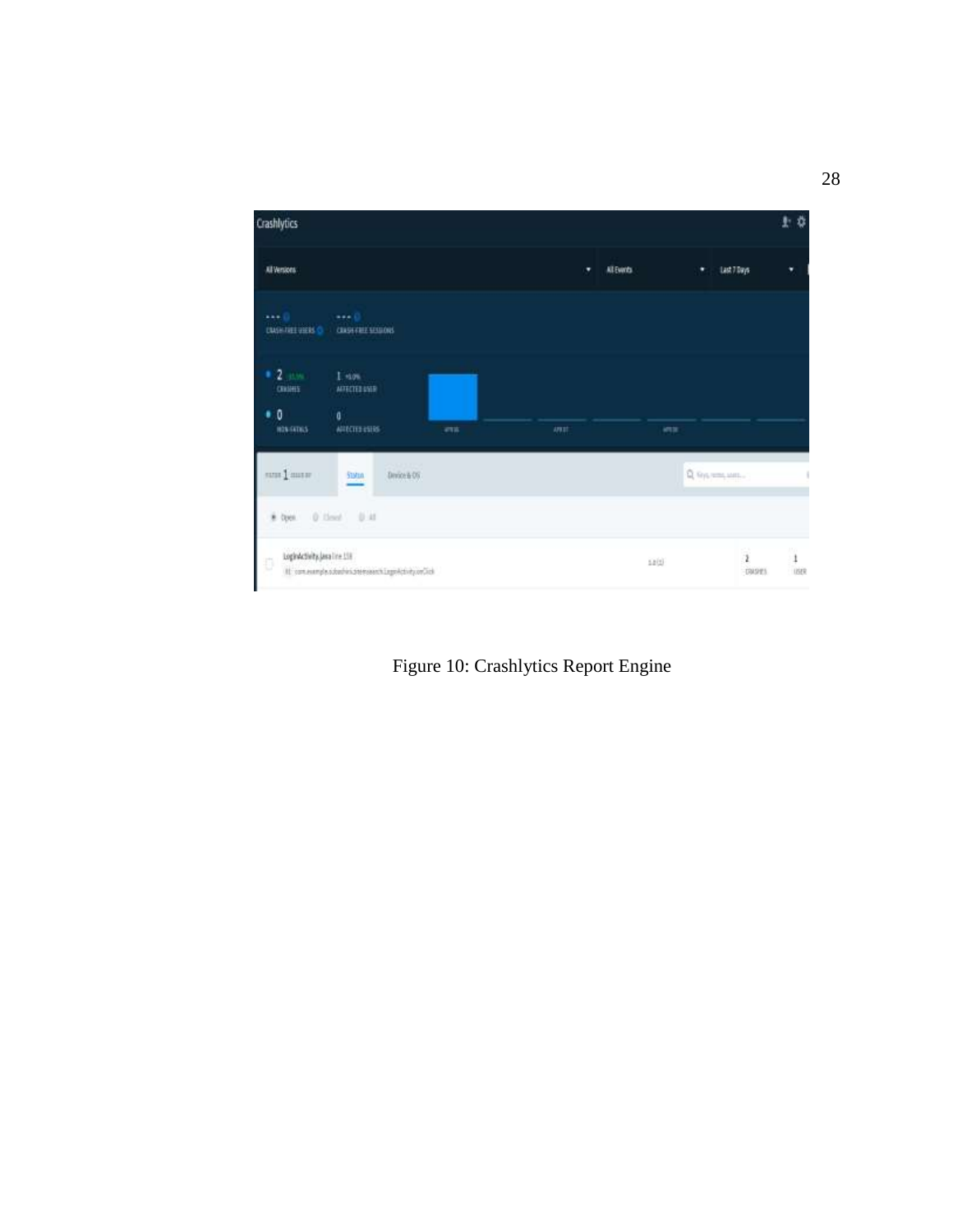## 5. RESULTS AND DISCUSSIONS

## 5.1 User Interface Representation

To make the application interactive, different controls have been used and designed using the layout file. Following are the important controls that are designed and used in this application:

- Text View: The text view component belongs to the view group as a part of GUI. It displays the text or content view of any activity to the user and allows them to edit.
- Edit Text: This allows itself to be editable in the text box.
- Button: One of the important components in which the application needs. It is mainly associated with action when the user clicks it. We can represent the button using any text which holds the action class on it.
- Image Button: Suppose, if we want to have an image for the button which we have designed, we can include using this control by adding the source or path of the image file within the tags in the layout file.
- List View: This is a key component under the view group which helps in displaying the information about anything when we click the action button. It also allows us to scroll through the screen and have a look about the information displayed. Using the list adapter, the content is pulled from the database.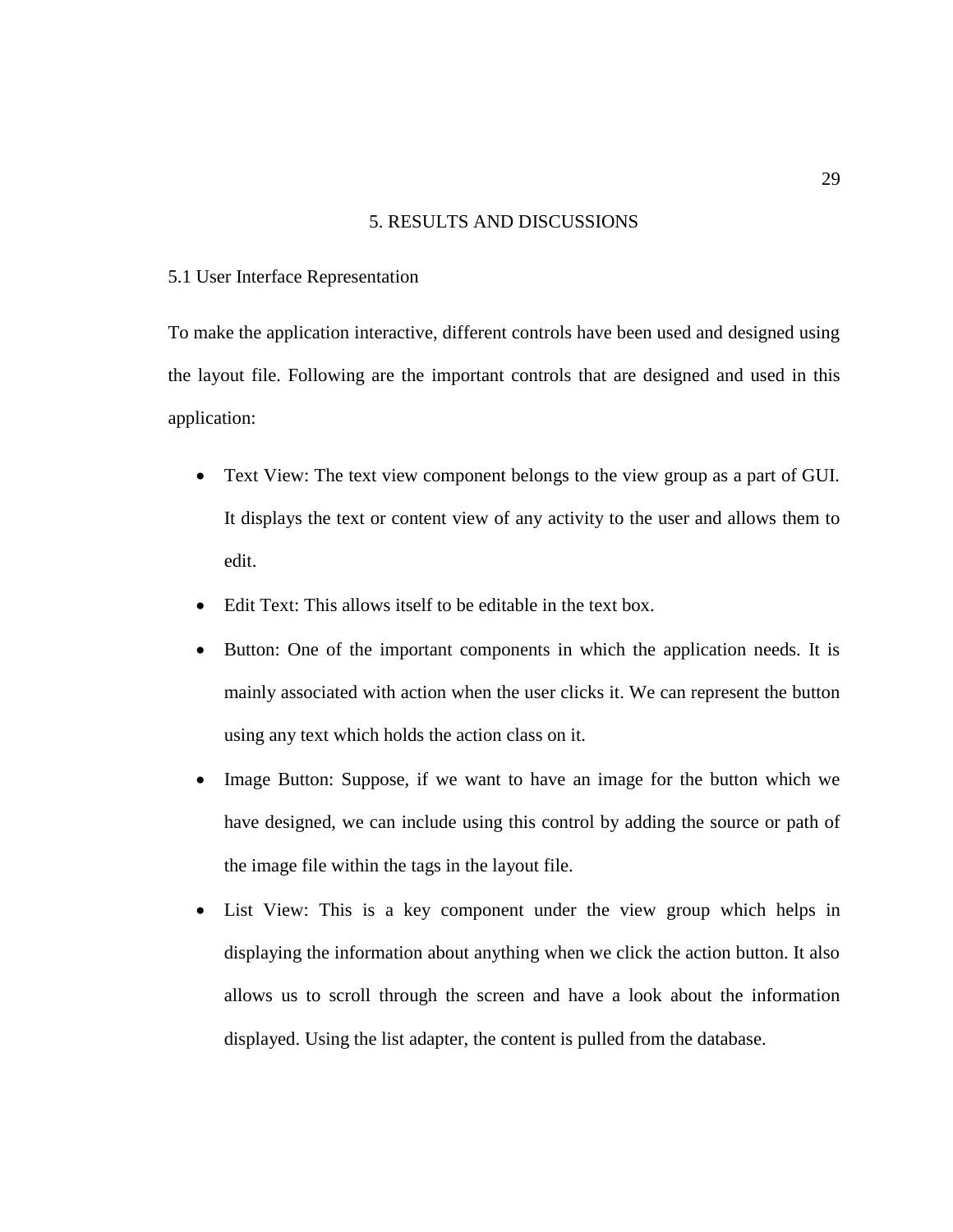- Checkbox: It is the control component which allows us to use or make use of the function by just clicking on the check box button. When we include check box widget in the application, we can see a small box in the screen on which we can check it and it will be selected.
- 5.2 Description of Features and the Approach
- *1. User Login/Registration:*

If the user wants to use the ZeroQ, we must download the application from the play store, install and register it by providing login information. As shown in the Figure 11, the login information includes user name and password. For the new user, the user must sign up by providing Full Name, Email Id and Password. Once, he registers, the registered information is stored in the server and can be validated, checking for the valid credentials for the next time he logins with the application. After using the application, he can logout as shown in Figure 12.

| ZeroQ                      |                               |  |
|----------------------------|-------------------------------|--|
| linru<br><b>Electricia</b> |                               |  |
|                            | suba.h17@gmail.com            |  |
| Password<br>Flammwoord<br> |                               |  |
|                            | <b>WALKER</b><br><b>LOCUN</b> |  |
|                            | <b>REPORT CRASH</b>           |  |
|                            |                               |  |

New User? Sign Up

11: Login Screen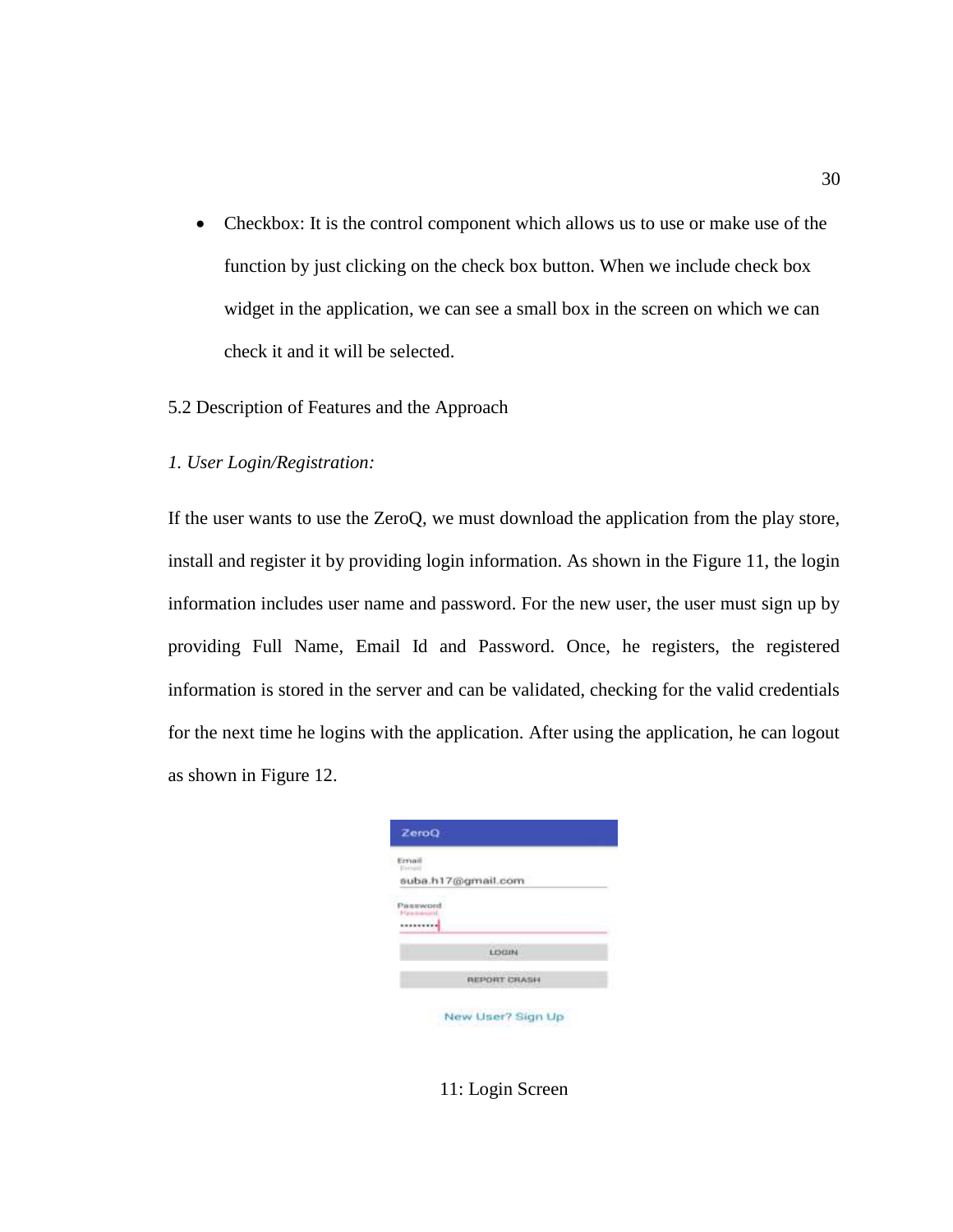| Settings                             |        |  |
|--------------------------------------|--------|--|
|                                      |        |  |
| Full Name                            |        |  |
| Subashini                            |        |  |
| <b>Ermail</b><br>autua.h13@gmeil.onm |        |  |
| Mobile No                            |        |  |
|                                      | Logout |  |

Figure 12: Logout Screen

# *2. Instant Search:*

The below Figure 13, is the instant search which helps in finding whether the item is available in the store or not. This could help the users in saving time by searching for the item which is not available in the store because of no stock. Search model is created using Web Services which displays the information to the user.



Figure 13: Search Screen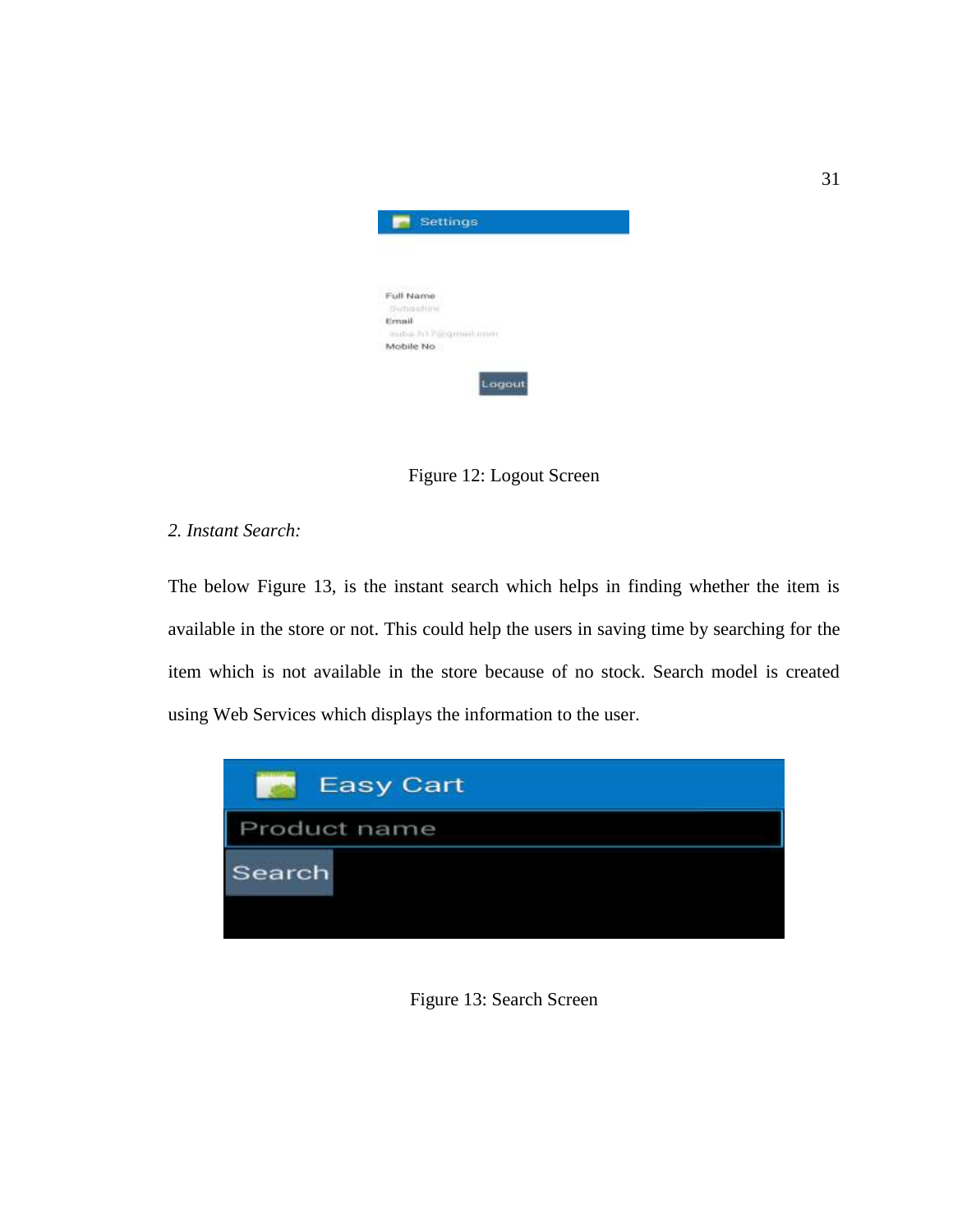*3. Scan the Item:*



Figure 14: Scan Screen

|                  | <b>Easy Cart</b> |       |              |                       |                     |  |
|------------------|------------------|-------|--------------|-----------------------|---------------------|--|
| Code             | <b>Name</b>      | Price | Quantit<br>У | <b>Net</b><br>Price   | <b>Serial</b><br>No |  |
| 204603<br>202674 | Lays             | 20.0  |              | 40.0                  | 0013                |  |
| 241310<br>706996 | <b>Kit Kat</b>   | 10.0  | 3            | $\blacktriangle$ 20.0 | 0012                |  |
|                  |                  |       |              |                       |                     |  |

Figure 15: Scanned Product Details Screen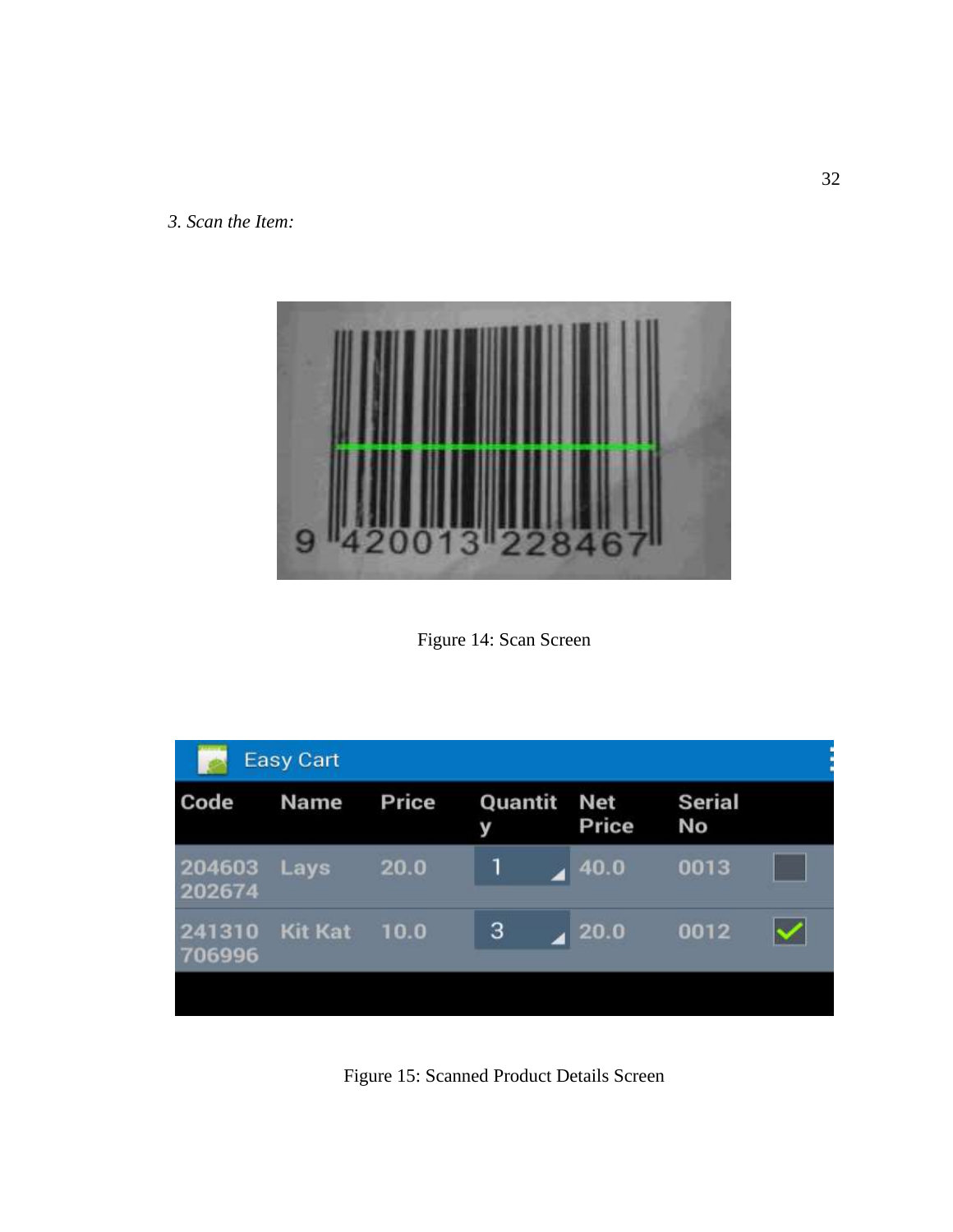In this project, I have used Zxing (Zebra Crossing) library to scan the barcode on items and it supports many kinds of barcode formats- UPC-A, UPC-E, EAN-8, EAN-13, Code 39, Code 93, Code 128, QR Code, Codabar. To use this scanning feature in our project, we should zxing jar files. This feature helps people by allowing them to scan the barcode that is available on the item [9]. Once the user scans the item, they can see all the information about the item like barcode number, name, quantity, price, net price, serial number. Users can scan any number of items they wish and keep adding to their physical shopping cart as shown in the Figure 15. Later, they can purchase any item they want by checking the items in the cart. It also has the option to select quantity of the items and suppose if the stock is not available for any items, "stock not available" message is also shown.

# *4. Checkout and Payment:*

Checkout is made in an easy step to avoid hassle in this application. The user can just check in with the checkbox from the physical shopping cart. Depending upon the quantity of the items, the payment is calculated along with the tax rate (Ex: 8%). A separate payment screen is displayed which confirms the purchase. If the user wishes to purchase, they can proceed by clicking the "PayNow" button as shown in the Figure 16, else they can cancel the purchase at this stage also proceed and with shopping other items or they can exit the application. I have used PayPal [10] as a payment gateway in this project. It is widely used by many applications in recent days and easy to use. PayPal supports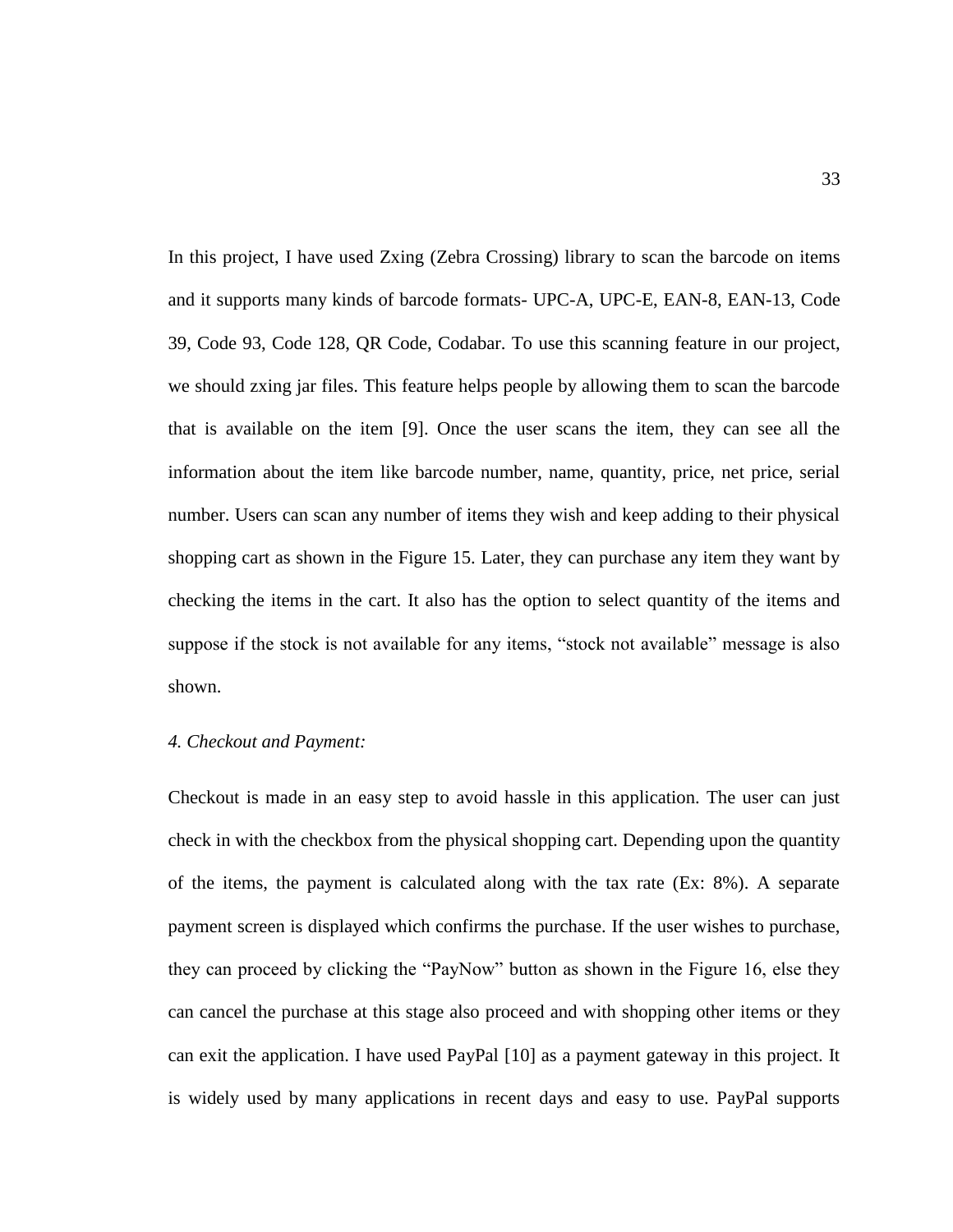many applications in providing their gateway to use it. To implement this payment gateway in our application, we should add the PayPal Android SDK library into our project. There are two ways in which we can use and test this gateway. First, the "sandbox" mode in which it acts as a real environment that enables the users to use the gateway as shown in Figure 17. However, in sandbox mode the amount is not detected when we test the transaction process. It offers people the environment to know how the PayPal actually works. To use sandbox account, we need to create a developer account in PayPal and then sandbox accounts (test accounts). After creating the test account, we can create an application and generate a unique client id for that application and this is required to use the gateway by including in the project. Second, "live" mode, the real environment for processing payments. To use live mode also we should follow the same steps as sandbox mode. The reason for choosing sandbox mode over live mode for this project is, to avoid real time transactions as it detects money from my account. Also, the gateway provides two options for making the payment. We can either pay with our PayPal account or using our card as shown in Figures 18, 19, 20. We should just scan our credit/debit card, so that the details are fetched automatically and the payment is done. Once the payment is made, confirmation screen is displayed, which includes the Payment Id, status and amount as shown in the Figure 21.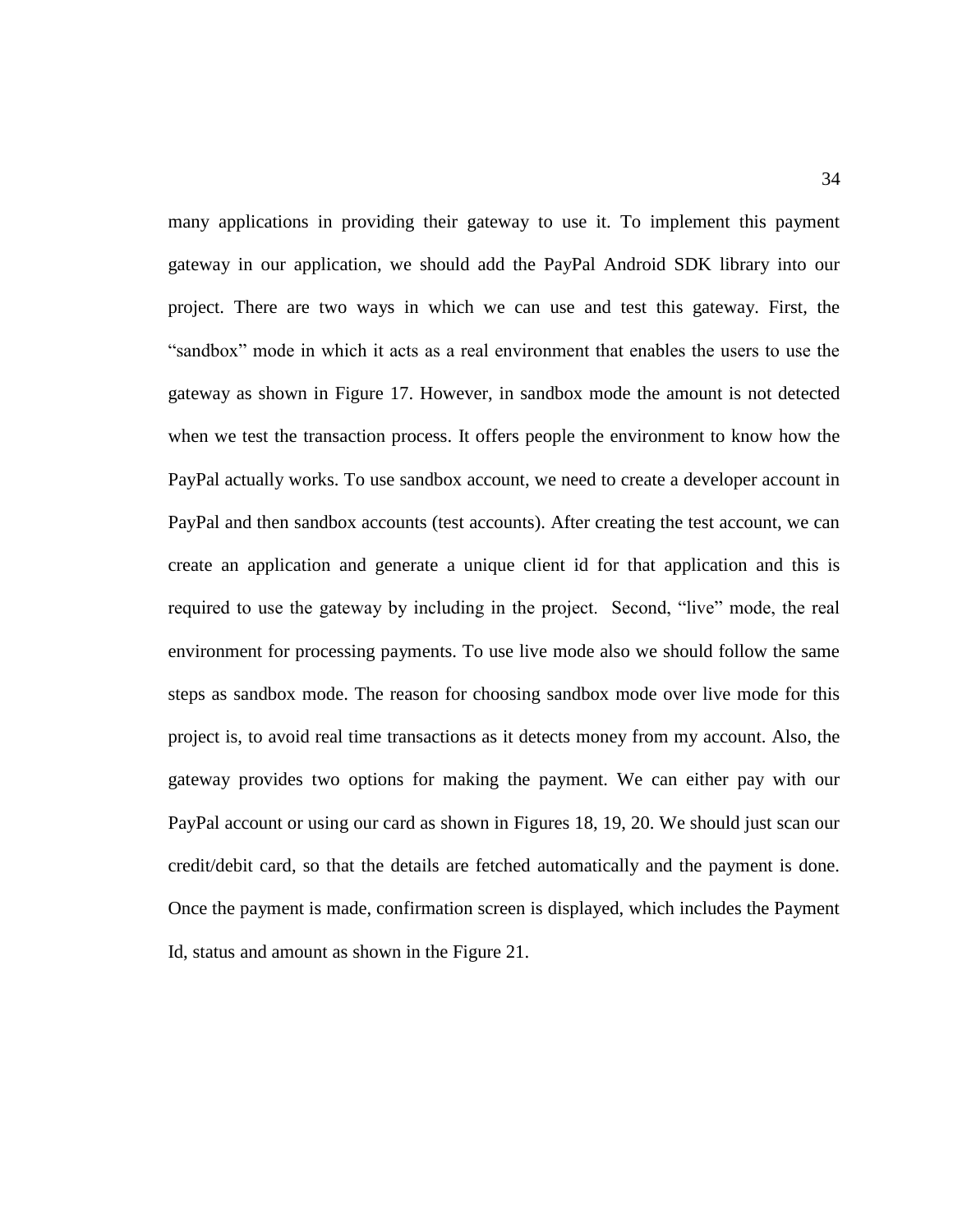

Figure 16: PayNow Screen



Figure 17: Payment via PayPal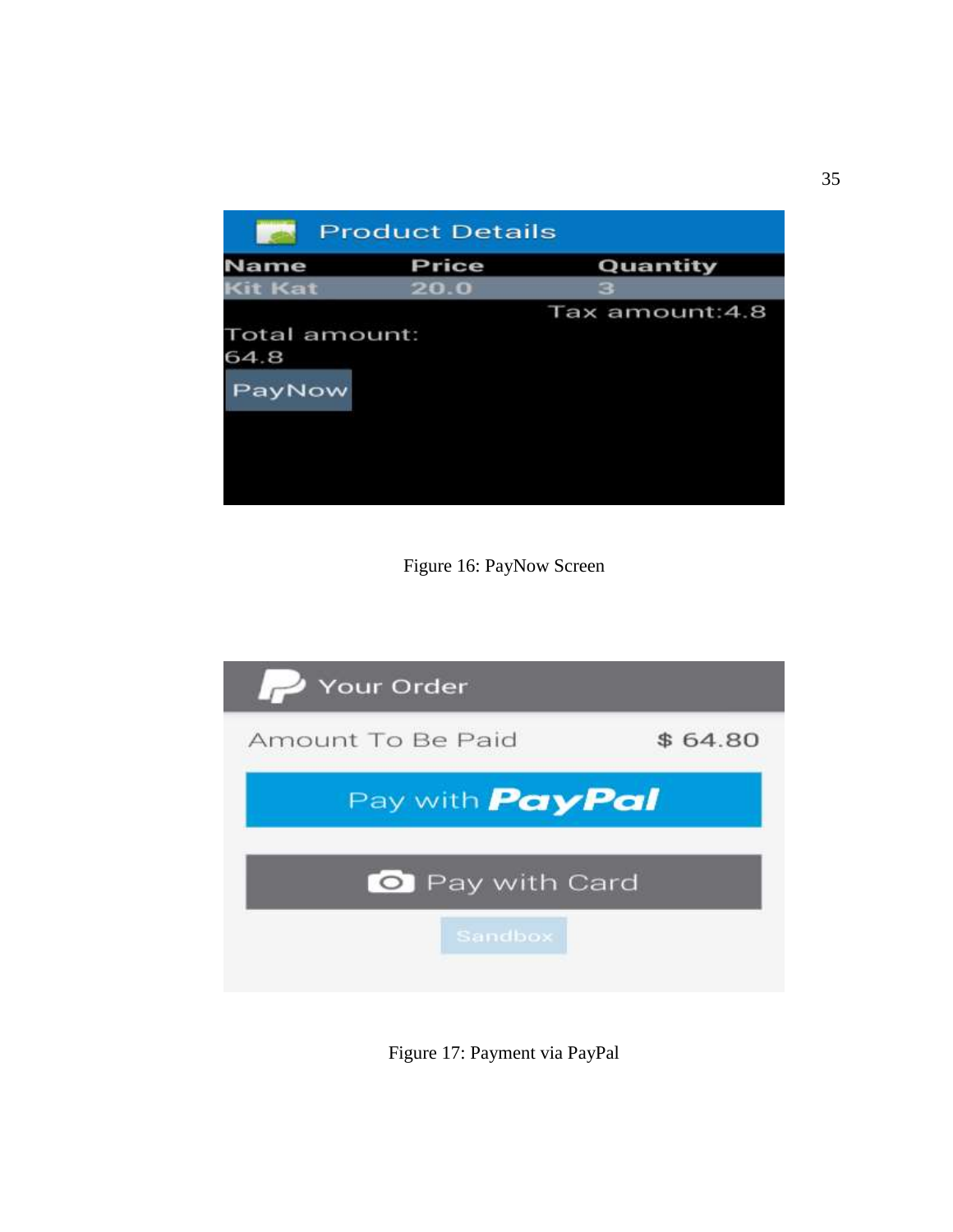

Figure 18: Payment via PayPal Account Login



Figure 19: Payment via PayPal Account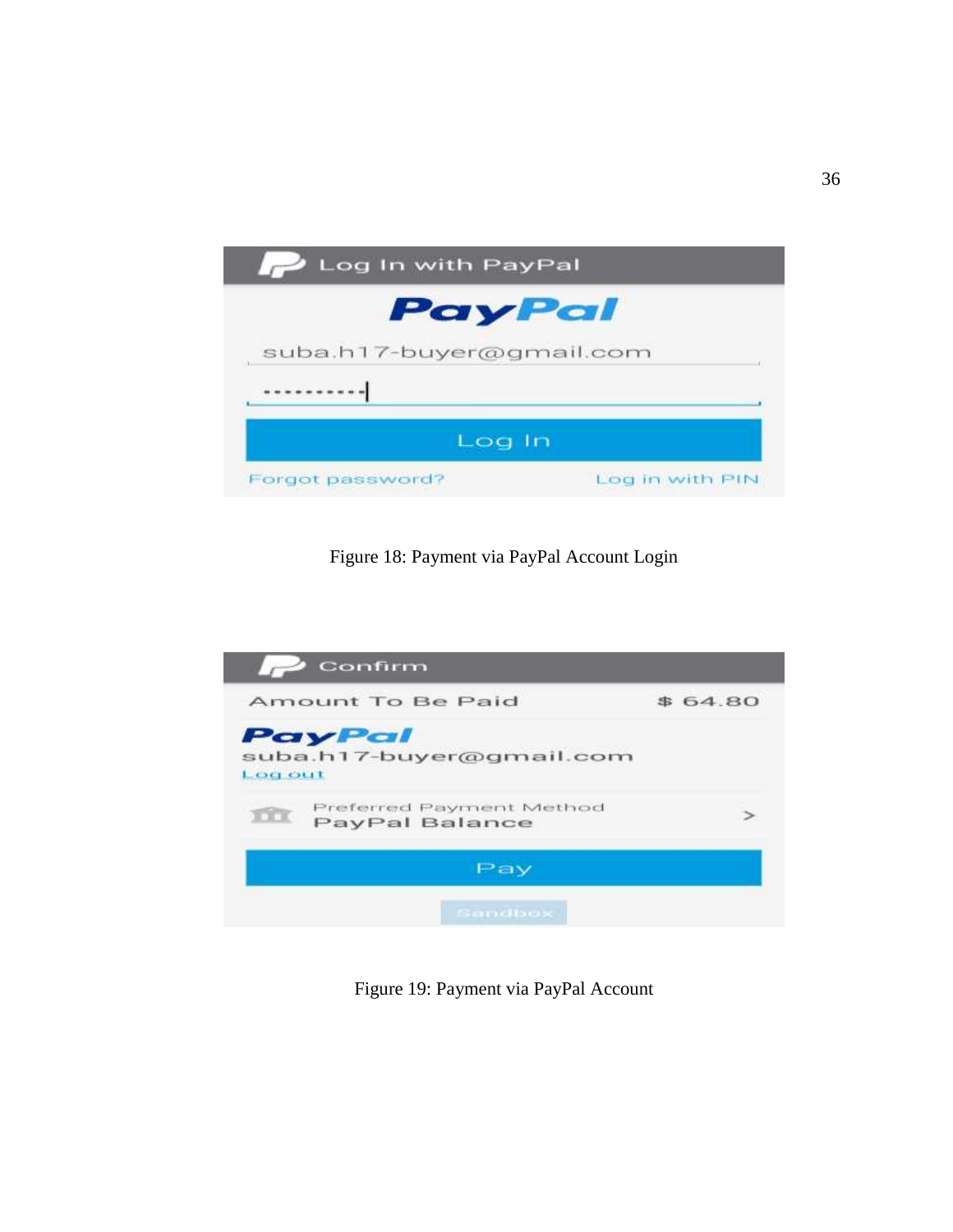| Confirm            |            |
|--------------------|------------|
| Amount To Be Paid  | \$64.80    |
| <b>VISA</b>        | $x - 6662$ |
| Expires            | 04/2017    |
| <b>Charge Card</b> |            |
| Sandbox            |            |

Figure 20: Payment via PayPal Card



Figure 21: Payment Confirmation Screen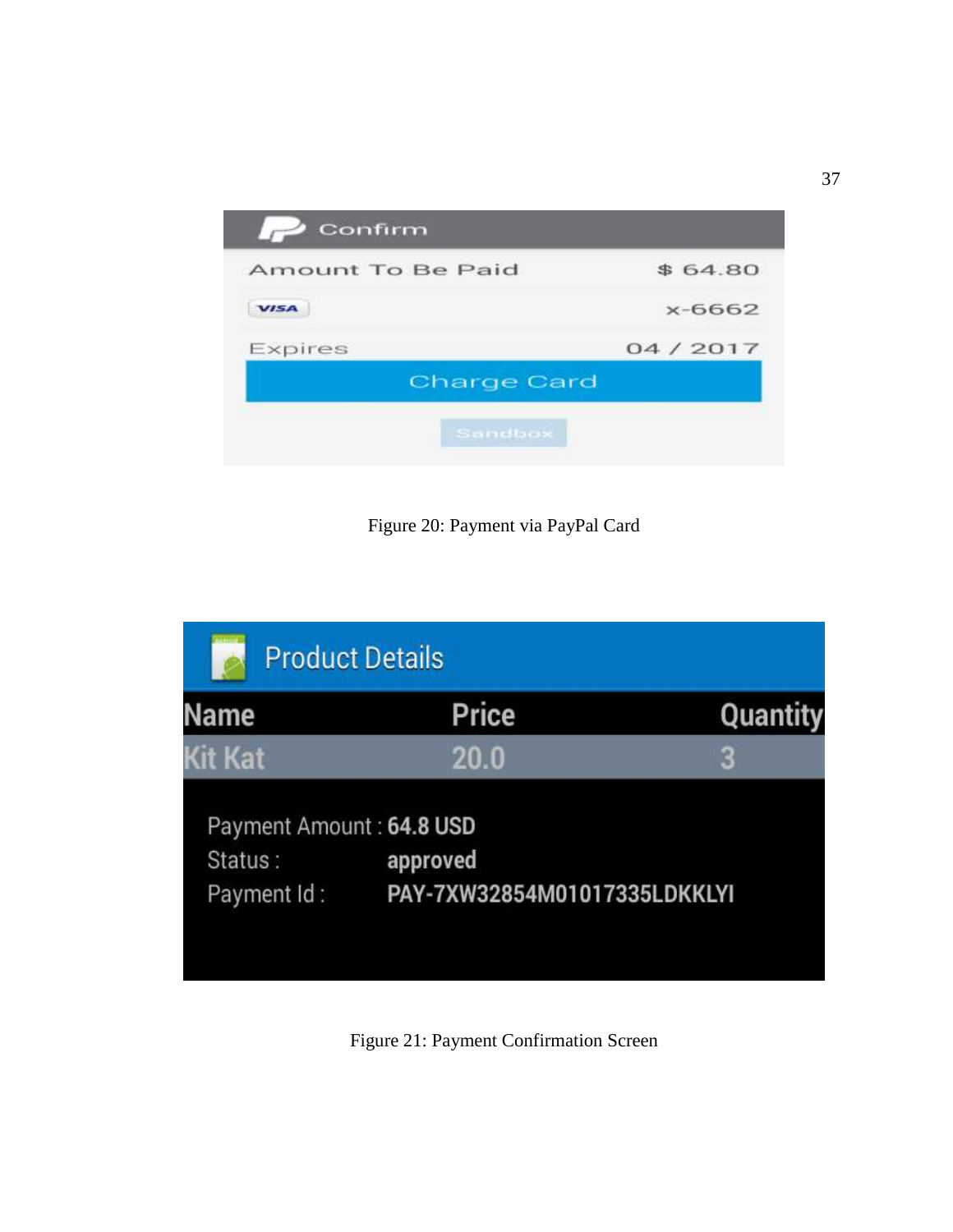# *5. Invoice Generation and Uploading:*

When the user confirms the purchase and pays amount, invoice is generated as shown in Figure 22 on time and we can share it instantly to cloud (share to drive, send email). The invoice is generated as a text file which includes all the items the user purchases with amount. The invoice is later could be shared in drive or we can send a mail copy of it.

| Done           | <b>Invoice Test.txt</b> |
|----------------|-------------------------|
| <b>INVOICE</b> | Name Quantity Price     |
| Kit Kat 3 20.0 |                         |
| Total = $64.8$ |                         |

Figure 22: Invoice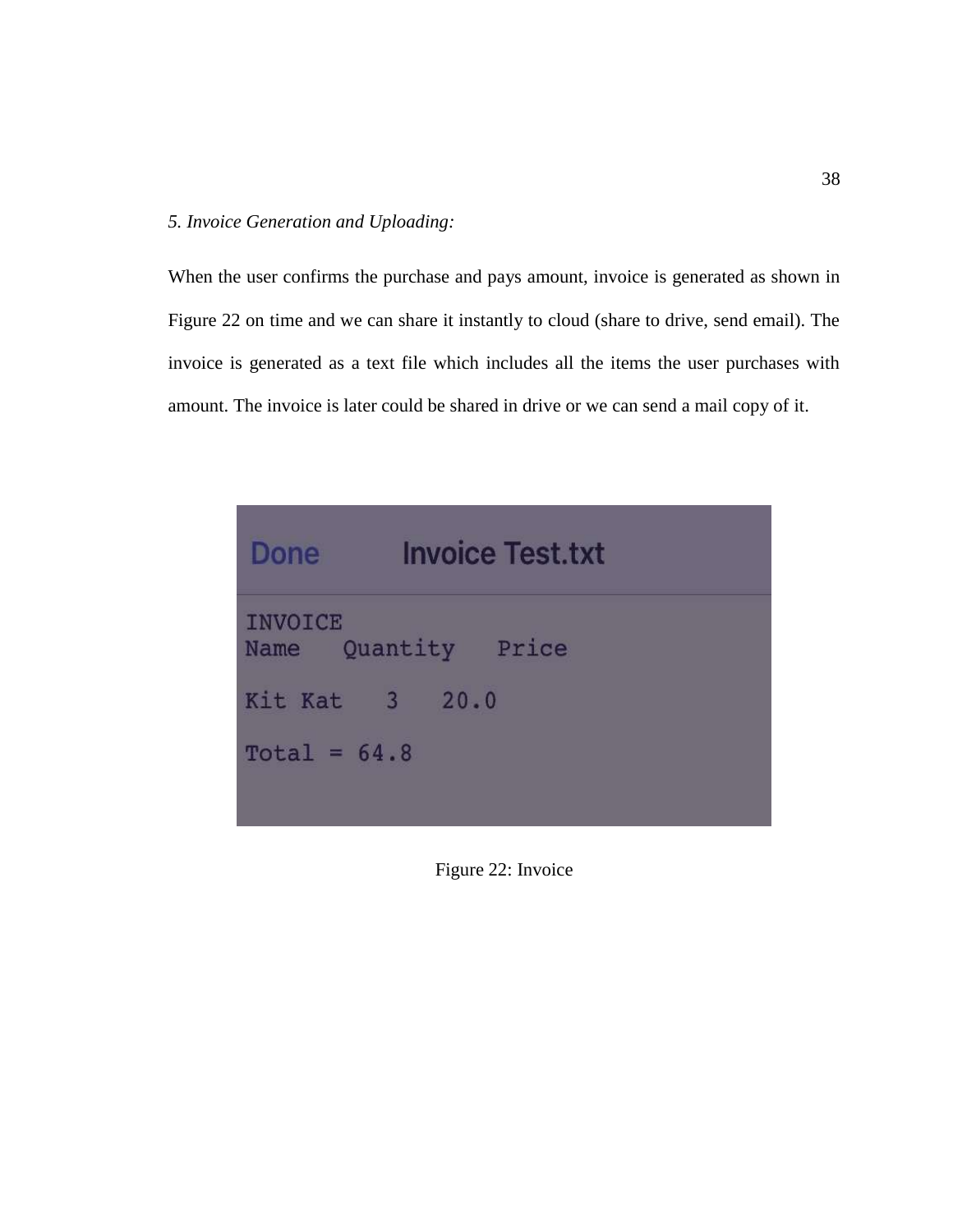# *6. Tracking Purchase:*

ZeroQ also adds the expenses we spent for shopping and for any other categories every time and track purchases in a visualized manner by generating charts- pie chart [11] when we add the expense bills as shown in Figure 23 .This also helps people to plan their budget wisely and restrict them by spending on redundant things. Viewing expenses like Figures 24 and 25 are made interactive by choosing different options like view by category, by and between dates, or view all.



Figure 23: Adding Expenses Screen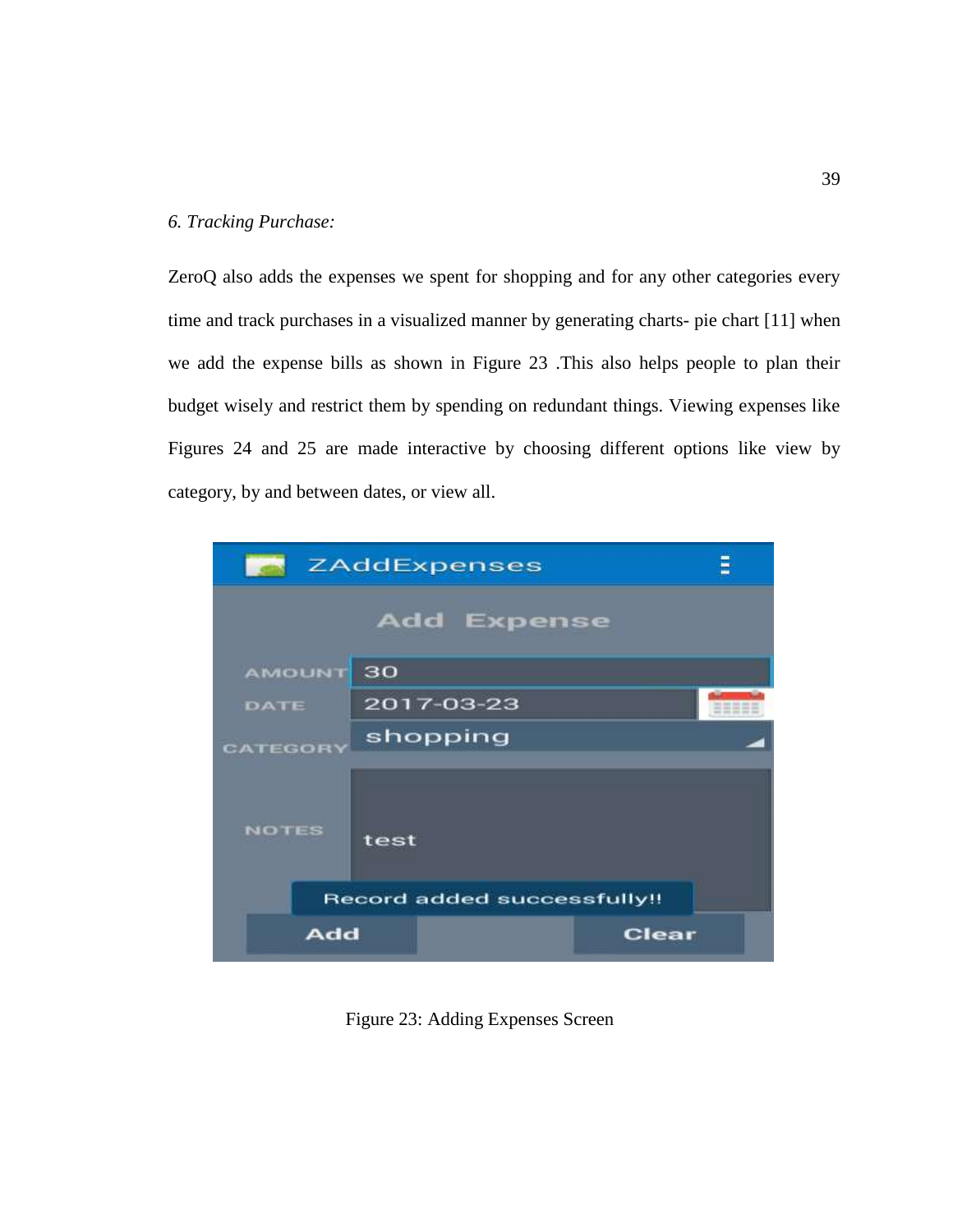

Figure 24: Viewing Expenses Screen



Figure 25: Viewing Expenses Charts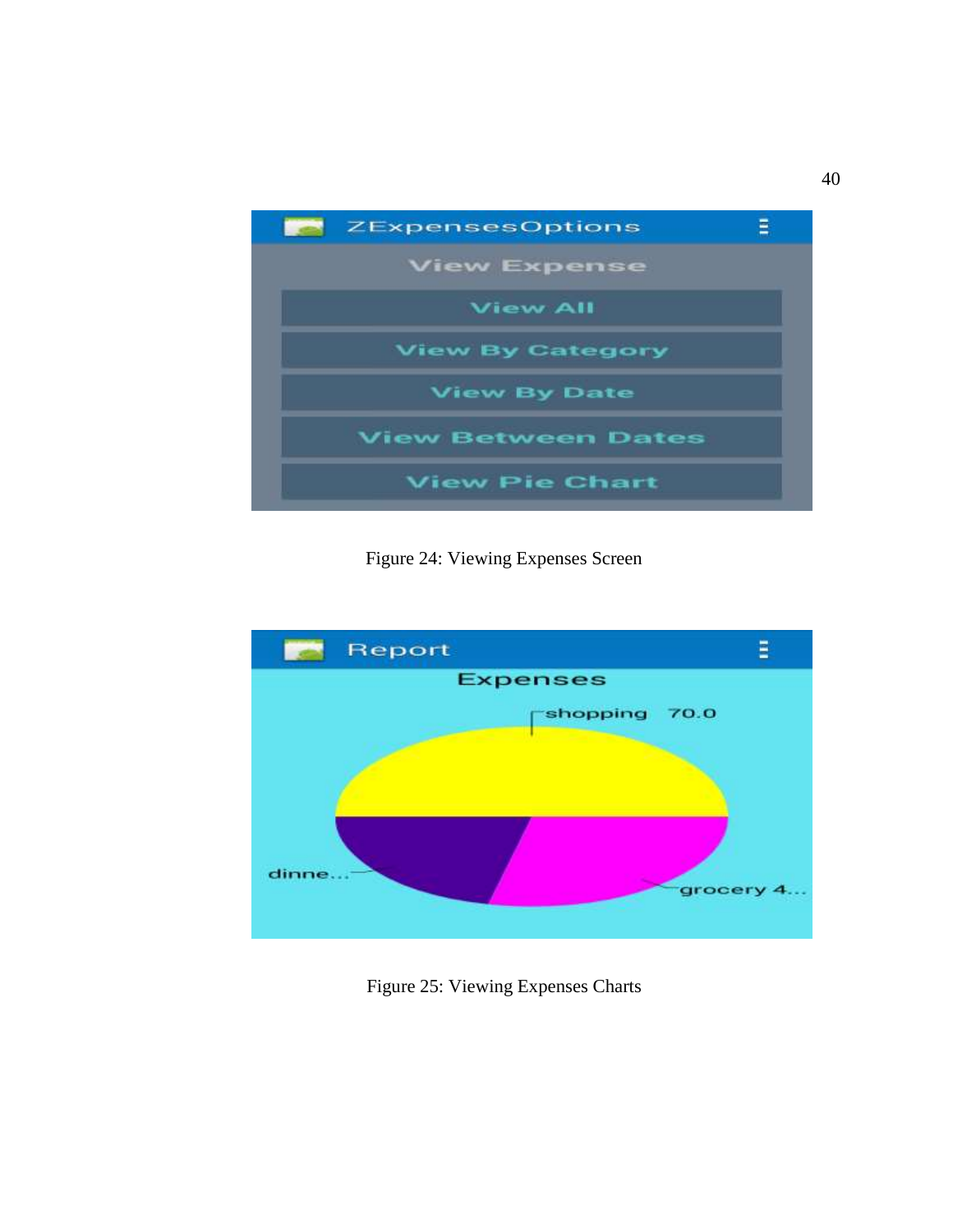# 6. FUTURE WORK

There are several features of the project that would be quite challenging to be added. The desirable features that ZeroQ could have are,

- Including visual tour (location of items) inside the store to find items quickly using Google Map and Indoor Map API. It will help us in saving time and being tired too on searching for the items.
- Another feature is allowing the application to read RFID tags which are attached along with the barcode tags in many clothing stores. The RFID tags could be read using NFC (Near Field Communication) which allows the users to exchange data between two devices and read tags. Also, this could be used for making payments by turning on the NFC feature in our devices and make reading the credit/debit cards. To use this feature, our device should support NFC feature and the store owners should also agree to take the RFID tags along with the items after we scan and buy the item as many of the tags are quite expensive. For cheaper tags, if they agree, we can implement this feature.
- Moreover, implementing this application in iOS platform as an iPhone App is one of the important considerations as we have many iPhone users.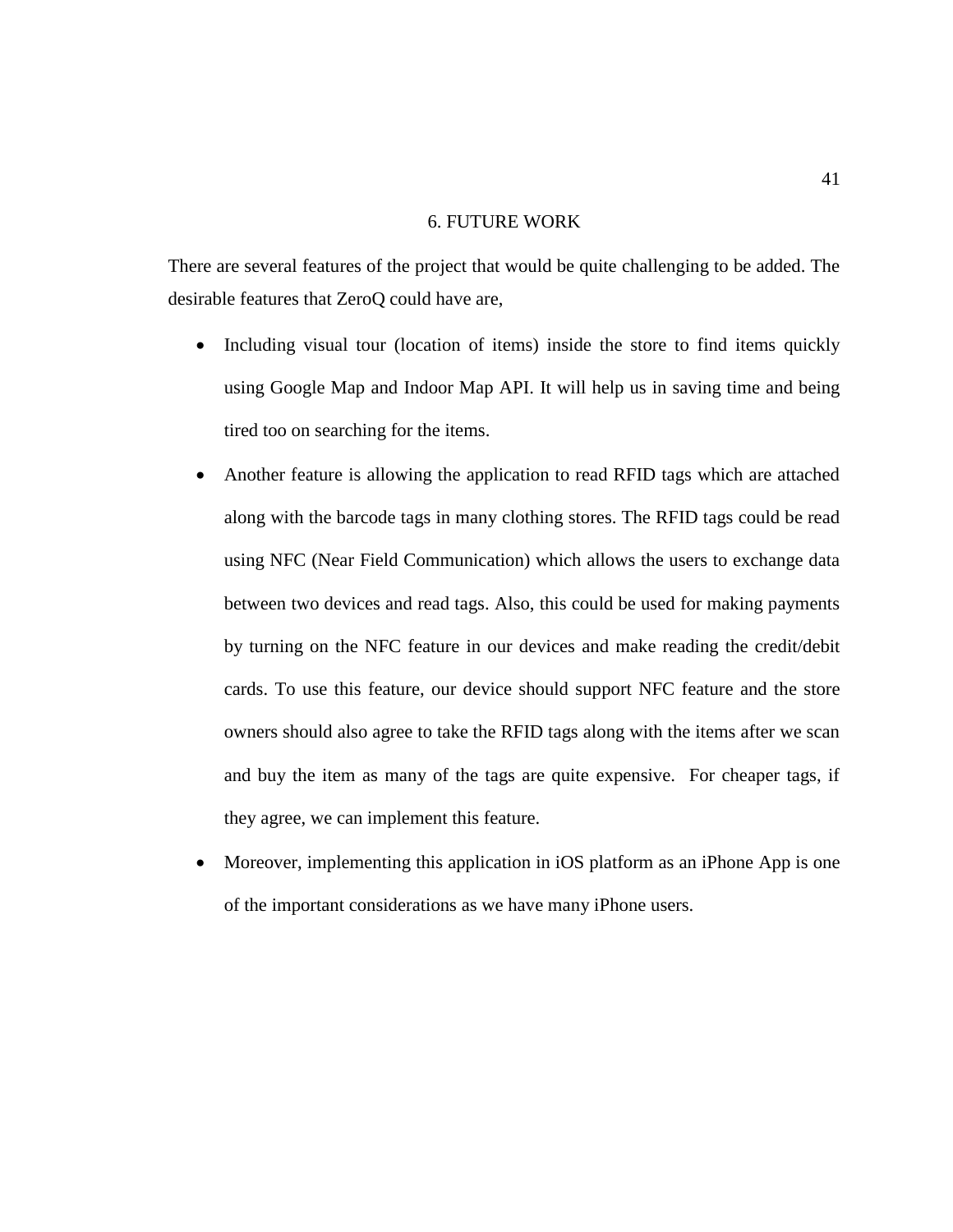## 7. CONCLUSION

I have learned a lot from this project on how to develop Android Application and publishing it in real time, use Web Services using SOAP UI, reporting using chart libraries, other libraries for scanning, payment, SDKs, requirement gathering, barcode, QR, RFID formats.

As mentioned, other existing applications does not help in avoiding people to stand in a long checkout line, instantly searching about availability of products, tracking purchases (all together in a single application). If people use ZeroQ in the future, they have several advantages which includes, easy checkout, payment, sharing invoices instantly as it is quite easy to misplace paper bills and organizing them in easily, particularly helpful for elderly people by avoiding them to wait for a long time in the checkout line, providing quick information about items available, tracking purchases which helps users to budget their expenses wisely and finally stores can reduce scanning machinery and power consumption.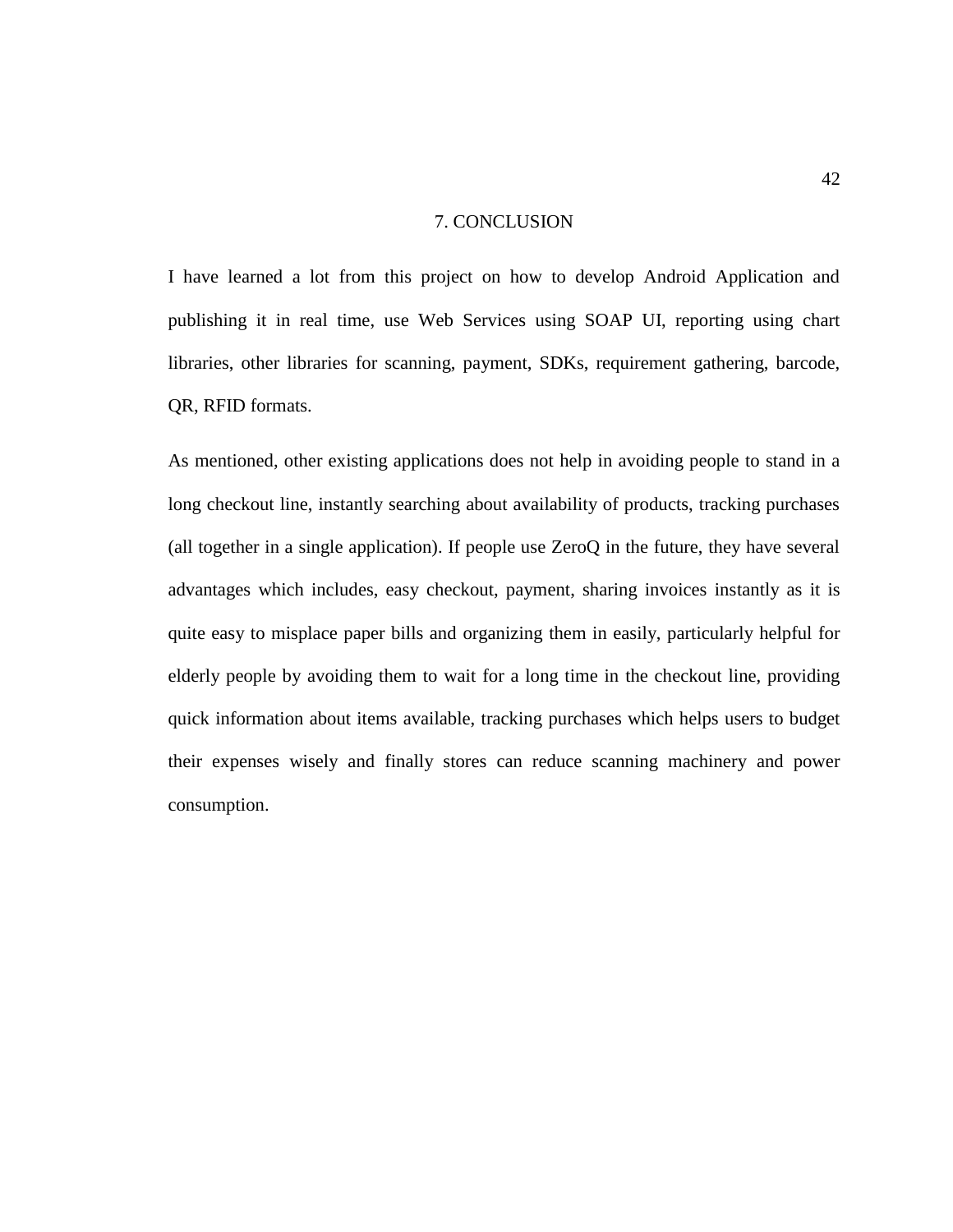# Bibliography

- [1] J. Goodman, "Grocery Shopping: Who, Where and When," October 2008. [Online]. Available: http://timeuseinstitute.org/Grocery%20White%20Paper%202008.pdf. [Accessed 16 April 2017].
- [2] "Agile Methodology," 4 July 2013. [Online]. Available: https://www.codeproject.com/Articles/616070/Agile-Methodology. [Accessed 16 April 2017].
- [3] P. Jain, "What Makes Java a Powerful Programming Language," 11 February 2013. [Online]. Available: https://www.weblinkindia.net/blog/what-makes-java-apowerful-programming-language. [Accessed 16 April 2017].
- [4] A. Rongala, "Benefits of Java over Other Programming Languages," 7 May 2015. [Online]. Available: https://www.invensis.net/blog/it/benefits-of-java-over-otherprogramming-languages/. [Accessed 16 April 2017].
- [5] "Java SE Downloads," [Online]. Available: http://www.oracle.com/technetwork/java/javase/downloads/index-jsp-138363.html. [Accessed 16 April 2017].
- [6] "Android Developers," [Online]. Available: https://developer.android.com/index.html. [Accessed 7 April 2017].
- [7] "SoapUI," [Online]. Available: https://www.soapui.org/. [Accessed 31 March 2017].
- [8] "Crashlytics, Fabric," [Online]. Available: https://fabric.io/kits/android/crashlytics/features. [Accessed 10 April 2017].
- [9] C. Aliferi, "Android Barcode and Qr Scanner Example," 2 December 2014. [Online]. Available: https://examples.javacodegeeks.com/android/android-barcodeand-qr-scanner-example/. [Accessed 12 April 2017].
- [10] B. Khan, "Android Paypal Integration Tutorial," 1 May 2016. [Online]. Available: https://www.simplifiedcoding.net/android-paypal-integration-tutorial/. [Accessed 15 March 2017].